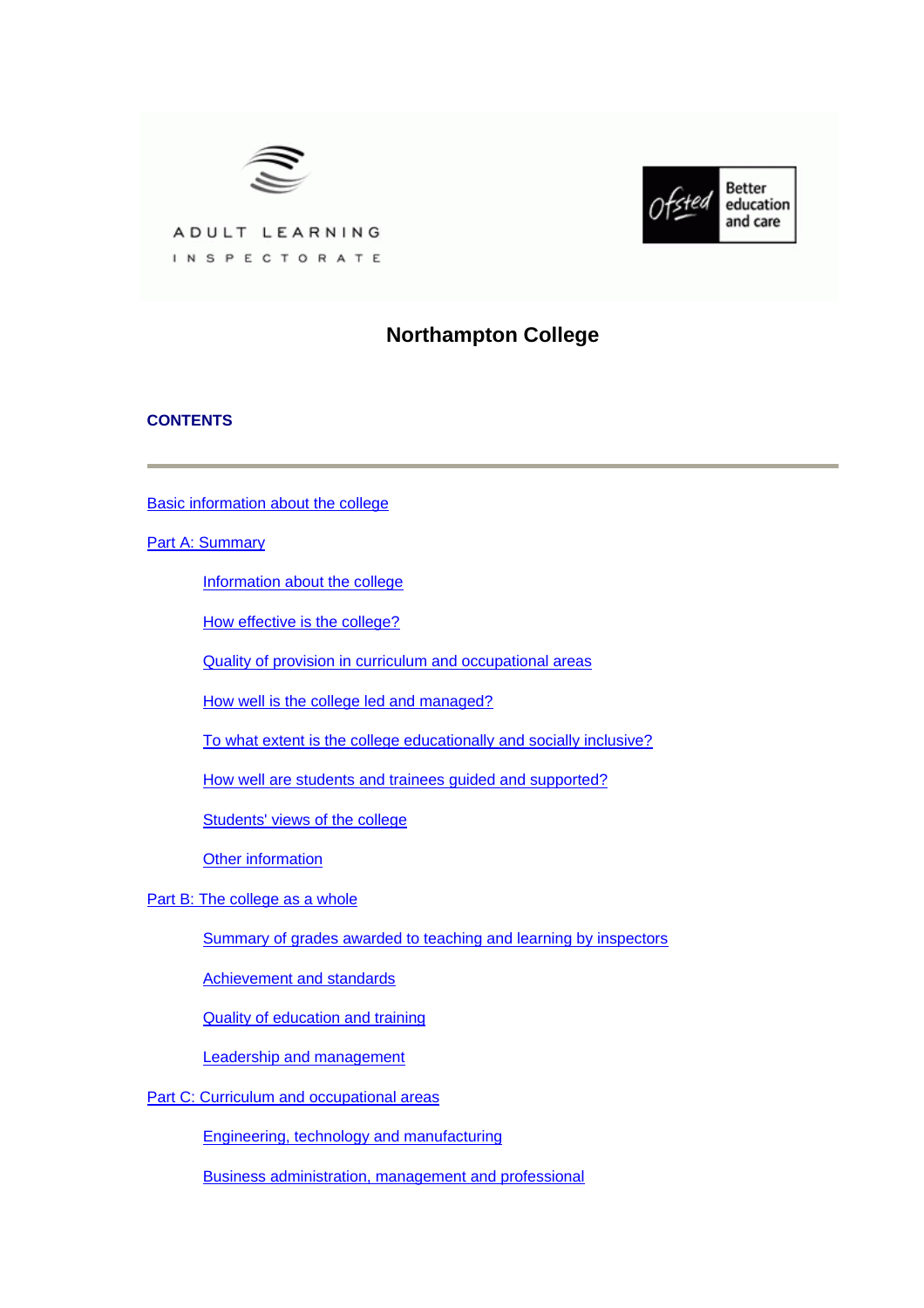<span id="page-1-0"></span>[Information and communications technology](#page-20-0)

[Hospitality, sports, leisure and travel](#page-23-0)

[Hairdressing and beauty therapy](#page-26-0)

[Health and social care and early years](#page-30-0)

[Visual and performing arts and media](#page-33-0)

**[Humanities](#page-36-0)** 

[Literacy and numeracy](#page-38-0)

[Part D: College data](#page-41-0)

[Table 1: Enrolments by level of study and age 2003/04](#page-41-0)

[Table 2: Enrolments by curriculum area and age 2003/04](#page-42-0)

[Table 3: Retention and achievement](#page-42-0)

[Table 4: Quality of teaching observed during the inspection by level](#page-43-0)

## **Basic information about the college**

Name of college: Northampton College Principal: Len Closs Address of college:

Telephone number: 01604 734 567 Fax number: 01604 734 207 Chair of governors: Trevor Hunwicks Unique reference number: 130769 Name of reporting inspector: Gloria Dolan HMI Dates of inspection: 9-13 May 2005

Type of college: Type of college: General Further Education Booth Lane Northampton NN3 3RF

#### **Part A: Summary**



ایجا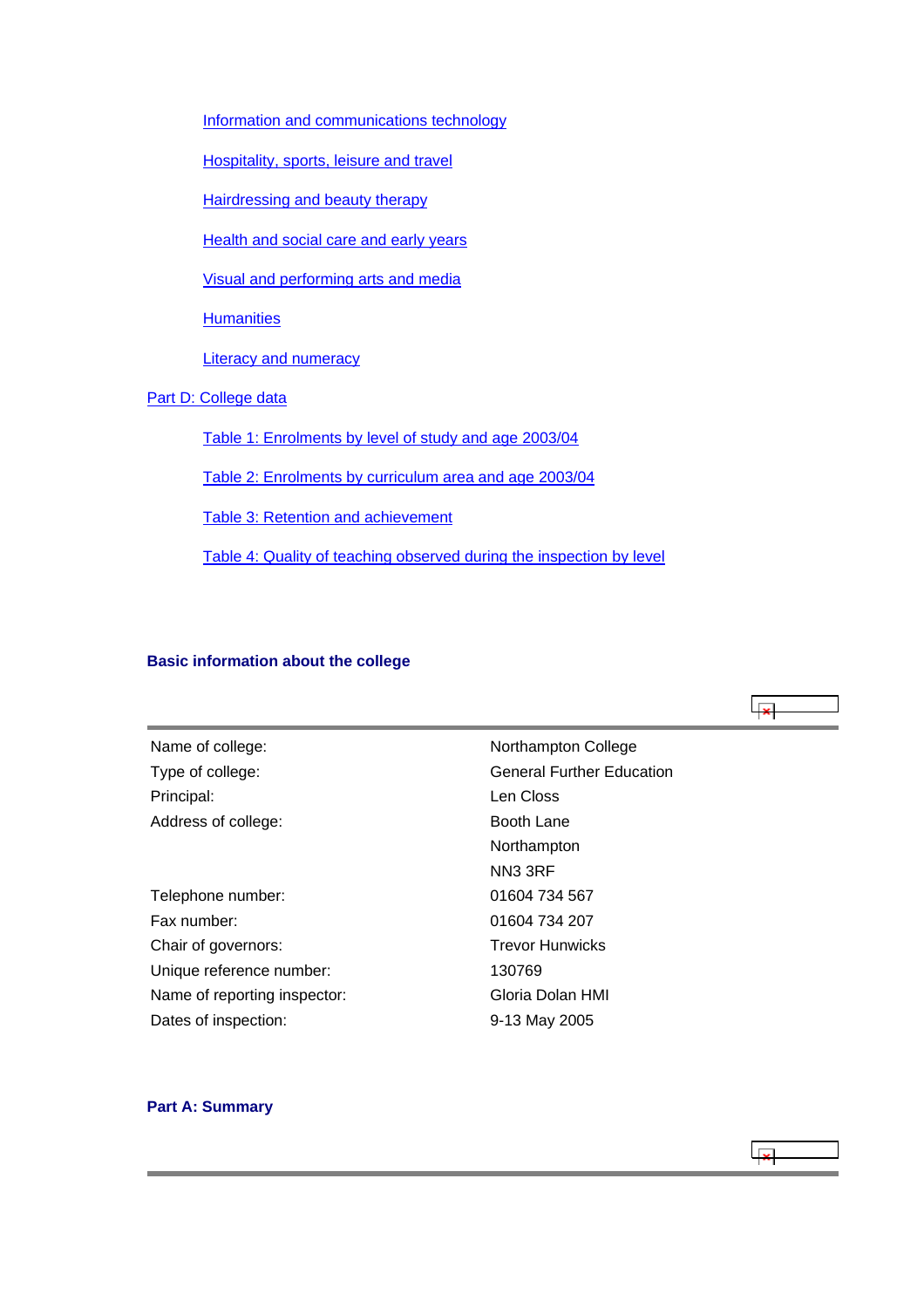#### <span id="page-2-0"></span>**Information about the college**

Northampton College is a large general further education (FE) college situated in the East Midlands. It was created by the merger of the original Northampton College with Daventry Tertiary College on 1st August 2004. Of the 3,533 full-time students, 2,779 are aged 16 to 18. There are 7,164 part-time students (1,495 full-time equivalents), of whom 6,575 are aged 19 and over. Most students live in Northamptonshire, but students also travel from Milton Keynes, Bedfordshire and Warwickshire.

The newly merged college provides courses in all areas of learning except land-based industries. Most areas of learning are provided at both main centres in Northampton and Daventry. The Northampton centre is the largest and offers an extensive range of courses. The college has a third main centre based in temporary accommodation in St Georges, Northampton where many information technology (IT), English for speakers of other languages (ESOL) and adult and community courses are offered. Two local learning centres in Towcester and Brackley offer mainly IT short courses. The college has an IT learning shop, providing both Learndirect and Learning and Skills Council (LSC) funded courses, in the centre of Northampton, which it runs in partnership with Moulton College. The college has an established Centre of Vocational Excellence (CoVE) in childcare and early years.

There are 443 work-based learners in engineering, business, retail and customer service, hospitality, hairdressing and beauty therapy and health and social care. Additionally, a number of students are based in the workplace in health and social care, but are not on apprenticeship programmes.

The college collaborates with a large number of schools in the Northampton and Daventry areas on 14 to 16 and post-16 provision. The programme now has 724 enrolments.

Some 8% of students are from a minority ethnic background, which reflects the local population, and 10% are of unknown backgrounds.

#### **How effective is the college?**

Inspectors judged the quality of education to be good in engineering and health and social care and early years with a contributory judgement of satisfactory provision for health and care. Provision was judged to be satisfactory in the following areas: business and administration, management and professional; information and communications technology (ICT); hospitality, sports, leisure and travel; hairdressing and beauty therapy; visual and performing arts and media; humanities and literacy and numeracy. Work-based learning in engineering is good; it is satisfactory in health and social care and unsatisfactory in hairdressing. The college's key strengths and areas that should be improved are listed below.

#### *Key strengths*

- o successful merger
- o effective strategic planning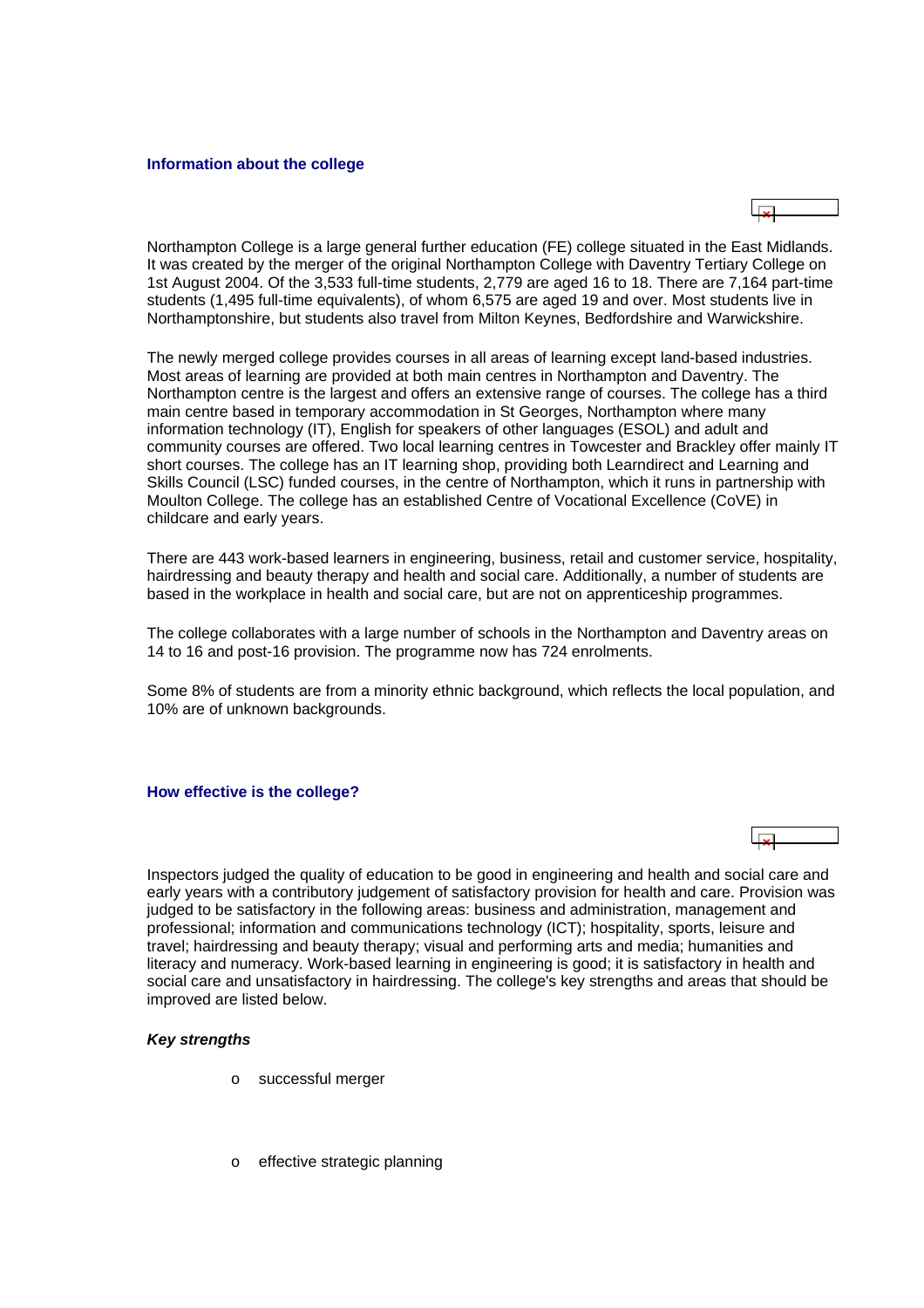- o financial management
- o teaching of practical subjects
- o actions to improve in-year retention rates
- o good links with schools and community organisations
- o wide range of full-time courses.

## *What should be improved*

- o retention and pass rates
- o quality assurance
- o training for governors and managers
- o identification of need and take-up of additional support for literacy and numeracy
- o target setting and monitoring of students' progress
- o teaching methods to meet individual needs in theory lessons
- o management and co-ordination of work-based learning.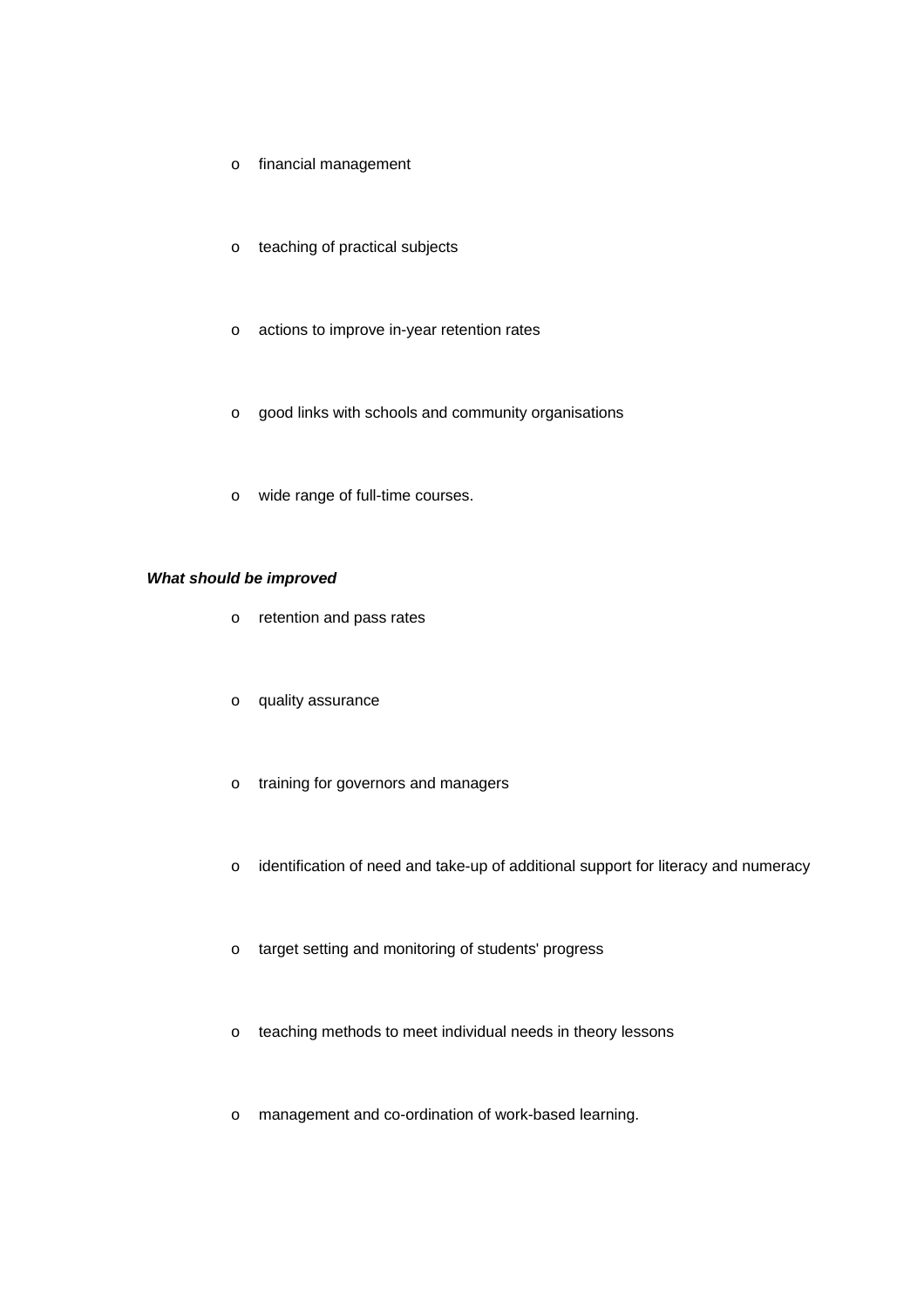<span id="page-4-0"></span>Further aspects of provision requiring improvement are identified in the sections on individual subjects and courses in the full report.

#### **Quality of provision in curriculum and occupational areas**

*The table below shows overall judgements about provision in subjects and courses that were inspected. Judgements are based primarily on the quality of teaching, training and learning and how*  well students achieve. Not all subjects and courses were inspected. Inspectors make overall *judgements on curriculum areas and on the effectiveness of leadership and management in the range: Outstanding (grade 1), Good (2), Satisfactory (3), Unsatisfactory (4), Very Poor (5).*

| Area                                                       | Overall judgements about provision, and comment                                                                                                                                                                                                                                                                                                                                                                                                                                                                                                |  |  |  |
|------------------------------------------------------------|------------------------------------------------------------------------------------------------------------------------------------------------------------------------------------------------------------------------------------------------------------------------------------------------------------------------------------------------------------------------------------------------------------------------------------------------------------------------------------------------------------------------------------------------|--|--|--|
| Engineering, technology<br>and manufacturing               | Good. Work-based learning is good. There is good teaching and<br>learning across the curriculum. Retention and pass rates are high and<br>improving. The outcomes of initial assessment are not used effectively<br>in a few lessons. Curriculum management at college is very effective,<br>but there is insufficient planning of training in the workplace.                                                                                                                                                                                  |  |  |  |
| Business administration,<br>management and<br>professional | Satisfactory. Pass and retention rates are variable, but close to<br>national averages. Teaching is generally satisfactory, but insufficiently<br>related to current business developments. A wide range of courses<br>are offered at levels 1 to 3. Realistic target setting is not always<br>applied when monitoring students' progress.                                                                                                                                                                                                     |  |  |  |
| Information and<br>communications<br>technology            | Satisfactory. Teaching is effective in practical lessons and students<br>develop very good skills in using IT applications. A broad range of<br>courses is offered and students have good access to IT resources.<br>Attendance in lessons for full-time students is low. Pass rates are low<br>on many courses, though several have improved in 2004.                                                                                                                                                                                         |  |  |  |
| Hospitality, sports, leisure<br>and travel                 | Satisfactory. Pass rates are high on many courses in hospitality and<br>leisure, travel and tourism, but low in vocational sports. Teaching and<br>learning of practical skills are good across the whole curriculum area,<br>but theory teaching is often unimaginative with long expositions from<br>the teacher. Facilities in hospitality are good and reflect the working<br>environment. Indoor accommodation for sport at Northampton is<br>inappropriate for the wide range of courses.                                                |  |  |  |
| Hairdressing and beauty<br>therapy                         | Satisfactory. Work-based learning is unsatisfactory. There are high<br>pass rates on many courses, but there is low achievement in work-<br>based learning. Much teaching and learning of practical skills is good,<br>but assessment practices in hairdressing are weak and the<br>management of work-based learning is poor. Many hairdressing<br>students are on the wrong level of course. Specialist accommodation<br>is good at Daventry, but it is unsuitable at Northampton.                                                           |  |  |  |
| Health and social care and<br>early years                  | Good. Contributory grade for health and care is satisfactory.<br>Contributory grade for work-based learning is satisfactory. There are<br>consistently high pass rates on early years courses. Teaching and<br>learning in early years are particularly good, but too limited a range of<br>teaching methods are used in a minority of lessons overall. Targets for<br>a minority of students are not sufficiently demanding. Work-based<br>learners' skills are developed effectively, but overall co-ordination of<br>the provision is poor. |  |  |  |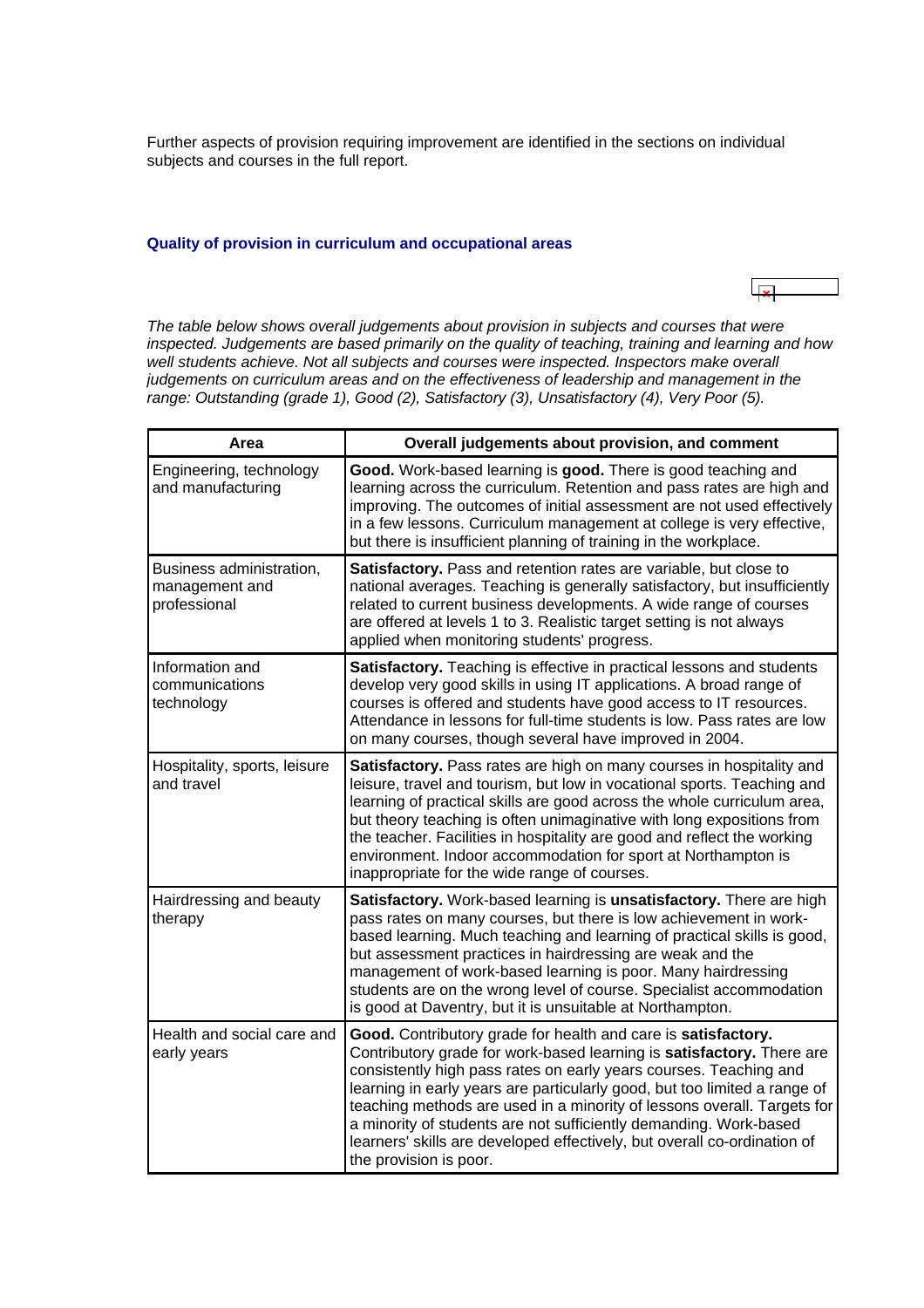<span id="page-5-0"></span>

| Visual and performing arts<br>and media | Satisfactory. Pass rates are high on many courses, but retention<br>rates are often well below national averages. There is a high standard<br>of teaching and learning in fashion and textiles, drama and dance.<br>Few students receive additional learning support. Much feedback on<br>students' work is too limited.                                                          |
|-----------------------------------------|-----------------------------------------------------------------------------------------------------------------------------------------------------------------------------------------------------------------------------------------------------------------------------------------------------------------------------------------------------------------------------------|
| <b>Humanities</b>                       | Satisfactory. Retention and pass rates are close to national<br>averages. Too narrow a range of teaching methods and lengthy<br>expositions by teachers are used frequently in lessons. Teaching is<br>often insufficiently demanding to meet the individual needs of<br>students. Students receive good support and have access to well-<br>devised study materials.             |
| Literacy and numeracy                   | <b>Satisfactory.</b> Teaching and learning are satisfactory with effective<br>target setting and good use of ICT to promote learning. Pass rates are<br>low on many courses and there is low attendance in literacy and<br>numeracy lessons. Students receive good support in the learning<br>development centre. Courses do not always meet the needs of<br>individual students. |

#### **How well is the college led and managed?**

Leadership and management are satisfactory. The merger with Daventry Tertiary College in August 2004 was well managed and ensured a smooth transition. The principal and senior managers provide clear strategic leadership that is understood and accepted by all staff. Curriculum management across the college is of variable quality. Quality assurance procedures are well documented although they are not always implemented effectively. The self-assessment report is too descriptive and fails to make adequate judgements on strengths and weaknesses. The quality of course reviews varies across the college. The college has a high profile in the local community and promotes partnership activity effectively. The college has strong financial management and has maintained category A financial rating for the past three years. Since the last inspection, retention and pass rates in most curriculum areas have improved. The management of work-based learning is poorly co-ordinated. The college provides satisfactory value for money.

#### **To what extent is the college educationally and socially inclusive?**

The college's response to education and social inclusion is satisfactory. A clear policy outlines the college's objectives in relation to diversity and inclusion. Faculties now have greater responsibility for considering issues affecting student recruitment and performance, although in some areas this is still not well established. Insufficient actions have been taken to address the disproportionate numbers of male or female students in many curriculum areas. The number of students from minority ethnic backgrounds reflects the local area. A wide range of provision including literacy, numeracy and ESOL courses is offered at college and in community locations to widen participation. Effective additional learning support is provided, but the number of students who take it up is low. The college meets its responsibilities under the Disability Discrimination Act and most college sites are fully accessible to people with restricted mobility. Support for students with specific learning difficulties and/or disabilities is good. The college meets most of the requirements of the Race Relations (amendment) Act 2000. Staff and governors received training on equality and diversity in 2001, but governors have not yet received training on their responsibilities under the Race Relations (amendment) Act 2000 or on child protection. The college has a race equality policy and action plan. Anti-bullying and harassment policies are rigorously applied.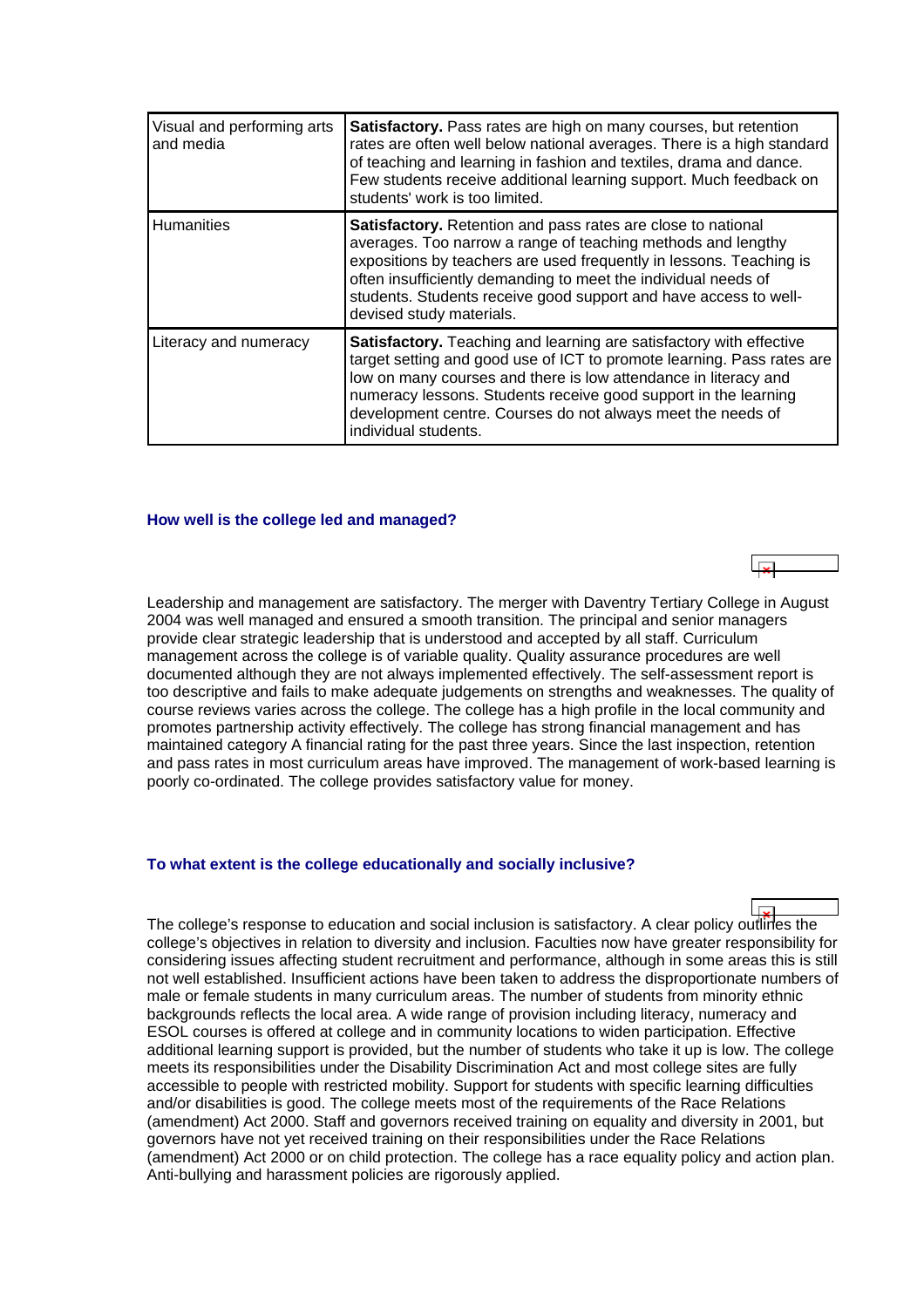#### <span id="page-6-0"></span>**How well are students and trainees guided and supported?**

Support for students is satisfactory. Arrangements for pre-entry guidance and advice are good. Induction is well planned and helps students settle into their studies quickly. The identification of students' literacy and numeracy needs is not fully effective. The take-up of additional learning support is low. There is good support for students with a specific learning difficulty or disability. Tutorial provision is satisfactory. Students receive a high level of support from teachers and tutors. Students' progress is monitored regularly. Target setting with students is weak. Students benefit from a good range of well-organised support services such as welfare, careers advice and guidance, and counselling. Support for students applying to higher education (HE) is good. The college has a child protection policy and clear guidelines for its implementation.

#### **Students' views of the college**

Students' views about the college were taken into account and a summary of their main comments is presented below.

#### *What students like about the college*

- o supportive and helpful teachers
- o learning resources centre and library
- o good choice of courses
- o friendly adult atmosphere
- o college extras discount card, free gym, cash machine.

#### *What they feel could be improved*

- o fewer staff changes
- o better arrangements for staff sick cover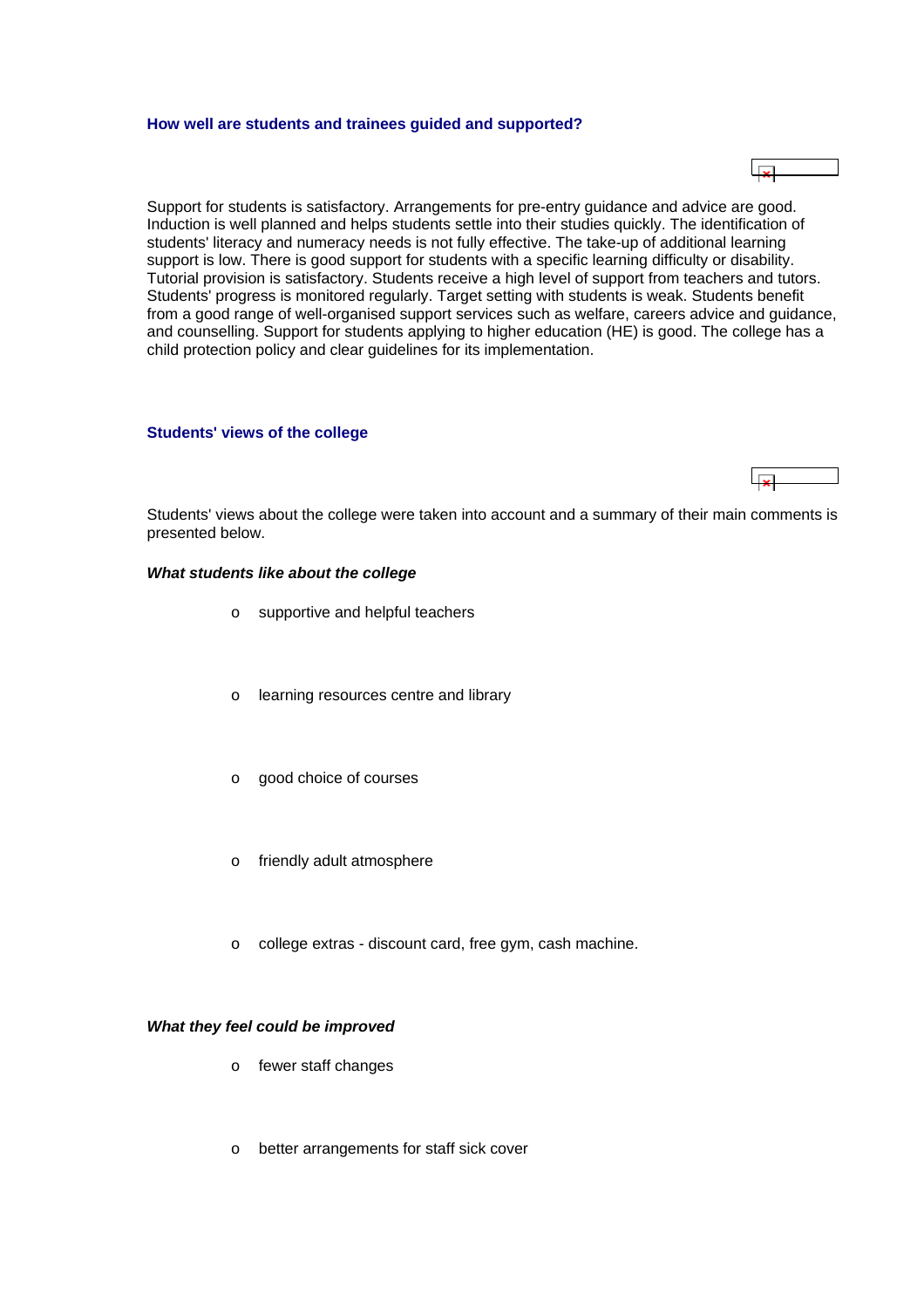- <span id="page-7-0"></span>o specialist equipment in some vocational areas
- o management of computer space
- o quality, price and choice of food in canteen.

#### **Other information**

The college inspection report will normally be published 12 working weeks after the formal feedback of the inspection findings to the college. Once published, the college has two months in which to prepare its post-inspection action plan and submit it to the local LSC. The college's action plan must show what action the college will take to bring about improvements in response to issues raised in the report. The governors should agree it before it is submitted to the local LSC. The local LSC should send to Ofsted only action plans from colleges that have been judged inadequate or have been awarded a grade 4 or 5 for curriculum provision, work-based learning and/or leadership and management.

ایجا

#### **Part B: The college as a whole**

#### **Summary of grades awarded to teaching and learning by inspectors**

| <b>Aspect and learner</b><br>type | Graded good or better<br>(Grades 1 to 3) % | Graded<br>satisfactory<br>(Grade 4) % | <b>Graded less than</b><br>satisfactory<br>(Grades 5 to 7) % |
|-----------------------------------|--------------------------------------------|---------------------------------------|--------------------------------------------------------------|
| Teaching 16-18                    | 65                                         | 29                                    | 6                                                            |
| 19+ and WBL*                      | 68                                         | 29                                    |                                                              |
| Learning 16-18                    | 66                                         | 28                                    | 6                                                            |
| 19+ and WBL*                      | 66                                         | 29                                    | 5                                                            |

*Key: The range of grades includes: Excellent (Grade 1), Very Good (Grade 2), Good (Grade 3), Satisfactory (Grade 4), Unsatisfactory (Grade 5), Poor (Grade 6) and Very Poor (Grade 7).*

*\*work-based learning*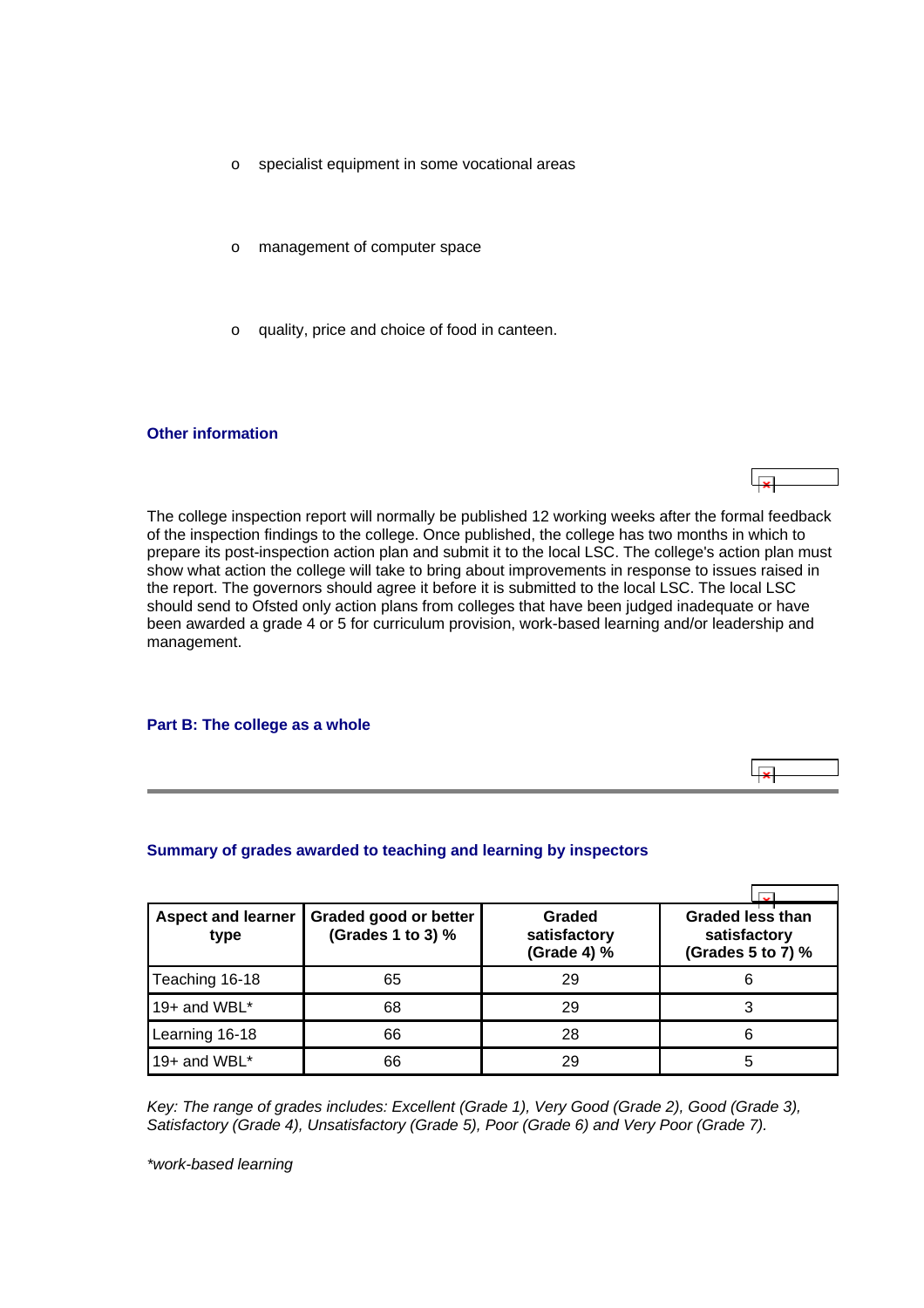#### <span id="page-8-0"></span>**Achievement and standards**

1. Northampton College and Daventry Tertiary College merged on the 1st August 2004. Merged college performance report data from 2001 to 2003 and college produced data for 2004 were used during the inspection. Since 2001, the number of students completing courses and gaining qualifications has improved at levels 2 and 3 for all students. There has also been improvements on short courses for students aged 19 and over. Student performance for all ages in 2004 was close to, or better than, the national average at levels 2 and 3. There were high numbers of distance learning students at level 1 at Daventry Tertiary College in 2004. Many of these students did not complete their programme and gain qualifications. The proportion of students completing their course and gaining qualifications at level 1 in 2004 was 5% below the national average for students aged 16 to 18 and 13% below for students aged 19 and over.

2. Whilst pass rates were at or better than national averages for all ages at levels 2 and 3 in 2004, retention rates were lower than the national average for students aged 16 to 18 at levels 1 to 3 and for students aged 19 and over at level 1. The in-year retention rate for the whole college for 2004/05 is high and significantly above the previous year. Most courses have retained over 85% of students.

3. Overall pass rates in work-based learning programmes have been low, but they are improving in the current year. In hairdressing, there were no achievements of apprenticeship frameworks in 2003 and 2004. In the current year, 22 students have completed early and the remaining 68 are making good progress. In health and social care and early years, achievement of frameworks is satisfactory, although slow for advanced apprentices. Achievement is poor for apprentices, but is improving slightly. In engineering, the achievement of national vocational qualifications (NVQs) and apprenticeship frameworks are on target to be completed within the planned timescales.

4. Students' attendance during inspection was 77%, the national average for similar colleges. There was over 80% attendance in literacy and numeracy, visual and performing arts and media and hospitality, and sports, leisure and travel, but it fell to 67% in ICT.

5. The proportion of student attainment in lessons judged to be good or better, at 63% was 10% higher than the national average. Many students demonstrate good practical skills. In business, students' work is of a high standard on accounting and administration courses. In ICT, students are confident when using a wide range of software. In engineering, students demonstrate good practical skills when car body painting. Hospitality students have considerable success in competitions and have good skills in food preparation and cooking. Leisure and travel students produce high standards in project work on budget airlines. Sports students are successful in local and regional football competitions. Health and social care students' practical skills are well developed and advanced students work effectively on their own. Hairdressing and beauty therapy students demonstrate high standards of practical skill, but the development of professional working practices is often hindered by unsuitable accommodation. Many students in visual and performing arts and media produce particularly high standards of work in fashion, textiles, drama and dance. Many literacy and numeracy students make good progress towards achieving their individual aims.

6. In engineering, work-based portfolios are well organised. Students' work is of a high standard and they acquire good industrial skills. In health and social care and early years, the development of skills and knowledge by work-based students is particularly good.

7. Key skills achievements have been low in most subjects, with the exception of application of number at level 1 where 66% of students were successful in 2004. In contrast, just 15% of students successfully achieved communication level 1 and 41% IT at level 1. The college has developed more focused strategies to improve key skills. Since February 2005, a new model for teaching key skills has been introduced. Key skills are taught in each curriculum area and are contextualised to the area of learning. Good examples of this practice were seen in hairdressing and beauty therapy.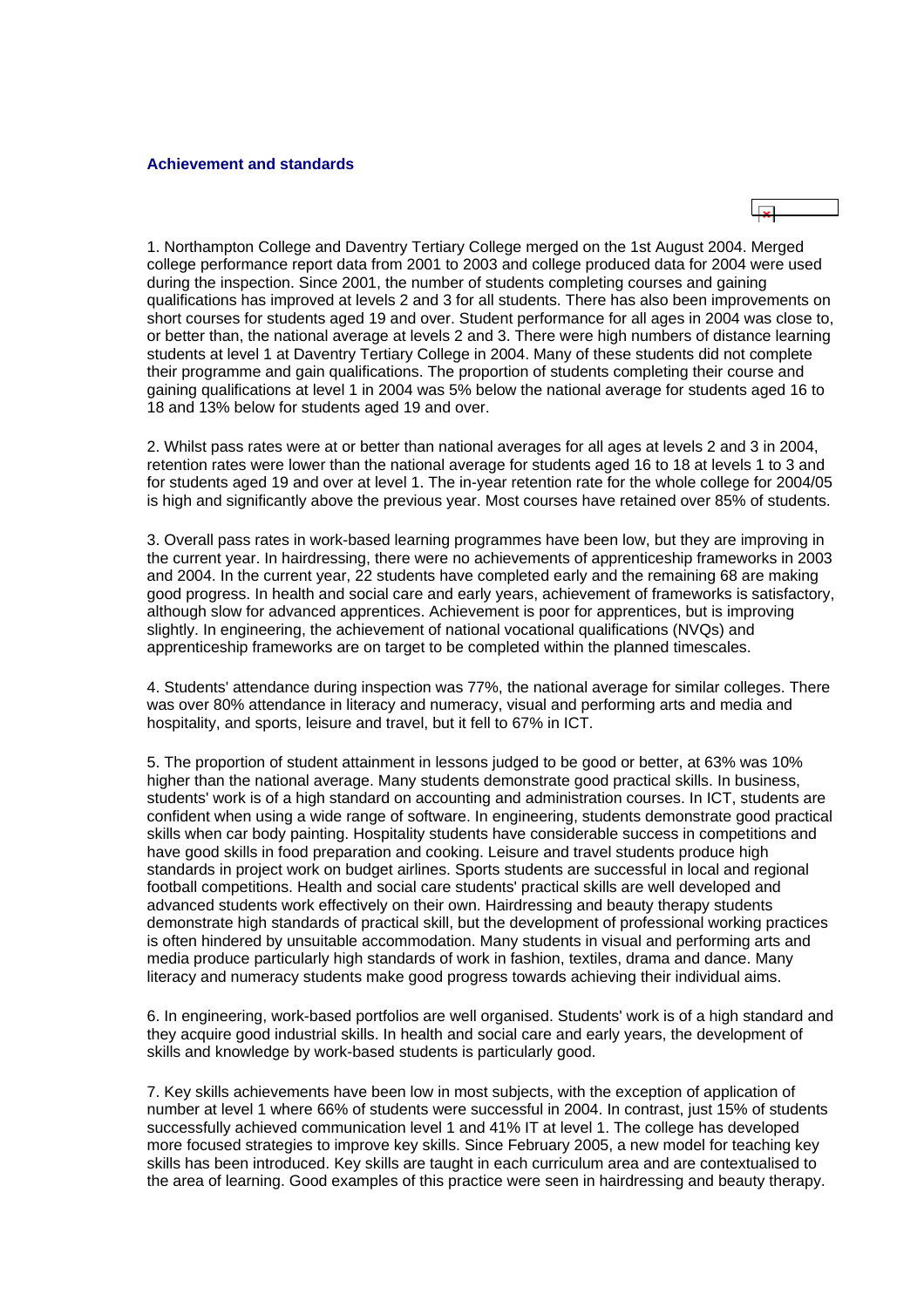<span id="page-9-0"></span>Key skills for work-based students are introduced at the beginning of programmes and taught using contextualised topics and assignments to improve relevance for students. Key skills for work-based students are further developed and assessed in the workplace.

#### *16 to 18 year olds*

8. The proportion of students aged 16 to 18 who completed long courses and gained qualifications was consistently below the national average between 2001 and 2003 at levels 1 to 3. In 2004, the proportion was 5% below the national average at level 1, and 2% below the national average at level 3, but had risen to the national average at level 2.

9. Retention rates were generally below the national average at levels 1 to 3 between 2001 and 2003. In 2004, retention rates fell at level 1 to 5% below the national average. The retention rate remained 5% below at level 2. The retention rate at level 3 improved by 2% between 2002 and 2004. It was 3% below the national average in 2004.

10. Pass rates for students aged 16 to 18 improved at levels 1 to 3 between 2001 and 2004. In 2003, pass rates were 2% below the national average at level 1 and 4% below at level 3. At level 2, pass rates were just above the national average in 2002 and 2003. In 2004, pass rates improved at all levels. They were 1% below the national average at level 1, 6% above at level 2 and at the national average at level 3. Pass rates for students aged 16 to 18 on short courses were consistently slightly higher than the national average.

## *Adult learners*

11. From 2001 to 2003, the number of students aged 19 and over who completed their courses and gained qualifications improved to just above the national average at levels 1 and 3. They declined to 4% below the national average at level 2. However, in 2004, the number of students who completed their courses and gained qualifications at level 1 dropped significantly to 13% below the national average. Improvements were made at levels 2 and 3 where rates improved to 4% above the national averages. The proportion of students completing higher level courses and gaining qualifications was slightly higher than the national average in 2004.

12. Retention rates were consistently close to, or above, the national average at levels 1 to 3 from 2001 to 2003 but, in 2004, the retention rate at level 1 was 5% below the national average. The retention rate improved significantly at level 2 in 2004 to 6% above the national average. Retention rates improved over three years and were just above the national average at level 3 in 2004.

13. Pass rates for students aged 19 and over were consistently below national averages at levels 1 and 2 in 2002 and 2003. In 2004, pass rates dropped significantly to 14% below the national average at level 1, but improved at level 2 to the national average. Pass rates at level 3 were consistently above national averages and improved to 4% above average in 2004. Pass and retention rates on short courses were near the national average in 2004.

#### **Quality of education and training**

14. Teaching, learning and attainment were graded by inspectors in 198 lessons across 9 areas of learning. Of these, teaching was good or better in 66% of lessons, satisfactory in 29% of lessons and unsatisfactory in 5%. This profile is marginally better than the national average for similar colleges. Teaching was of a slightly better quality for students aged 19 and over than for students aged 16 to 18. The best teaching and learning was found on level 1 courses, with 72% of lessons graded good or better. Most teaching was good or better at levels 2 and 3 with 63% and 66% of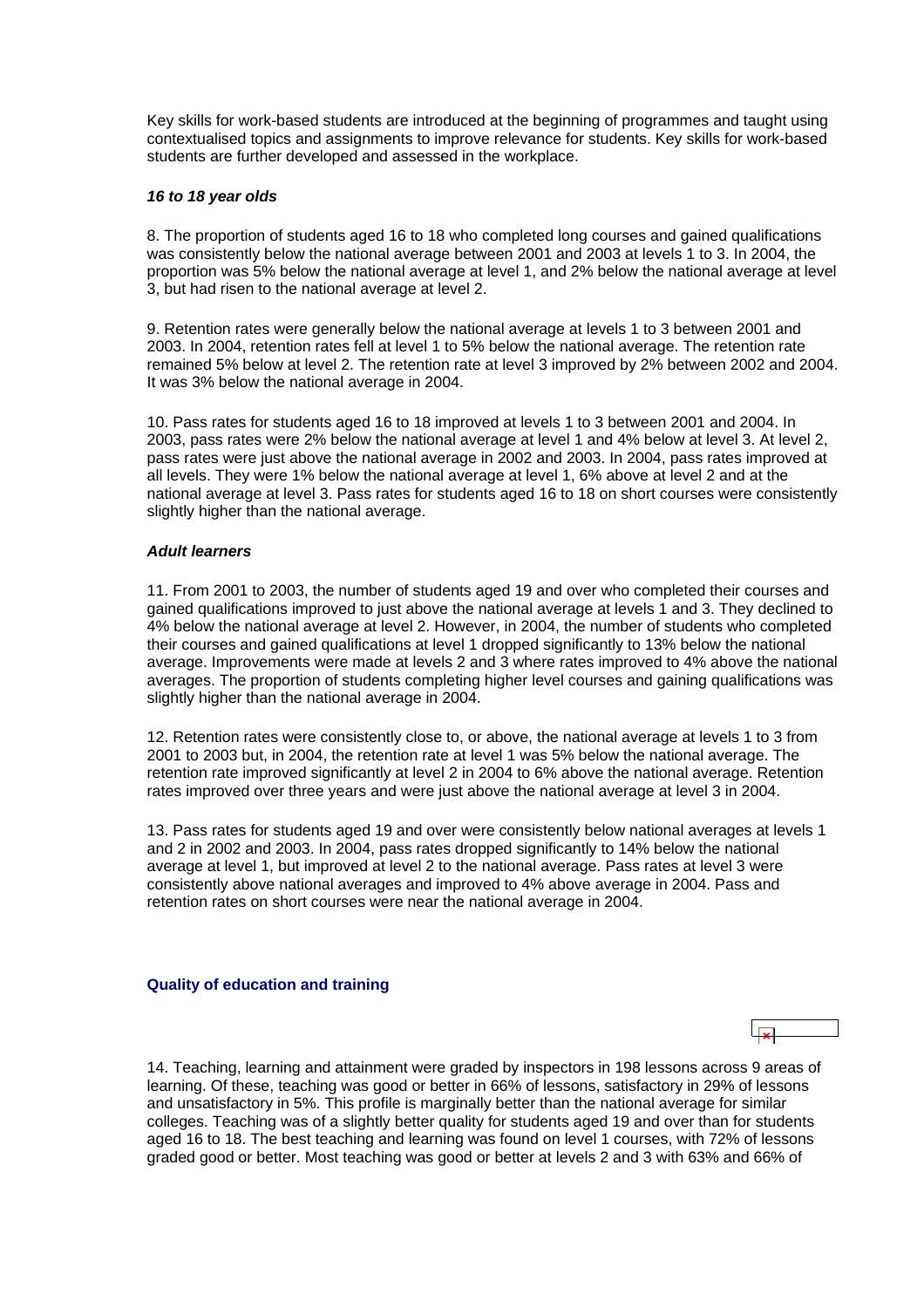for students with 71% graded good or better and 4.8% unsatisfactory. The percentage of good or better theory lessons was significantly lower at 58%, with 8% unsatisfactory. The best teaching was observed in health and social care with 70% of lessons good or better. Humanities was the only area with no unsatisfactory teaching or learning.

15. Overall, teaching and learning across the college is satisfactory. In all areas of learning there are a small number of very good lessons. There is a small amount of outstanding teaching and learning in two areas. In an excellent media lesson on radio, students revised and extended their knowledge in a dynamic lesson. Excellent preparation of a team game based on competitive principles, interwoven with radio clips and humour, led to the full participation of all students. Most teachers have good working relationships with their students. In many practical lessons and a minority of theory lessons, teachers meet students' individual learning needs effectively. A detailed and useful profile of each student is used well in lessons in health and social care and engineering. In a good practical welding session, well co-ordinated team teaching ensured that the needs of each student were met effectively. There is poor behaviour management in a minority of lessons in ICT. Teachers often adapt lessons to meet the needs of less able students, especially at lower levels, but work is sometimes insufficiently demanding for more able students. The teaching of practical skills is good. Many teachers provide confident practical demonstrations which help students to improve their skills. Well-focused questions about related theory were used in a beauty therapy practical lesson to ensure that students provided effective treatments. In many practical lessons, teachers maintain good momentum and, where appropriate, draw on professional experiences to contextualise learning. Role-play about customer service is used effectively in leisure and travel. Many areas link theory to practice effectively, but in business, insufficient examples from the commercial world are used to develop students' understanding of theory and create interest. In ICT, there is insufficient focus on commercial practice for full-time students. Good use is made of ICT in a minority of areas such as health and social care and engineering. In good lessons, questioning techniques are used to check and reinforce learning. Weaker lessons are characterised by lengthy expositions from the teacher, undirected questioning and not enough participation by students.

16. Accommodation and resources are generally good. An effective improvement programme has improved facilities significantly since the last inspection. The college has expanded its accommodation at the Northampton site, acquired sports playing fields and increased car parking spaces. The cafeteria has been extended and an atrium provides additional recreational space for students. All areas at Northampton are suitable for people with restricted mobility. New, modern premises for adult students in Northampton town are in the final stages of completion.

17. Specialist resources are good in engineering, hospitality and in visual and performing arts at Northampton. Information and learning technology (ILT) is particularly good in health and social care. Indoor facilities for sports and the salons for hairdressing and beauty therapy are good at Daventry but unsatisfactory at Northampton.

18. Students' social space is good at Northampton, but at Daventry the students' social room lacks recreational resources. Improvements have been made to the Daventry campus. The reception area has been upgraded and IT connections and telephone links have been improved.

19. The learning resource centres at both sites are good and used well by students. The learning resource centre at the Northampton was improved in 2004 and has long opening hours. Students can access the library's growing number of electronic books remotely through the Internet, but many are not aware of this facility.

20. Access to computers for students and staff is satisfactory. The quality of computer hardware and software is good, although a few computers in classrooms are slow. Many staff are provided with laptops. Good online learning facilities are being developed and in a few curriculum areas such as hospitality they are well used.

21. The college employs 225 full-time equivalent teaching staff. Turnover of staff, at 18%, was higher last year than usual. It is particularly high in health and social care and sport where there are significant numbers of new staff who require additional support. Just over 7% of staff are from minority ethnic backgrounds. Staff qualifications are satisfactory and improving. Some 64% of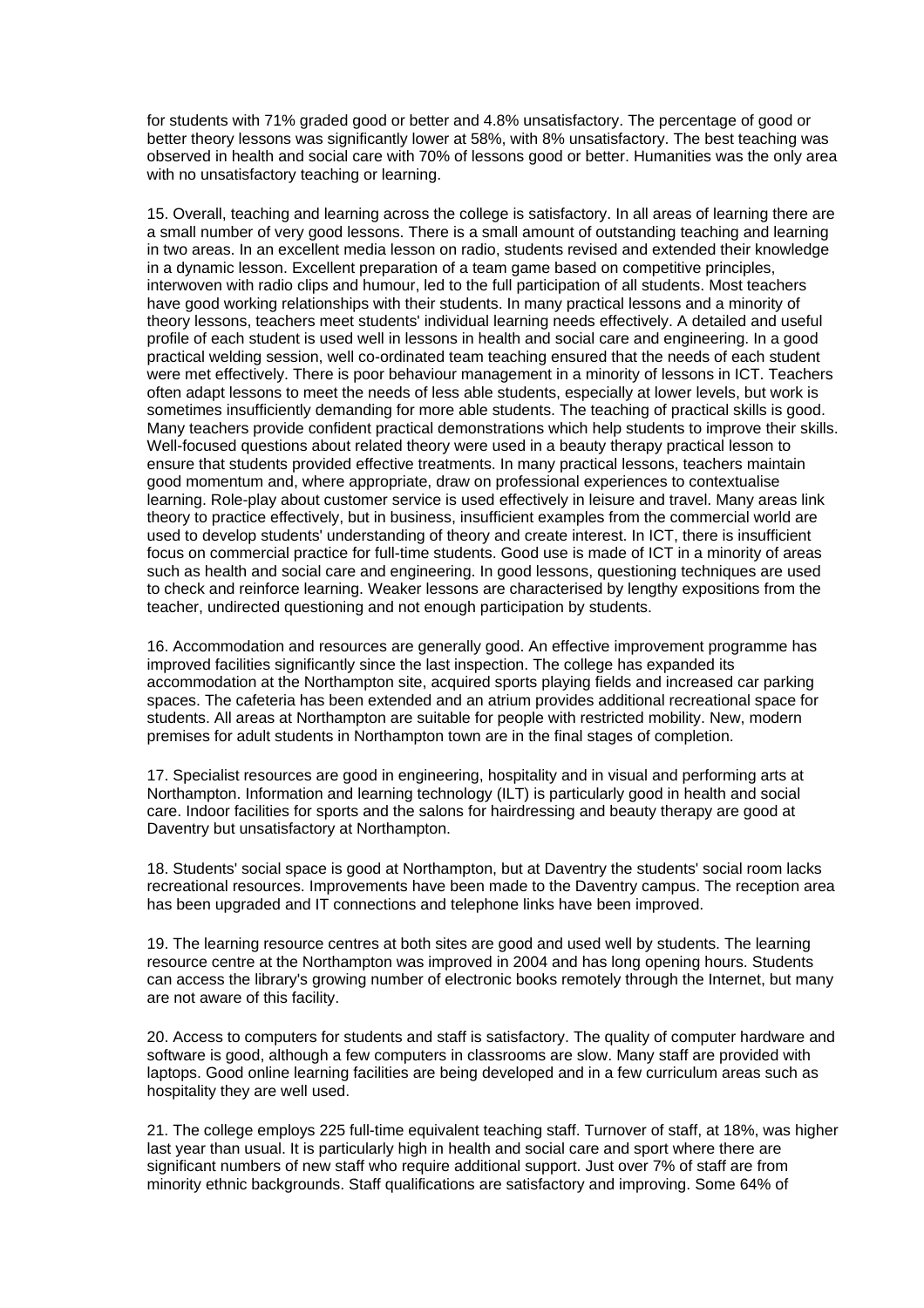teachers have a teaching qualification and 33% are working towards one or plan to start training in September. Staff development is satisfactory. Industrial updating for staff is not routine and is a particular weakness in business.

22. Assessment, internal verification and standards moderation procedures are sound in most curriculum areas. Comprehensive staff guidelines cover the implementation of college policies. Students have a good understanding of the assessment requirements of their courses. Careful attention to feedback from students has resulted in some changes to assignment schedules. Most assignments are well presented with detailed criteria for marking. Assessment is fair and accurate in most areas. However, assessment practice in hairdressing is unsatisfactory both in college and for work-based learning. Units are completed very late and assessment is often delayed until late into the course. Assessments for work-based students fail to meet the mandatory requirements. In many curriculum areas, the monitoring of students' progress is up to date. Verbal feedback helps students to improve their performance, but the quality of marking and written feedback to students on their work is mixed. In the best examples, students' assignments are marked thoroughly and returned promptly, with useful comments to help them improve in future. However, some work is not returned quickly enough, marking is superficial and insufficient guidance is given to help students improve their performance and grades. Internal verification procedures are well organised. There is appropriate sampling of the work of assessors. Prompt action is taken to rectify issues raised by external verifiers.

23. The college has a broad range of provision in most curriculum areas and is a CoVE in childcare and early years. In business, beauty therapy, hospitality and health and social care, provision ranges from levels 1 to 3 and in visual and performing arts and media, early years and leisure and tourism it ranges from levels 1 to 4. Engineering offers a good range of engineering disciplines and in ICT students can access a wide range of full-time and part-time IT courses at several centres in the region. However, there are insufficient literacy and numeracy programmes of differing lengths to meet the needs and interests of all students. There is little part-time provision in visual and performing arts and media. Work-based learning is offered in a number of areas with substantial numbers in engineering, hairdressing and beauty therapy and health and social care and early years. A small Entry-to-Employment programme is also offered.

24. The college is part of a number of learning partnerships and networks which aim attract people from black and minority ethnic groups, adults with low basic skills levels and women into learning. Programmes include workshops for those aged over 45 who are seeking employment and taster courses for the voluntary and community sector. A learning coach brings IT training to businesses, local schools and communities.

25. The range of enrichment activities is narrow and participation by students is low. Only 133 students on average a week use the cross-college enrichment programme.

26. The college offers a broad range of vocational courses to 724 pupils aged 14 to 16 from local schools, particularly in engineering, hairdressing and beauty therapy, ICT, childcare and hospitality.

27. The college has good links with employers and industry in engineering, ICT, and health and social care and early years. This significantly enhances the learning experience for many vocational and work-based learners. There are few academic links with industry and commerce to support the business curriculum. The college responds well to employers' and industry's requests for bespoke learning programmes. For example, the college has run courses for the local borough council and logistics courses for local employers.

28. Support for students is satisfactory. Prospective students receive good information about college courses. Links with schools are good and taster sessions, open evenings and open days are well attended by prospective students.

29. Arrangements for impartial pre-entry guidance and advice are generally satisfactory. However, some students are placed on the wrong level of course, based on their prior experience. Partnership working with the Connexions service is good.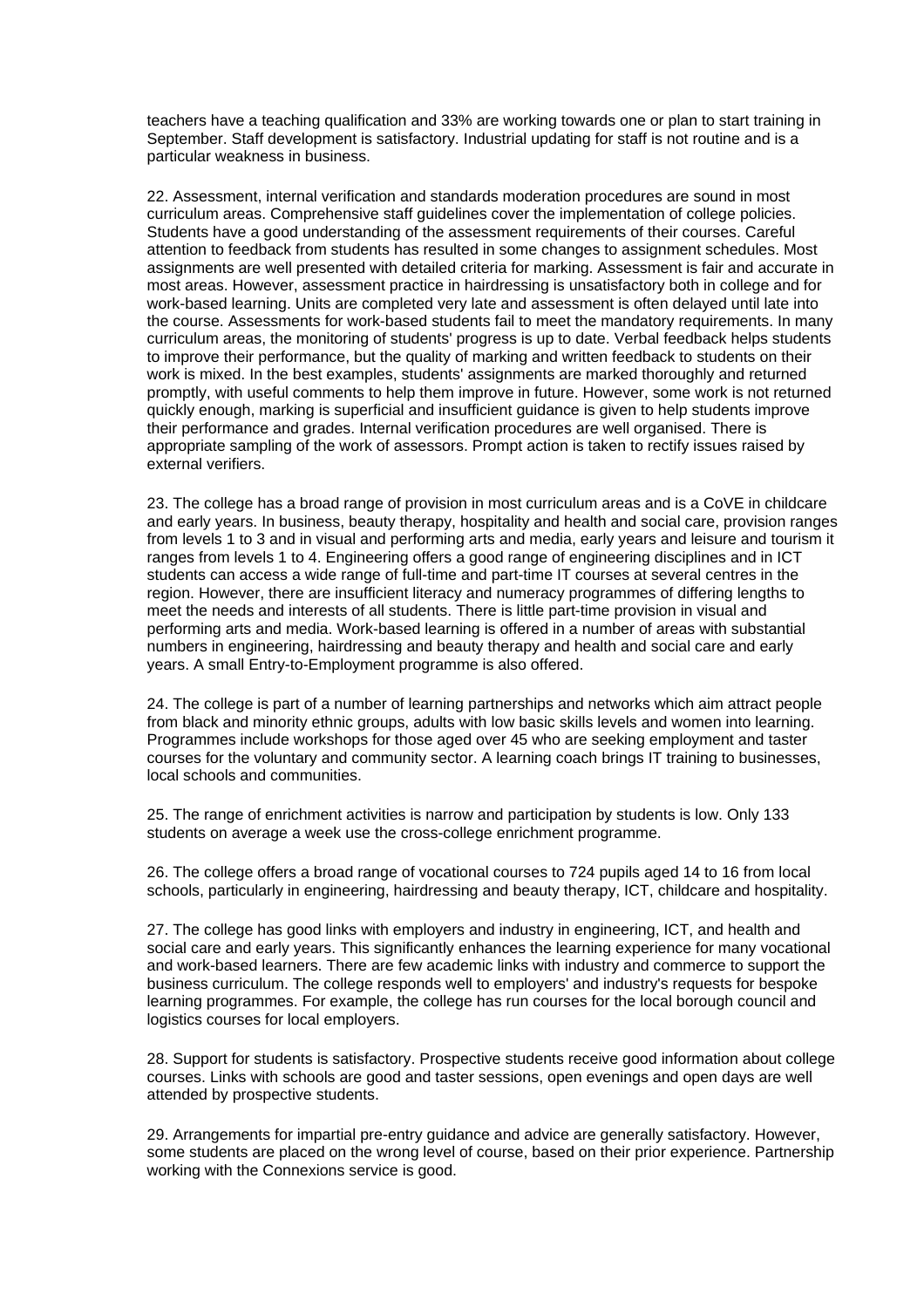<span id="page-12-0"></span>30. Induction is well planned and enables students to settle into their course quickly. The identification of students' literacy and numeracy needs is not fully effective. Full-time and substantive part-time students complete an initial screening to identify literacy and numeracy support needs. However, the take-up of further diagnostic assessment is low. The proportion of students who take the support offered is also low. Where additional support is provided it is generally good. There are good arrangements to provide appropriate support for students who have a specific learning difficulty or disability. The college does not evaluate the effectiveness of learning support sufficiently.

31. Tutorial provision is satisfactory. Most full-time students complete a learning styles questionnaire, but the outcomes are not always used well to plan learning. Student support staff provide specialist inputs on topics such as study skills and lifestyle issues, but not all curriculum areas make sufficient use of these services. All full-time students have timetabled tutorials. Tutorial time is not always used consistently well and the quality of tutorial practice varies widely. Part-time students are supported by teachers on their course. Work-based learning students receive good support from their tutors and from visiting assessors.

32. Students have at least two formal progress reviews a year. Target setting with students to help them improve their performance is weak. Targets are often vague and insufficiently precise. Where good practice is identified it is not always shared sufficiently.

33. All staff have easy access to student records and managers monitor attendance rigorously. Absences are routinely followed-up. Parents and guardians of younger students are kept well informed. College data for 2004/05 indicate that in-year retention rates have improved.

34. Support services are well organised. Advice and guidance are readily available on personal and welfare issues. The college uses independent counselling services and these are well used by students.

35. There is a well-planned careers education programme. However, there is too much variation in the implementation of the programme across curriculum areas. Support for students applying to HE or employment is good.

36. The college has an approved child protection policy and a senior member of staff is the designated child protection officer. A clear guidance document is issued to all staff. Child protection is included in the induction of new staff, but not all staff have attended training sessions. Governors have not received training on child protection. The college undertakes police checks for all staff.

#### **Leadership and management**

37. Leadership and management are satisfactory. Weaknesses identified at the last inspection have been largely addressed, although the analysis of data at governor level is at an early stage of development. In August 2004, the college completed a merger with Daventry Tertiary College. The merger was managed well to ensure a smooth transition to the merged college. Skilful planning eased college differences and promoted the ready acceptance of moving to the new organisation by all staff. The college leadership implemented an integrated model effectively from the outset so that staff and managers from both organisations worked together. Good practices and procedures from each former college were identified and quickly adopted college wide. Since the last inspection, the number of students completing their courses and gaining qualifications has improved at levels 2 and 3 to around the national average. In 2003/04, Daventry College had extremely low retention and pass rates at level 1. Managers have taken effective action to deal with the issues. The quality of teaching and learning has improved since the last inspection to slightly above the national average.

38. The new three-year development plan is comprehensive and identifies four realistic strategic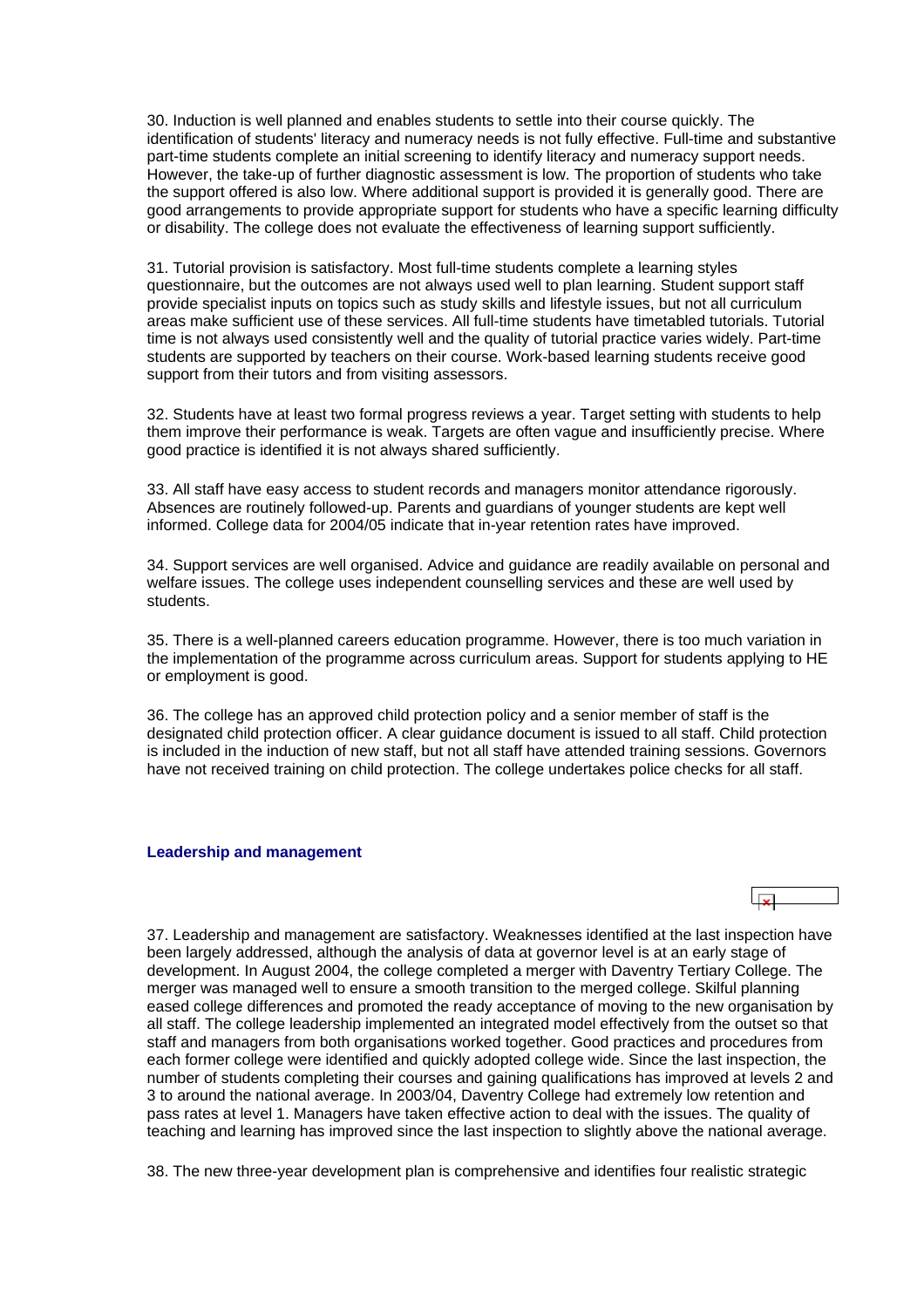objectives to reflect national and local educational needs. Each objective has explicit targets for improvement. Performance against targets is monitored effectively. Strategic objectives form the basis of planning for the faculties and business areas. The college has realistic and timely plans to improve its accommodation. In 2004, it acquired and refurbished a neighbouring middle school. A new centre in Northampton town was due to open shortly after the inspection.

39. The management structure provides an effective framework for improvement. The principal and senior managers provide clear strategic leadership which is communicated effectively and understood by staff. Teaching and learning are managed through four faculties. Authority is delegated to heads of faculties.

40. Curriculum management across the college is of variable quality. In engineering, management is effective with a strong emphasis on teaching and learning. There is good management of the CoVE in childcare and early years. In visual, performing arts and media, clear priorities are set for improvement. In hairdressing and beauty therapy, students are disadvantaged by inappropriate accommodation and many students are on the wrong level of course. In sports, leisure and tourism schemes of work are not well planned.

41. The college has comprehensive policies and procedures to assure quality. The self-assessment report is a lengthy, descriptive document that fails to make adequate judgements on strengths and weaknesses. This has been recognised by the college and new procedures were introduced from September 2004. It is too early to assess the impact of the changes. The quality of course reviews is variable across the college. In literacy and numeracy, the course reviews are critical with clarity about how improvements can be made. In ICT, action planning is good. In visual and performing arts and media, course reviews are weak and do not include actions or targets for improvement. Many course reviews overestimate strengths and underestimate weaknesses, making effective action planning difficult.

42. Staff induction is effective. Individual mentors are linked to new staff for the first year of employment. Appraisal is unsatisfactory. All permanent staff should be appraised every 18 months. In 2003/04, just 58% of staff were appraised. Hourly paid teachers have a review meeting during their first six months in post and may request an appraisal interview, but very few avail themselves of this option. The appraisal system lacks rigour. It focuses on personal development rather than quality improvement strategies. Appraisal reviews are not quality assured and their quality is variable. Development needs identified during reviews, through lesson observations or the post inspection action plan, appropriately inform the annual staff training plan. The college has focused on improving teaching and learning since the last inspection. All teachers are supported by the college to gain a teaching qualification and 47 staff are currently in training. Both full-time and parttime teachers are observed teaching. Grades given to many internally observed lessons are too high and substantially higher than those awarded by inspectors. College internal observation judgements lack evidence and are frequently generic.

43. The college has a committed governing body. Governors understand their role and the strategic direction of the college. They monitor the development plan appropriately, but do not seek sufficiently detailed information on areas of underachievement. Governors liaise with senior managers, but they have insufficient knowledge of the college curriculum. The monitoring of financial matters is good. There has been no formal training for governors for many years. Clerking arrangements are effective.

44. The management information system is good. It provides accurate, timely and reliable information on finances and student enrolment and tracking data for staff and governors. All staff have received training on how to use the management information system. The use of data and information is improving. Course tutors, teams and heads of faculty use national averages on retention and pass rates to assess the performance of their courses.

45. The college has policies on diversity and inclusion, child protection and race equality. It has a race equality action plan. The college complies with the requirements of the Disability Discrimination Act (Part IV) and most of the requirements of the Race Relations (amendment) Act 2000. Staff training has been provided on equality and diversity, race relations and disability. However,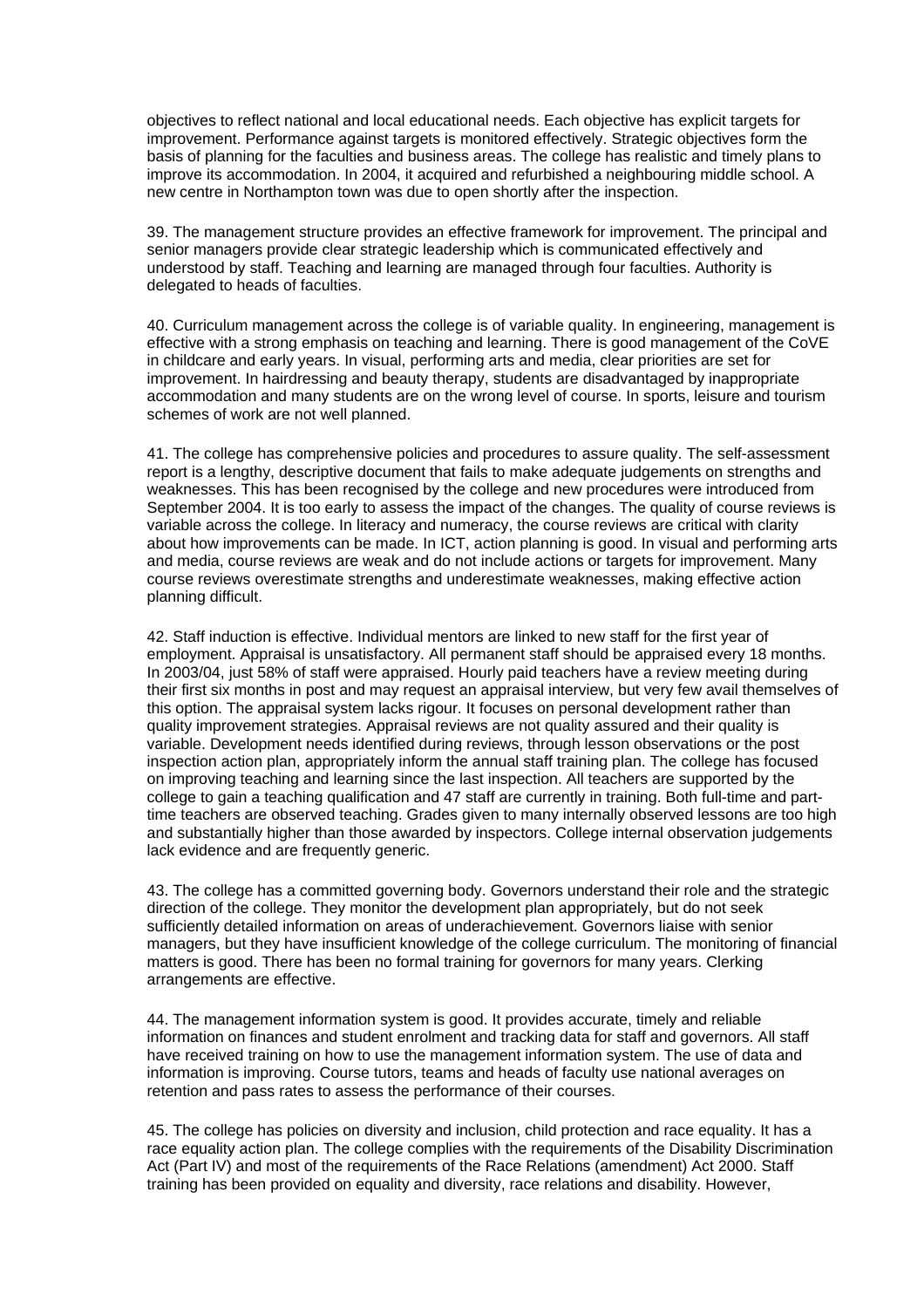<span id="page-14-0"></span>governors have not received training on their responsibilities with regard to race equality or child protection. There is a nominated child protection officer. A comprehensive child protection training document has been provided to all staff and a plan for training sessions is in place. Not all staff have been trained. The accommodation of the college is accessible to all people and some materials are produced in large print, audio tape or community languages. Anti-bullying and harassment policies are applied rigorously. The college has a satisfactory complaints procedure and complaints are dealt with appropriately. However, they are not reported to governors.

46. The college is effective in promoting partnership activity in the community and working with employers. The principal and senior managers serve on several external groups. There are strong collaborative partnerships with schools both in Northampton and Daventry.

47. Overall, the management of work-based learning is poorly co-ordinated and good practice is not shared. Co-ordination and sharing of information between Training Northants who are responsible for the learners' welfare, and the college departments, who are responsible for learners' assessment, training and achievement, is unsatisfactory. There is no sharing of good practice between assessors in different subjects. Effective strategies have not been put in place at a whole-college level to improve retention rates and achievement of frameworks.

48. Achievement of core funding targets over the last three years has been satisfactory. The college has strong financial management and has maintained category A financial rating for the past three years. The college provides satisfactory value for money.

 $\overline{1}$ 

#### **Part C: Curriculum and occupational areas**

#### **Engineering, technology and manufacturing**

Overall provision in this area is **good (grade 2)** Contributory grade for work-based learning is **good (grade 2)**

#### *Strengths*

- o high and improving retention and pass rates
- o much good teaching
- o particularly good resources for teaching and learning
- o comprehensive learning reviews for work-based learners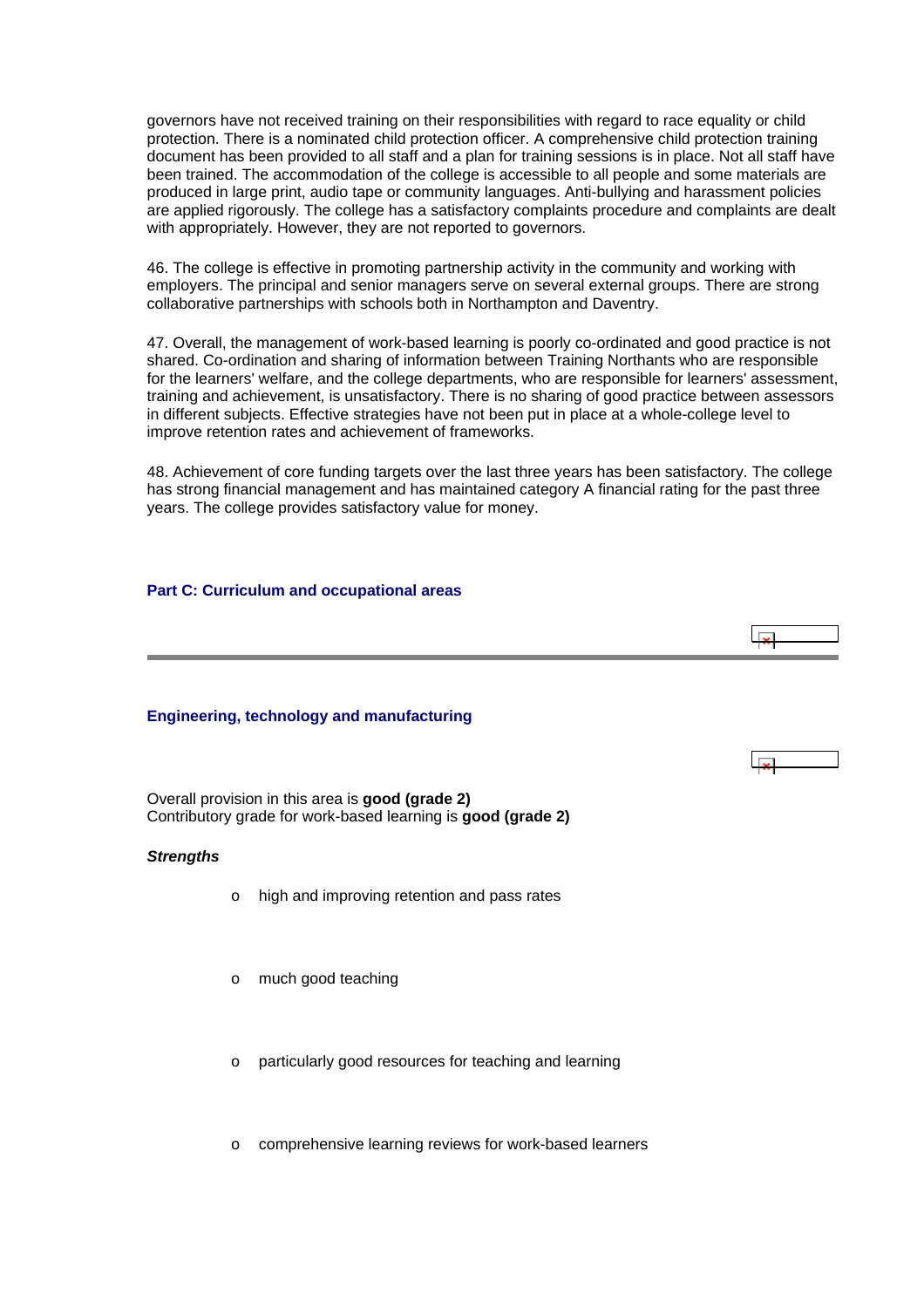- o very effective tracking of students' progress
- very effective curriculum management.

#### *Weaknesses*

- o insufficient use of initial assessment outcomes in a few lessons
- o inappropriate accommodation for a small number of theory lessons
- insufficient planning of training in the workplace
- inappropriate signage and stowage in vehicle paint and welding shops.

#### *Scope of provision*

49. The college offers a wide range of full-time and part-time courses in motor vehicle, electrical, electronic and mechanical engineering from foundation to level 4. It provides training for several major, national motor vehicle training companies and offers work-based learning in motor vehicle for apprentices and advanced apprentices. There are 296 full-time students of whom 220 are aged 16 to 18. Of the 656 part-time students, 583 are adults. There are good links with schools and developing provision for young people aged 14 to 16.

#### *Achievement and standards*

50. Pass and retention rates are high. Pass rates on full-time motor vehicle courses increased to above the national average in 2004 and although retention rates fell slightly, they are still above national averages. For work-based learners, achievement of NVQs and apprenticeship frameworks should be completed within the planned timescale. Retention rates are satisfactory and are high for those starting in 2003 and 2004. Retention and pass rates show a steady improvement and are above the national average for NVQ level 2 performing engineering operations, the national diploma in engineering and the part-time computer-aided design (CAD) course in 2004. Numbers on some courses are low in 2004 as there is now a greater variety of pathways available.

51. Students' work is of a high standard with diverse evidence such as CAD drawings, parts lists and digital images. Work-based portfolios are well ordered and cross-referenced to the awarding body specification. NVQ performing engineering operations students benefit from a well-structured and detailed workbook system which underpins practical and written course assignments. Students' practical skills are of a high standard.

*A sample of retention and pass rates in engineering, technology and manufacturing, 2002 to*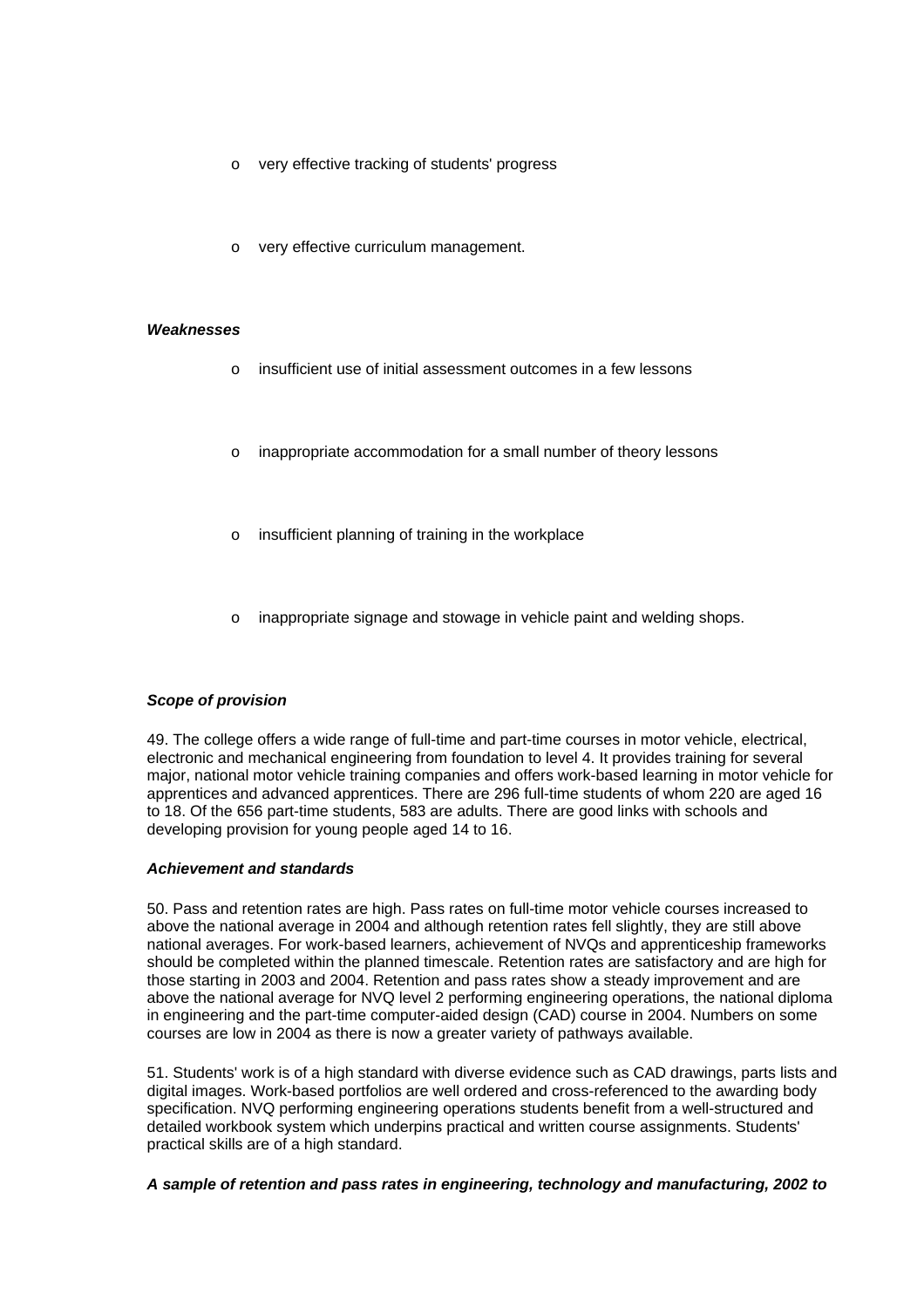## *2004*

| Qualification            | Level          | <b>Completion year:</b> | 2002   | 2003    | 2004    |
|--------------------------|----------------|-------------------------|--------|---------|---------|
| Motor vehicle servicing, | 1              | No. of starts           | 34     | 33      | 16      |
| progression award        |                | % retention             | 74     | 73      | 69      |
|                          |                | % pass rate             | 40     | 58      | 82      |
| Welding and fabrication  | 1              | No. of starts           | 62     | 66      | 17      |
| practice (1 year)        |                | % retention             | 68     | 80      | 77      |
|                          |                | % pass rate             | 38     | 30      | 69      |
| CAD                      | $\overline{2}$ | No. of starts           | 62     | 72      | 10      |
|                          |                | % retention             | 81     | 81      | 100     |
|                          |                | % pass rate             | 64     | 84      | 90      |
| NVQ engineering          | 2              | No. of starts           | 25     | 28      | 30      |
|                          |                | % retention             | 68     | 71      | 78      |
|                          |                | % pass rate             | 77     | 80      | 88      |
| National certificate in  | 3              | No. of starts           | 45     | 48      | $\star$ |
| engineering (2 year)     |                | % retention             | 95**   | 69      | $\star$ |
|                          |                | % pass rate             | $47**$ | 55      | $\star$ |
| National diploma in      | 3              | No. of starts           | 34     | 40      | 17      |
| engineering              |                | % retention             | 67     | $55***$ | 53      |
|                          |                | % pass rate             | 73     | 68      | 89      |

*Source: ISR (2002 and 2003), college (2004)* 

*\* fewer than 15 starters* 

*\*\* college data*

#### *Quality of education and training*

52. Much teaching is good. Profiles outlining students' preferred learning styles and any other information that may influence their learning are used effectively in planning most lessons. Course schemes of work are provided for students and engineering drawings and notes are professionally presented. ILT is used well in most lessons, but not sufficiently in workshop sessions. In a very good science lesson on mechanical principles, good use was made of ICT to explain simple machines, loads and velocity ratios. Students were highly motivated by the imaginative use of images and artefacts. Very good use was made of questioning to check and develop learning. In a lesson on practical drawing and pattern development, the large group of students were engaged in diverse activities. The teacher supported them well so that they could work at their own level and pace. Students were able to relate new concepts to previous learning effectively.

53. In the few weaker lessons, there is insufficient use of information from initial assessment and students' learning styles. Lessons are not planned effectively to meet individual student needs. A small number of theory lessons are taught in inappropriate accommodation. For example, mathematics is taught in a noisy motor vehicle workshop and students' learning is disadvantaged by their inability to hear the lecturer.

54. Training for work-based learners in the workplace is not sufficiently well structured and there is little co-ordination of on-the-job and off-the-job training. There are no training plans linking the work learners have done in college to work they need to undertake in the workplace.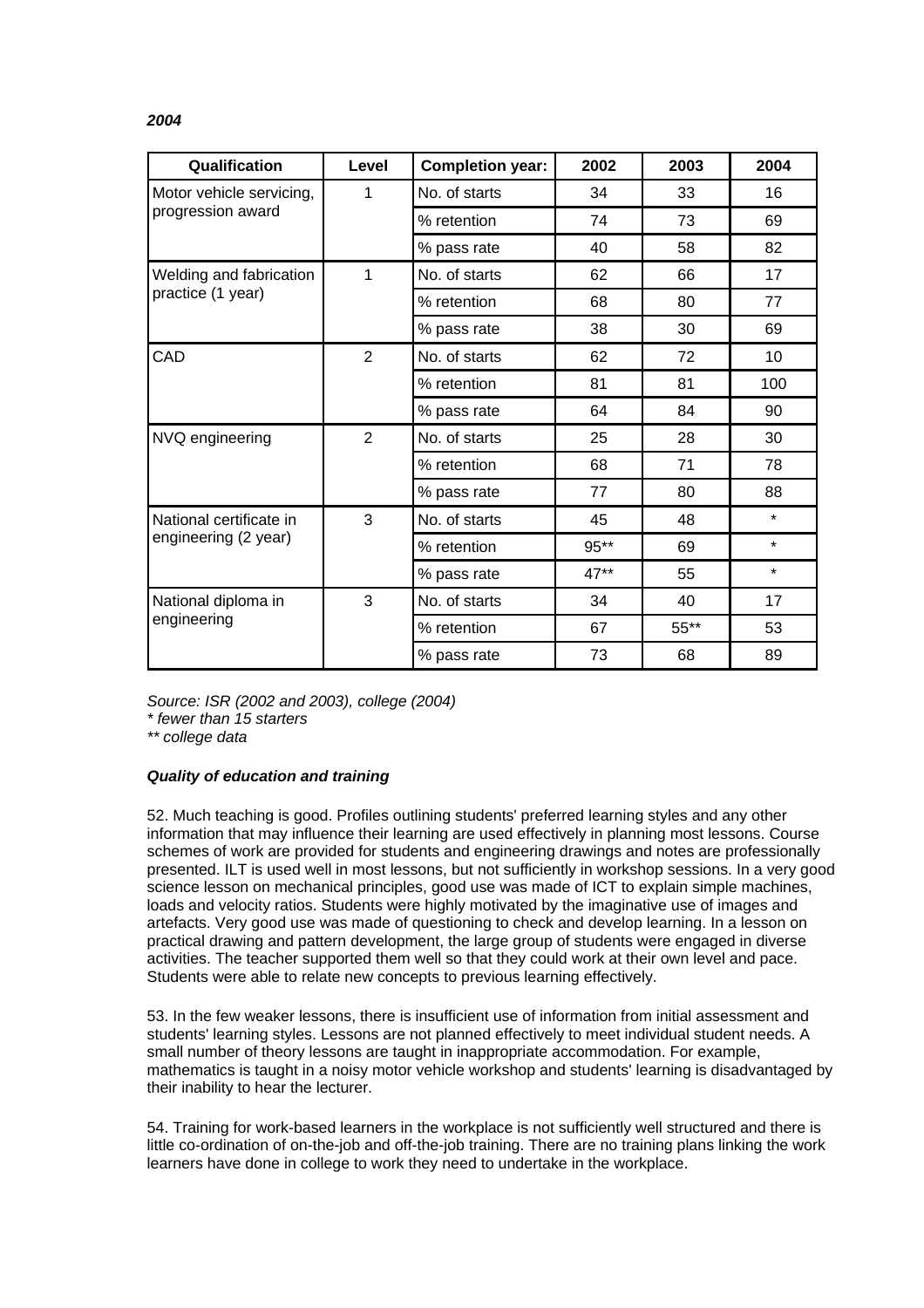<span id="page-17-0"></span>55. Resources for teaching and learning are particularly good and well managed. Computer-based diagnostic equipment, high-quality training rigs and components reflect industrial practice in motor vehicle as does the equipment in the electronics laboratories. Computer technology is well resourced with a manufacturing cell, rapid prototyping equipment and a good range of modern specification computers. ILT resources are good. Staff are well qualified.

56. Overall, compliance with health and safety regulations is satisfactory, but there is inappropriate signage and stowage in vehicle paint and welding shops. Student work and body panels are stowed inappropriately, partially blocking a fire exit. The welding shop has non-compliance signage at the fire access point. It is currently written in chalk on the wall. The extraction in welding shops is fit for purpose and fully operational.

57. Staff and students understand the assessment process well. Monitoring of work-based learners' progress is good. A well-designed form gives a graphic representation of the progress apprentices are making with their NVQs and this has been further refined to represent their progress with their class work at college. The recording of college-based students' progress is also thorough. Class record sheets are prominently displayed on the walls of some workshops and the students are encouraged to complete them to show their progress. Internal verification is satisfactory.

58. The full-time curriculum offers a good range of courses across a wider range of engineering than usual. National diploma courses are offered in mechanical, electronics, motor vehicle and aerospace engineering.

59. Support for students is good. Full-time students feel that they are well supported by their teachers and tutors. Tutorials are used well for resolving curriculum, key skills and pastoral issues. Reviews for work-based learners are carried out frequently and effectively by occupationally experienced and qualified staff. Evidence is discussed thoroughly and learners are set well-defined short-term goals with clear reference to individual learning plans. Pastoral issues are discussed and there is thorough monitoring of equality.

#### *Leadership and management*

60. Leadership and management in engineering are very effective. Programmes are well planned. The use of advanced teaching practitioners and effective staff development is having a positive impact on improving the quality of teaching. Staff meetings are frequent and productive. Partnership links with schools, local training providers, employers and engineering networks are good and used to improve the quality of provision. Extensive development work has been undertaken to introduce a full range of programmes for young people aged 14 to 16 from schools, including courses to support general certificates of secondary education (GCSEs) in engineering and design.

#### **Business administration, management and professional**



Overall provision in this area is **satisfactory (grade 3)**

#### *Strengths*

- o high pass rates on accounting courses at levels 3 and 4
- o good development of professional skills in business administration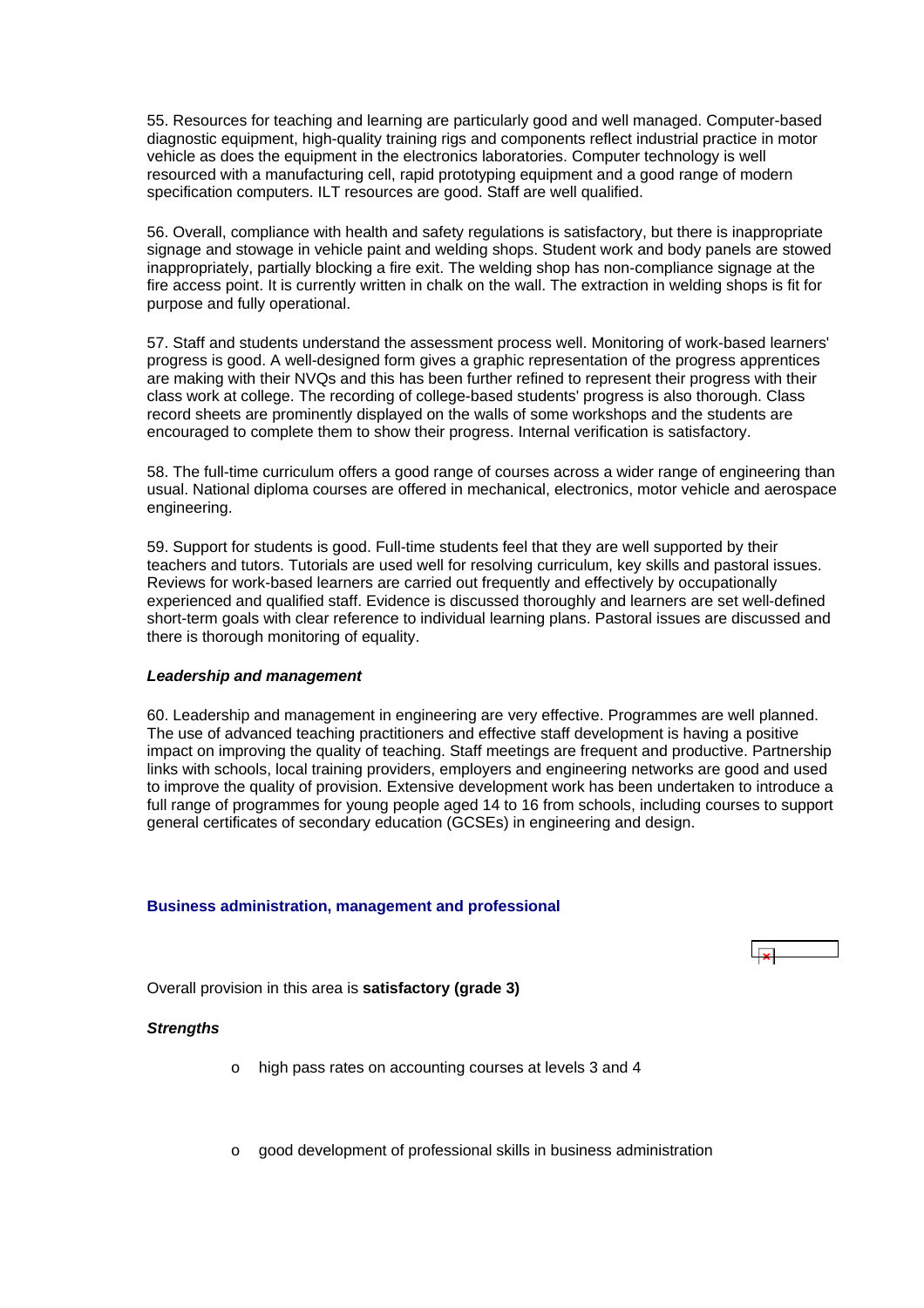o wide range of programmes at levels 1 to 3.

#### *Weaknesses*

- o low pass rates on advanced subsidiary-level (AS-level) business
- o insufficient linking of teaching and learning to current business developments
- weak target setting for students.

## *Scope of provision*

61. The college provides full-time general national vocational qualification (GNVQ) courses at foundation and intermediate levels, advanced vocational certificate of education (AVCE), Business Technology Education Council (BTEC) national and certificate courses, AS-level and general certificate of education advanced-level (GCE A-level) courses for 289 students aged 16 to 18 in business, economics and accounting. Full-time courses are also offered in a range of administrative and office skills including specialist courses for legal secretaries for 36 students. Part-time courses are offered in a wide range of administrative, secretarial, management and professional studies including marketing, accounting, management, and teacher training. There are 1,012 students aged 19 and over on these courses.

#### *Achievement and standards*

62. Pass and retention rates are generally close to national averages. Over the last three years, pass rates have been variable on many courses. High pass rates have been consistently achieved in accounting at levels 3 and 4. GCE A-level business and NVQ administration level 2 had 100% pass rates last year. However, pass rates on the AS-level business course have been consistently below national averages for the last three years and declined further in 2004. The BTEC national in ebusiness and access to business course also had very low pass rates. Retention rates have declined in some subjects in 2004, but overall rates are slightly above national averages. In-year retention rates are high. Students' work is generally of a satisfactory standard with high standards being achieved on accounting and business administration. Students on the GNVQ foundation course make substantial progress gaining in both confidence and skills.

| A sample of retention and pass rates in business administration, management and |  |
|---------------------------------------------------------------------------------|--|
| professional, 2002 to 2004                                                      |  |

| <b>Qualification</b> | Level | <b>Completion year:</b> | 2002 | 2003 | 2004 |
|----------------------|-------|-------------------------|------|------|------|
| <b>GNVQ business</b> | 2     | No. of starts           | 23   | 19   | 22   |
|                      |       | % retention             | 78   | 79   | 64   |
|                      |       | % pass rate             | 50   | 67   | 71   |
| NVQ accounting (one  | 2     | No. of starts           | 47   | 56   | 90   |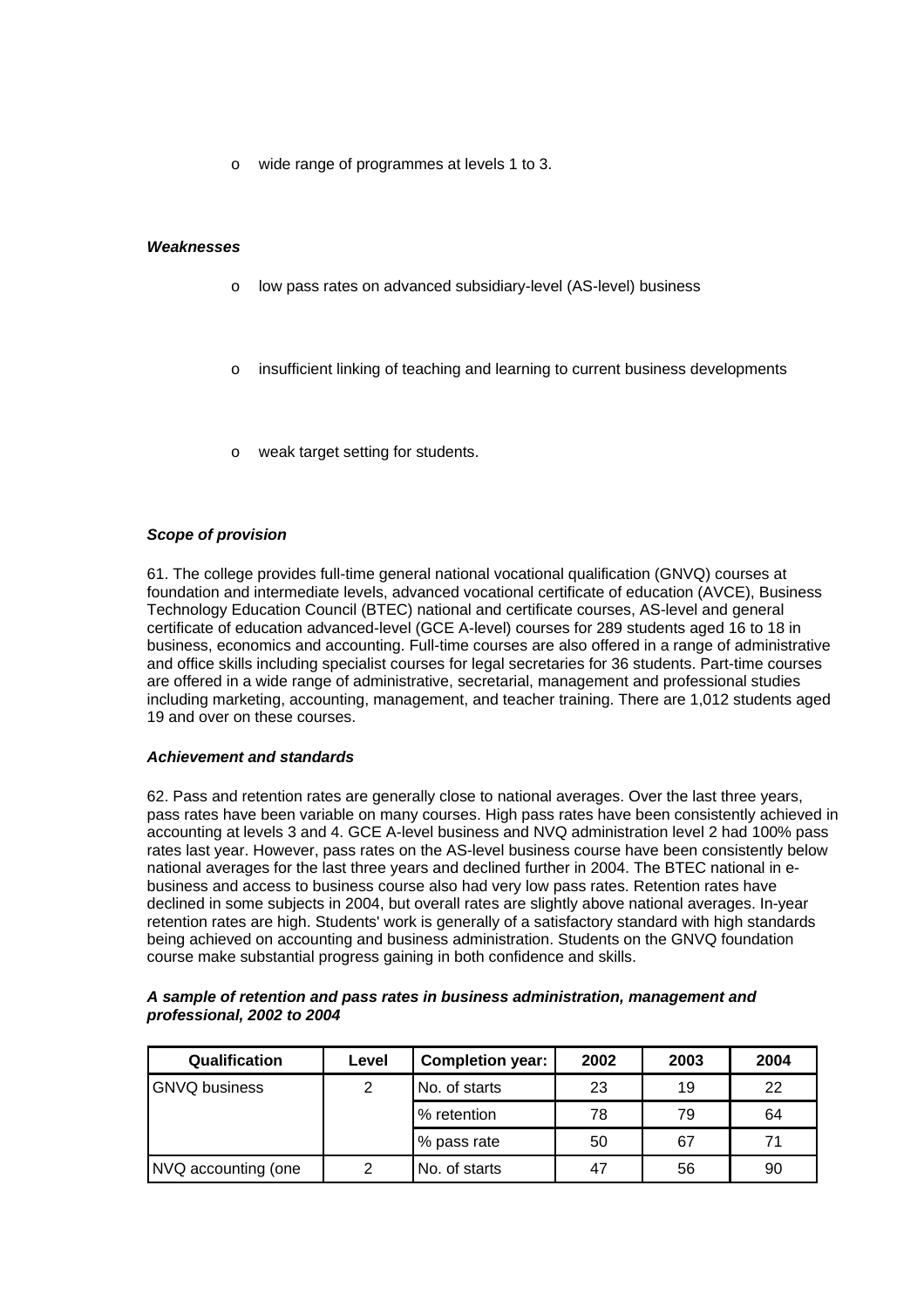| year)                    |                         | % retention   | 62  | 80  | 86 |
|--------------------------|-------------------------|---------------|-----|-----|----|
|                          |                         | % pass rate   | 97  | 89  | 70 |
| Certificate in personnel | 3                       | No. of starts | 59  | 51  | 46 |
| practice                 |                         | % retention   | 90  | 96  | 87 |
|                          |                         | % pass rate   | 100 | 86  | 78 |
| AS-level accounting      | 3                       | No. of starts | 27  | 25  | 26 |
| (one year)               |                         | % retention   | 89  | 92  | 77 |
|                          |                         | % pass rate   | 83  | 52  | 70 |
| <b>AS-level business</b> | 3                       | No. of starts | 85  | 84  | 74 |
| studies                  |                         | % retention   | 74  | 75  | 74 |
|                          |                         | % pass rate   | 62  | 65  | 58 |
| NVQ accounting (one      | $\overline{\mathbf{4}}$ | No. of starts | 44  | 47  | 40 |
| year)                    |                         | % retention   | 91  | 100 | 70 |
|                          |                         | % pass rate   | 58  | 53  | 64 |

*Source: ISR (2002 and 2003), college (2004)*

## *Quality of education and training*

63. Teaching and learning are satisfactory. The best lessons are well planned with activities that draw upon different learning skills. Students are encouraged to listen, actively participate and learn from each other. Learning is regularly checked through both oral and written activities. Student contributions are reinforced by good use of whiteboards. In one of the better lessons, the tutor gave a series of situation cards to small groups linked to a snakes and ladders game, to check understanding of legal principles. The students gave answers to other members of the group and if they were correct, moved up a ladder or down if they were wrong. This led to enjoyable, demanding, effective learning. In business administration lessons a business-like environment is created with good attention to detail in procedures, appearance, professional behaviour and the high standards expected. Where group work is undertaken, the tasks involved are frequently either too straightforward or not sufficiently clear.

64. In a significant minority of lessons teaching does not fully engage students' interest. Teaching and learning are insufficiently linked to current business developments. Theory is developed without sufficient examples drawn from the real world of business to engender interest and to improve relevance and understanding. There are few educational visits or visiting speakers and many students on vocational courses do not undertake any work experience.

65. Accommodation and specialist resources are good. The model office used by administration students is well managed and offers a realistic environment for them to achieve vocational competencies. Classrooms are attractive with sufficient high-quality furniture and display equipment to ensure students can work in an appropriate business environment.

66. Currently, the virtual learning environment is only used by BTEC business students and is underdeveloped as a resource to support learning. Access to high-quality software and hardware is good. Teachers are generally well qualified for the subjects they teach. New teachers, particularly those teaching accounting, regularly observe the lessons of experienced practitioners, to gain experience.

67. Assessment and monitoring are satisfactory. Assignments are usually returned promptly with constructive comments that allow students to improve their work. However, AS-level business students are not provided with sufficient guidance on how to improve their work. Staff keep good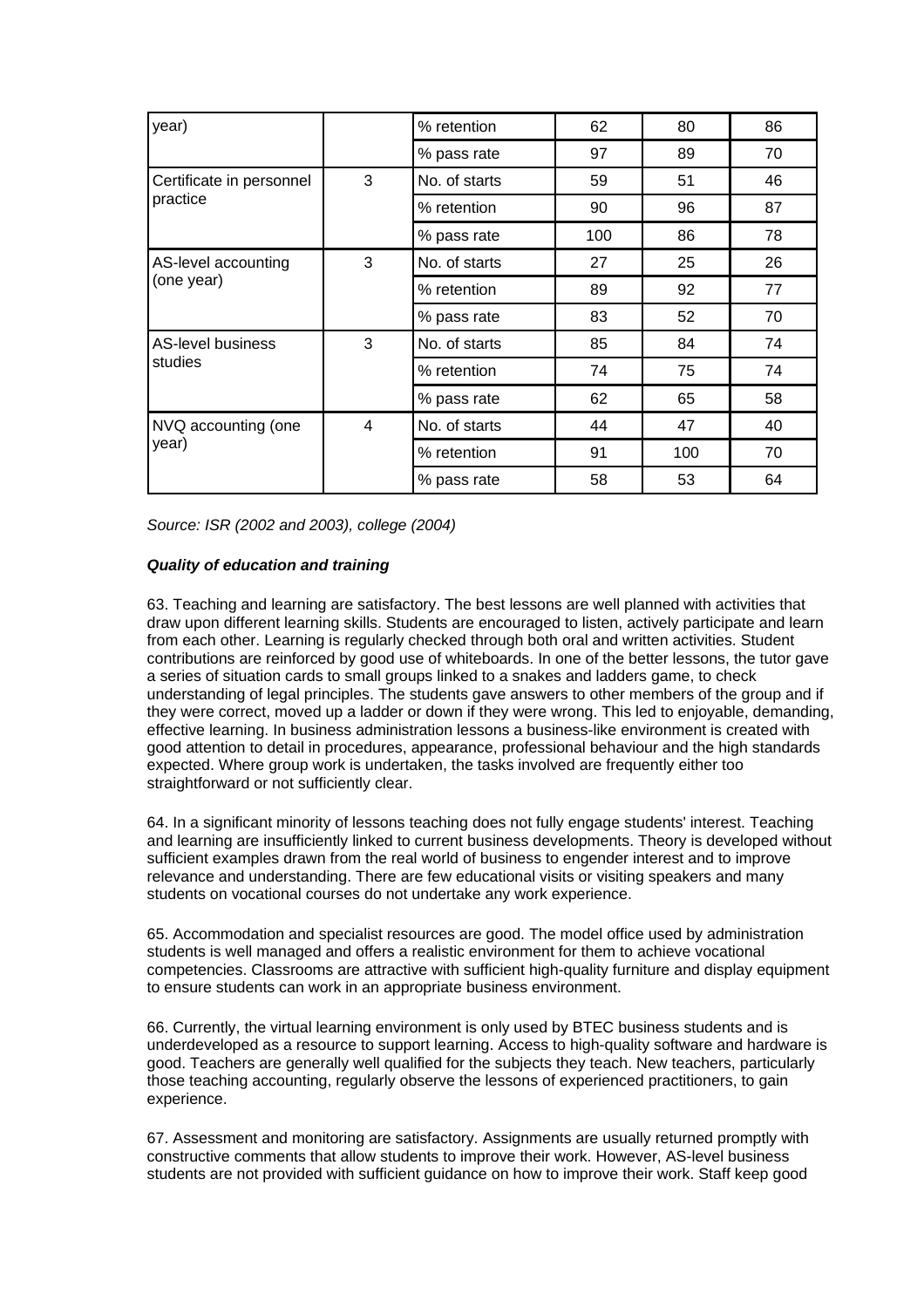<span id="page-20-0"></span>records of students' assignment and test marks. Internal verification is highly effective in standardising the quality of assessed work on most vocational courses. The use of individual learning plans as a tool to develop and manage learning in most areas is inconsistent and often ineffective. There are few short-term targets in individual learning plans, and long-term targets are too general to be of any value. Written comments are often illegible. The use of individual learning plans in business administration has helped to raise individual standards.

68. The college provides a good range of courses at levels 1 to 3. The GNVQ foundation and NVQ level 1 clerical assistants' programmes are very suitable for both young and mature students and give them an opportunity to grow in confidence and improve their self-esteem. These students are able to move into employment or on to level 2 programmes to further develop their skills. There are good links with University College Northampton, but few academic links with industry and commerce to support the curriculum. Annual parents meetings are held and termly reports are sent to students aged 16 to 18.

69. Guidance and support are satisfactory. Tutorials are considered useful by most students, although some criticise the amount of time devoted to Universities and Colleges Admissions Service (UCAS). Although full-time students all have an initial assessment of basic skills, identified support needs are not always followed up effectively. Students whose first language is not English or have weaknesses in language awareness, are disadvantaged by their unwillingness to take-up support offered and by the lack of specific support available within the business area. Problems occur with their willingness to participate in class discussion, interpretation of examination questions and with language in office skills subjects. Students speak highly of the academic and pastoral support provided by teachers and enjoy their courses.

#### *Leadership and management*

70. Leadership and management of courses are satisfactory. There has been a good attempt to draw upon the strengths of each former college to develop the curriculum both in terms of resources and practices. The virtual learning environment previously only available in the Daventry site has been successfully transferred to the whole college. Good course review proforma from the former Daventry College have been adopted, but they are not used consistently. There are regular staff meetings to discuss quality, planning and general course and student progress issues. However, as staff often teach in other curricular areas or are part time, attendance is patchy. Meetings are well minuted with action points that are reviewed. New staff are given a thorough and effective induction. The promotion and monitoring of equality of opportunity are satisfactory. Some tutorial programmes now include diversity issues and take account of recent legislative responsibilities.

#### **Information and communications technology**



Overall provision in this area is **satisfactory (grade 3)**

## *Strengths*

- o high standard of students' skills in IT applications
- o effective teaching in practical lessons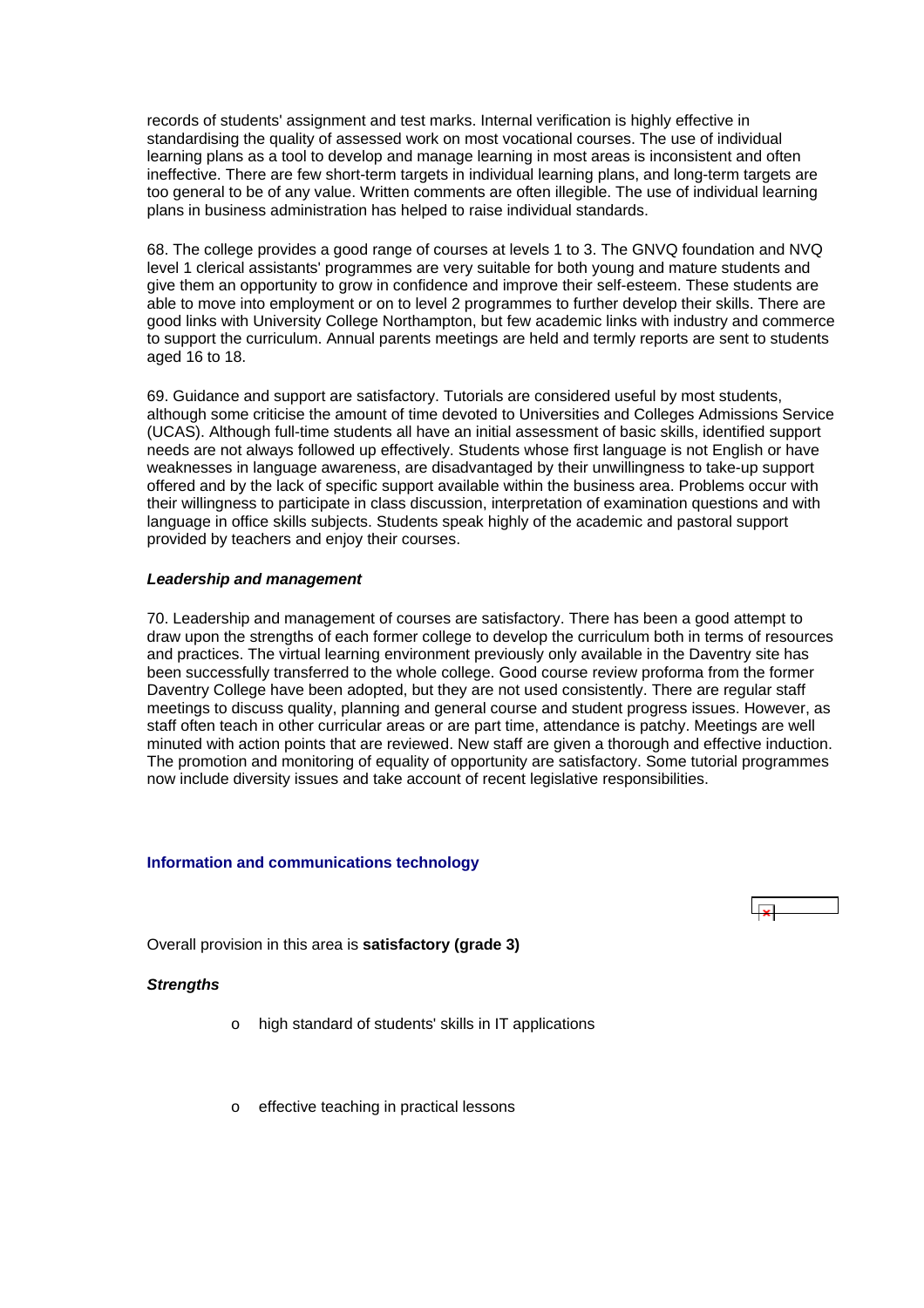- broad range of provision
- good access to IT resources.

#### *Weaknesses*

- o low pass rates on many courses
- poor attendance in many full-time lessons
- undemanding teaching of theory
- insufficient links with employers for full-time students.

#### *Scope of provision*

71. The college offers a range of full-time and part-time courses at introductory, intermediate and advanced levels. Full-time courses include: BTEC national diploma for IT practitioners; AS levels and GCE A levels in computing and ICT; BTEC first diploma; AVCE; GNVQ intermediate and foundation levels in ICT. Part-time courses are offered at Northampton and Daventry campuses and at three learning centres. Many part-time courses are studied with flexible attendance arrangements over short timescales, typically less than a year. The college offers a vocational GCSE in ICT to young people aged 14 to 16 under a link provision with local schools. There are 299 full-time students mainly aged 16 to 18 and 2,405 part-time students aged 19 and over.

## *Achievement and standards*

72. Retention and pass rates are variable. Retention rates on full-time courses at advanced level have improved from previously low rates to above national averages in 2004. In-year retention rates in 2004/05 have also improved on several courses. Although pass rates on a minority of courses are improving, pass rates are low on many courses. For example, pass rates on AVCE double award and BTEC national diploma courses were below national averages for two of the last three years. In 2004, 34 students enrolled on the newly introduced BTEC first diploma, but only 4 passed. However, several courses show significant recent improvement, notably the GNVQ foundation in ICT where pass rates improved from well below the national average in 2002 to significantly above it in 2003/04. Pass rates for qualifications offered in IT learning centres have been consistently below national averages over three years. Most adults studying complete their studies, but many choose not to be assessed for the qualification. Attendance in many full-time lessons is low. During the inspection, almost a third of students were absent from lessons.

73. The overall standard of students' practical ICT work is high. Both full-time and part-time students use a wide range of applications software, including graphics packages and macromedia confidently.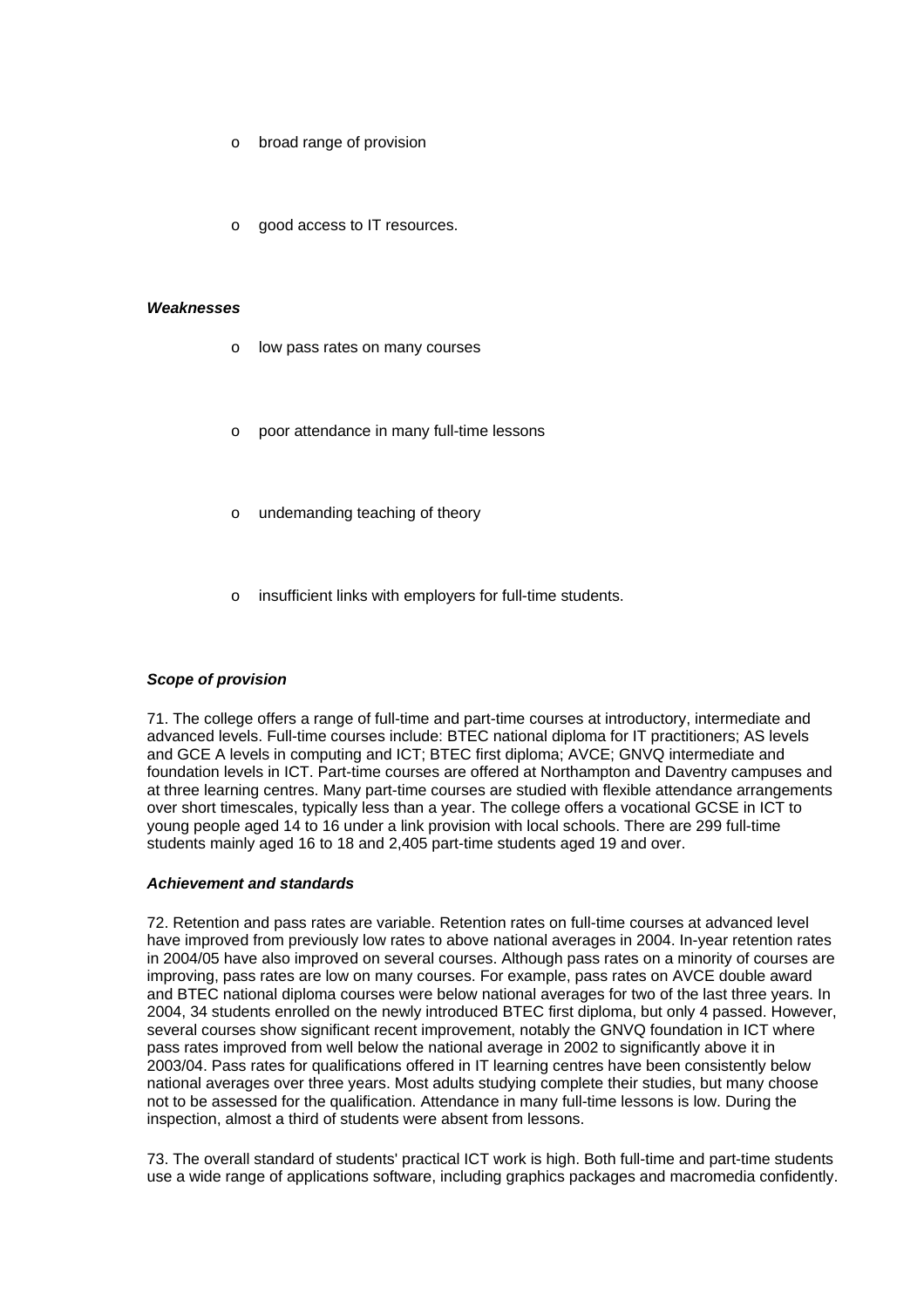Adult students often use their skills in their workplaces. A group of students with visual-impairments demonstrated good touch-typing skills with confidence.

| Qualification                        | Level          | <b>Completion year:</b> | 2002 | 2003 | 2004 |
|--------------------------------------|----------------|-------------------------|------|------|------|
| GNVQ foundation in IT                | 1              | No. of starts           | 25   | 42   | 30   |
|                                      |                | % retention             | 76   | 71   | 70   |
|                                      |                | % pass rate             | 53   | 60   | 90   |
| City and Guilds                      | 1              | No. of starts           | 530  | 576  | 878  |
| certificate for IT users             |                | % retention             | 89   | 83   | 44   |
|                                      |                | % pass rate             | 45   | 41   | 26   |
| GNVQ intermediate in                 | $\overline{2}$ | No. of starts           | 91   | 74   | 69   |
| ΙT                                   |                | % retention             | 76   | 72   | 78   |
|                                      |                | % pass rate             | 64   | 58   | 80   |
| AS-level IT                          | 3              | No. of starts           | 35   | 41   | 28   |
|                                      |                | % retention             | 80   | 76   | 71   |
|                                      |                | % pass rate             | 64   | 55   | 85   |
| National diploma                     | 3              | No. of starts           | 42   | 49   | 38   |
| computer studies/IT<br>practitioners |                | % retention             | 43   | 49   | 58   |
|                                      |                | % pass rate             | 61   | 88   | 73   |
| AVCE (double award)                  | 3              | No. of starts           | 59   | 60   | 46   |
| in ICT (2 years)                     |                | % retention             | 29   | 38   | 76   |
|                                      |                | % pass rate             | 65   | 34   | 49   |

## *A sample of retention and pass rates in information and communications technology, 2002 to 2004*

*Source: ISR (2002 and 2003), college (2004)*

## *Quality of education and training*

74. Much practical teaching is good. The better teaching is at level 1 where teachers use a variety of methods to stimulate students and maintain their interest. In a GNVQ foundation lesson, students worked enthusiastically using graphical software to enhance photographs on the desktop. The teacher provided a range of practical examples, prepared by other students, to illustrate new techniques. This prompted a lively group discussion and a greater understanding about the benefits and limitations of software. The teacher used oral questioning skilfully to test students' understanding of ICT terminology.

75. More able students who work quickly are frequently not given sufficiently demanding work in theory lessons. Often questions are posed generally to the whole class rather than targeted at individuals. Independent learning skills are not well developed, particularly at level 3. In one lesson, the teacher focused on individual students who had not completed their homework, whilst more motivated and able students wasted valuable time. Full-time students have insufficient opportunities to apply their learning in realistic business situations. Students do not have relevant work experience and there are insufficient references to current commercial practices in lessons.

76. Internal verification, assessment and marking of student work are satisfactory. Monitoring of students' progress towards achieving qualifications is up to date. Verbal feedback is very helpful in guiding students to improve their work, especially at levels 1 and 2, but written feedback is of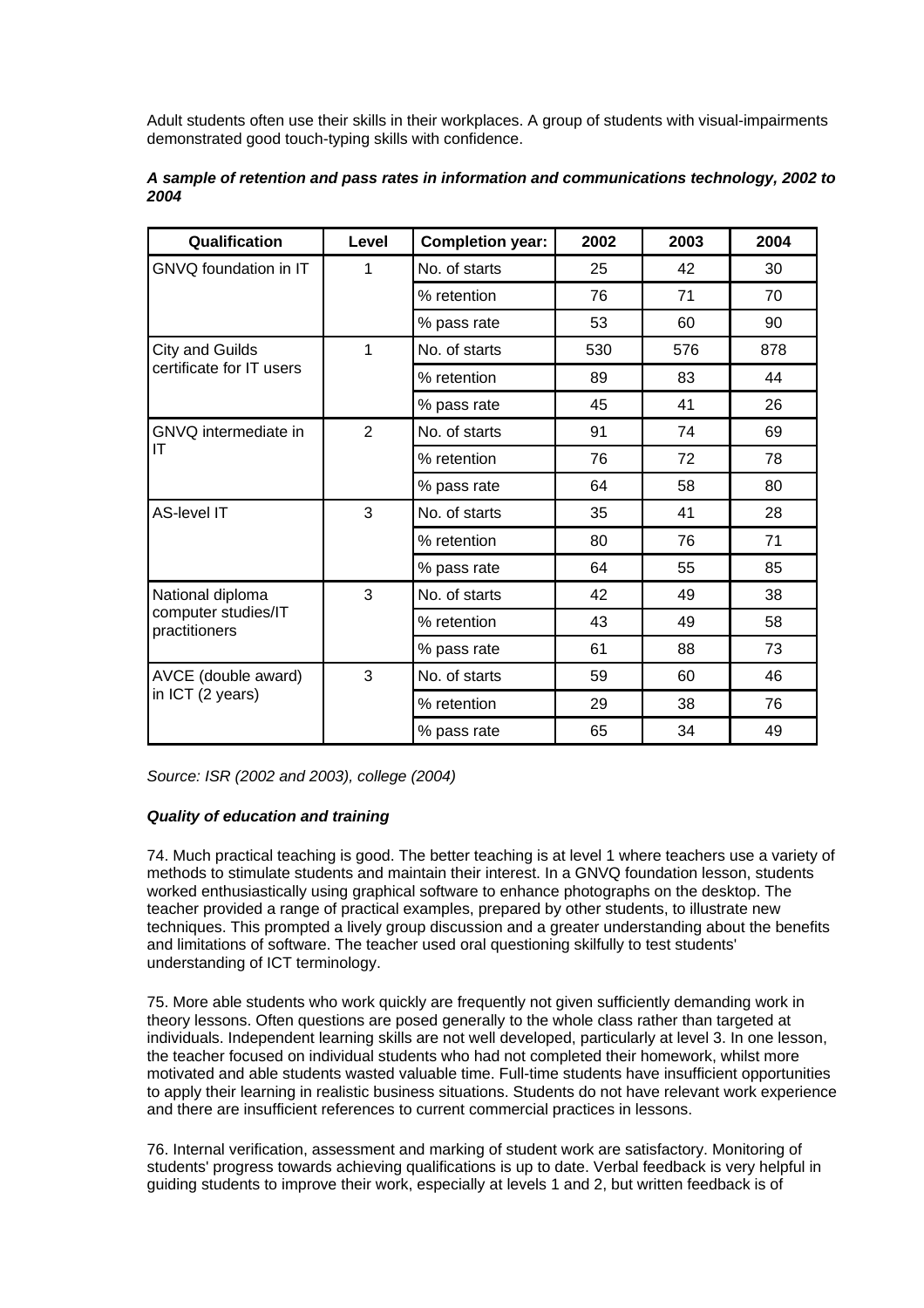<span id="page-23-0"></span>variable quality. There are examples of detailed and constructive comments on marked work, but much is too general or provided too late to be of value.

77. Students have good access to ICT resources. Accommodation, resource materials and IT equipment are generally good at all centres. Good facilities and adaptive technologies are available for students with learning difficulties and/or disabilities. Open access learning resource centres and outreach centres offer welcoming environments. Course materials are on the college intranet and are accessible from home by both students and tutors. Technician support is readily available. Several teachers are experienced IT practitioners.

78. The college offers a broad range of provision from levels 1 to 3, both full time and part time, at several centres across the region. Progression routes are clearly mapped and understood by students. Opportunities for flexible attendance to study IT user qualifications are offered during mornings, afternoons, evenings and Saturdays. A learning bus with wireless laptops visits isolated communities and several small companies and offers free training. Additional qualifications are offered to many full-time students.

79. Initial assessment and personal support for students are satisfactory, but the take up of learning support is not monitored and used to measure progress. Tutorial support for most full-time students is useful. Students value the support provided in tutorial and key skills sessions to improve their communication skills. The quality and extent of written comments on students' reviews varies. There is good support for students with specific and more complex learning difficulties. Support for parttime students in learning centres is friendly and appropriate for their needs. Progress reviews for part-time students are regular, although comments are often too brief.

#### *Leadership and management*

80. Leadership and management are satisfactory. There is good direction from the lead manager with clear priorities for improvement. Initiatives to share good practice across the four managed areas are emerging, although some are fairly recent and have yet to have an effect. Strategies for improvement include rationalisation of the curriculum across centres, a review of entry requirements for courses, and closer monitoring of students' progress. Several initiatives have led to improvements. For example, close attention to disruptive behaviour has resulted in fewer disciplinary interviews and a race equality plan has improved retention rates for students of Asian and black minority ethnic backgrounds.

81. Course teams meet regularly and communication amongst managers and staff teams, including part-time staff, is good. Data are well used to inform management plans. Demanding targets are agreed and set with course teams and course performance is monitored regularly. Internal lesson observations award unrealistically high grades, but are increasingly rigorous. All teachers have been observed during the past year. Staff development has been used well to support improvements in teaching and learning. However, several teacher absences and changes during the past two years have hampered the rate of improvement.

#### **Hospitality, sports, leisure and travel**

Overall provision in this area is **satisfactory (grade 3)**

#### *Strengths*

o high pass rates on many hospitality, leisure and travel courses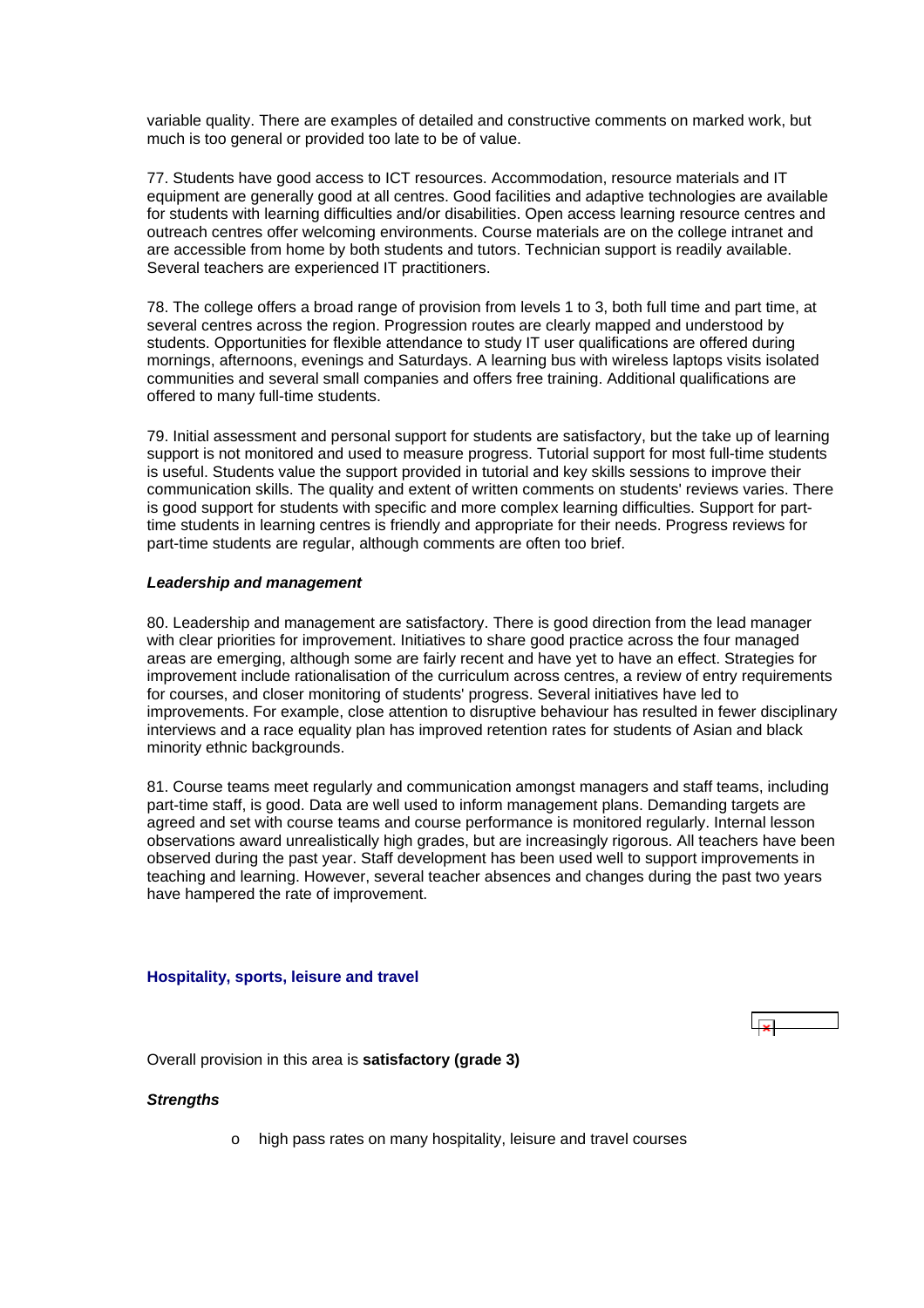- o good teaching and learning of practical skills
- good resources for learning in hospitality
- wide range of courses in sport, leisure and travel.

#### *Weaknesses*

- o low pass rates for vocational sports students
- unimaginative teaching in many theory lessons
- o poor indoor sports facilities at Northampton.

## *Scope of provision*

82. The college offers a wide range of courses in hospitality, sports, leisure and travel. These include diplomas, GNVQs, AVCE and NVQs at all levels in food and beverage studies plus a wide choice of subjects and options in sports, leisure and travel. In addition, sport and physical education is offered at AS level and GCE A2. Professional and leisure courses are available to part-time adult students. Short courses are provided in industry-related qualifications including food hygiene. A range of programmes is offered for schools including a vocational GCSE in leisure and tourism for young people aged 14 to 16. The college also has a junior chefs' club and football academy. There are 308 full-time students aged 16 to 18 and 60 full-time students aged 19 and over. Of the part-time students, 20 are aged 16 to 18 and 132 are aged 19 and over.

#### *Achievement and standards*

83. In hospitality, pass rates are high for cake decoration and food preparation and cooking at levels 2 and 3. Retention rates on hospitality courses are generally high, particularly in 2004, with the exception of food preparation and cooking at level 3. Retention rates in sports, leisure and travel are about the national average, but pass rates are more variable. In 2004, the pass rate for the AVCE travel and tourism was well above the national average at 93%, but for the national diploma in sports science it was below. For GNVQ intermediate in leisure and tourism, the pass rate was high in 2004 and the trend has been upwards for the last three years. In hospitality sport, travel and tourism students have been successful in a range of local and national competitions.

84. Students are well motivated and develop good social, vocational and occupational skills. Work in lessons is satisfactory. ICT is used competently for independent study and coursework. Students in hospitality and on level 2 sports courses have good practical and organisational skills. In hospitality, students produce a range of high-quality breads and pastry to commercial standards. They also produce intricate sugar work, artistic chocolate pieces and a variety of both classic and traditional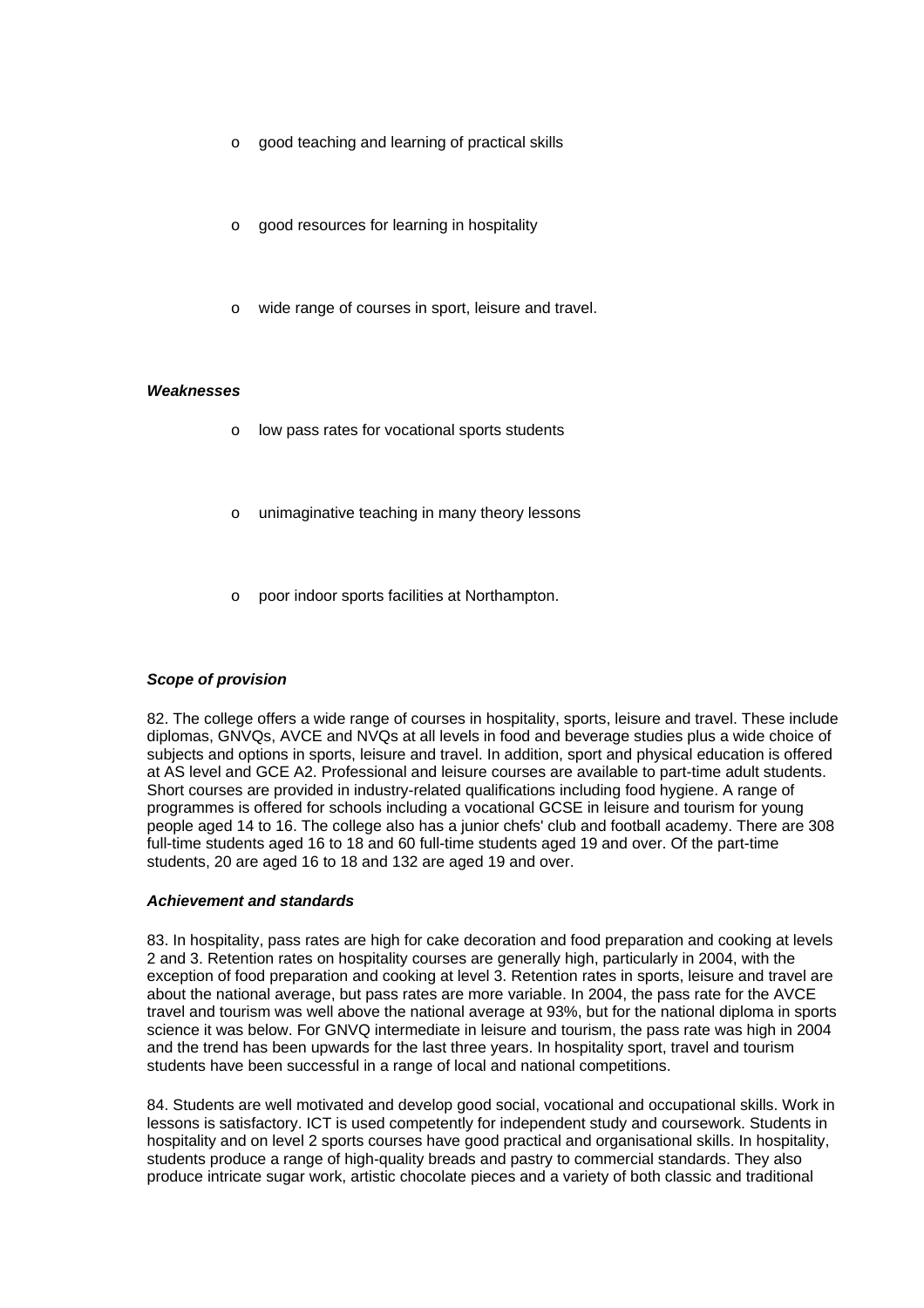dishes made from a wide range of ingredients.

| Qualification                                | Level          | <b>Completion year:</b> | 2002    | 2003 | 2004 |
|----------------------------------------------|----------------|-------------------------|---------|------|------|
| Cake decoration -                            | 1              | No. of starts           | 23      | 21   | 17   |
| introductory level                           |                | % retention             | 74      | 86   | 82   |
|                                              |                | % pass rate             | 71      | 83   | 100  |
| <b>GNVQ</b> intermediate                     | $\overline{2}$ | No. of starts           | 51      | 21   | 16   |
| leisure and tourism                          |                | % retention             | 75      | 95   | 69   |
|                                              |                | % pass rate             | 66      | 80   | 100  |
| NVQ food preparation                         | $\overline{2}$ | No. of starts           | 53      | 56   | 34   |
| and cooking (2 year)                         |                | % retention             | 68      | 41   | 71   |
|                                              |                | % pass rate             | 97      | 96   | 100  |
| NVQ food preparation<br>and cooking (2 year) | 3              | No. of starts           | $\star$ | 34   | 16   |
|                                              |                | % retention             | $\star$ | 32   | 38   |
|                                              |                | % pass rate             | $\star$ | 100  | 100  |
| <b>AVCE travel and</b>                       | 3              | No. of starts           | 15      | 37   | 39   |
| tourism                                      |                | % retention             | 27      | 57   | 59   |
|                                              |                | % pass rate             | 100     | 62   | 93   |
| National diploma in<br>sports science        | 3              | No. of starts           | 18      | 27   | 22   |
|                                              |                | % retention             | 72      | 56   | 77   |
|                                              |                | % pass rate             | 92      | 93   | 59   |
| AS-level sport and                           | 3              | No. of starts           | 24      | 27   | 20   |
| physical education                           |                | % retention             | 83      | 70   | 90   |
|                                              |                | % pass rate             | 65      | 63   | 83   |

*A sample of retention and pass rates in hospitality, sports, leisure and travel, 2002 to 2004*

*Source: ISR (2002 and 2003), college (2004) \* fewer than 15 starters*

## *Quality of education and training*

85. Most teaching of practical skills is particularly good. In hospitality, students benefit from being taught and working in both training and realistic work environments. These include production kitchens, restaurants and food outlets catering for the general public and specialist events and functions. In a well-planned level 3 practical production lesson, students worked very effectively as a team on a dinner menu. Students boned and cut fish, ensuring appropriate portion control, with good awareness of health, safety and hygiene practices. On the Community Sports Leaders' Award (CSLA), students organised a cricket game suitable for children. Good advice and coaching from teachers helped them to make good progress with their batting technique and organisational skills. In a first-aid lesson students became confident in applying the correct technique for mouth to mask resuscitation on manikins after watching the teacher's demonstration.

86. In theory lessons, teaching is often unimaginative and lacking in interest and challenge for the more able students. In some instances, teachers talk for too long with students' passively listening. In others, question-and-answer sessions are unstructured with an over reliance on students taking notes.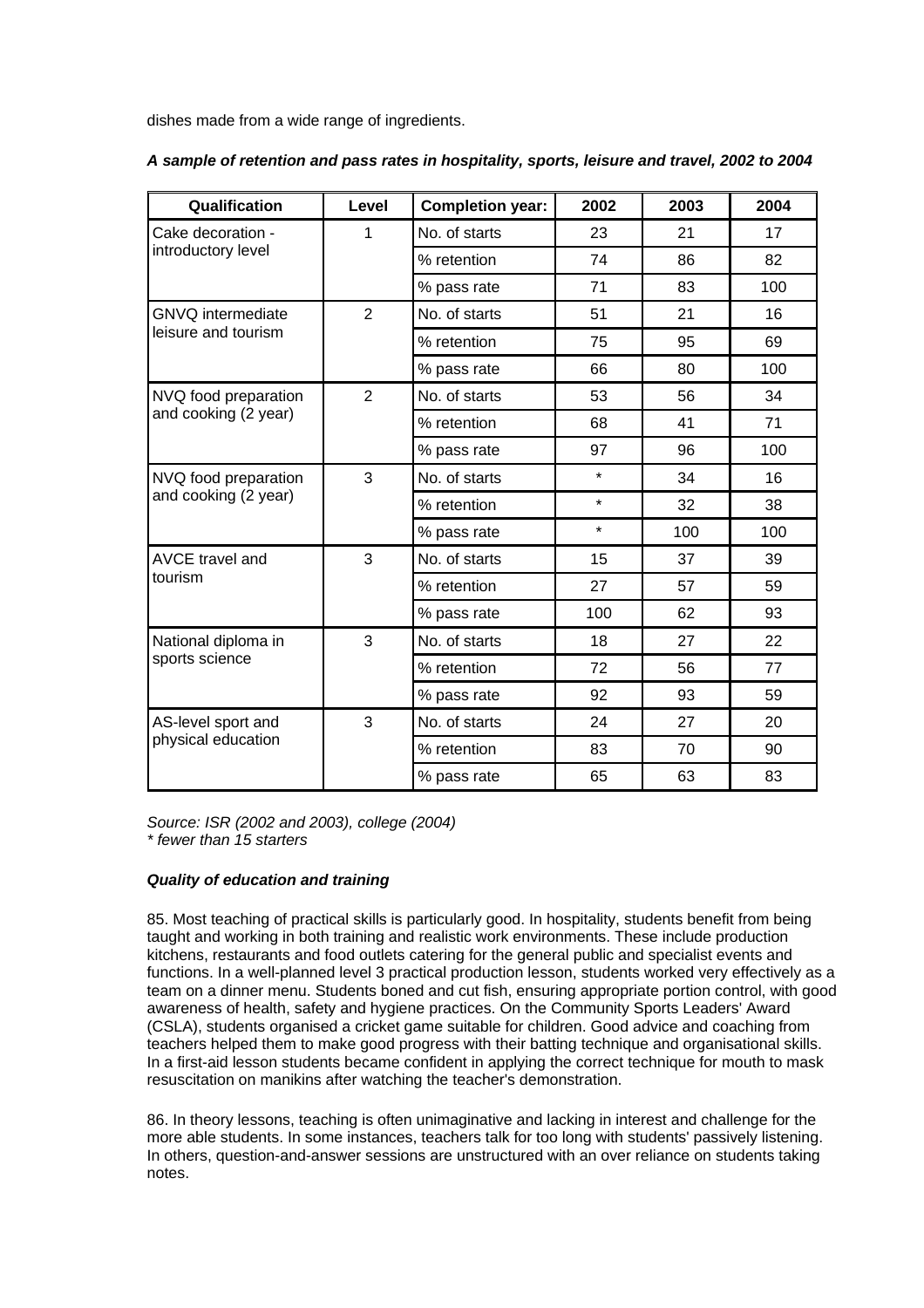<span id="page-26-0"></span>87. Resources are satisfactory. Teachers are well qualified. In hospitality, they have recent and relevant industrial experience and keep up to date. The accommodation, including specialist resources, is good. It reflects an industrial setting and realistic work environment. At the Daventry site, accommodation is good for travel and tourism and there are very good indoor sports facilities. Specialist indoor facilities for sport at Northampton are poor, particularly the sports hall. Equipment in the fitness suite is outdated and changing facilities for students are inadequate. IT facilities are good and the library is well stocked with suitable books and periodicals.

88. Students are assessed regularly to check their progress against target grades. Underachieving students are well supported and action plans are devised for improvement. Marking and grading of students' work is rigorous. Homework is set and marked regularly with useful feedback. Examination and internal verification procedures are satisfactory and actions recommended by external verifiers have been followed through.

89. The range of courses in hospitality is satisfactory. In sports, leisure and travel, students are offered a particularly wide choice of academic and vocational diplomas and certificates at all levels. In sport, there are opportunities for study in sports science, sports performance and excellence. The range of additional qualifications which students can obtain is extensive and includes football coaching and CSLA.

90. Support for students is satisfactory. Pastoral support for individuals is appropriate. Tutors monitor students' progress well and respond to any issues, including attendance, through regular one-to-one meetings. Students receive suitable help with university applications. Good career and employment advice is provided. Learning support for students with specific additional or special needs is good. Learning assistants provide good support for students to help them gain their qualifications.

#### *Leadership and management*

91. Leadership and management are satisfactory. Programme leaders have been in post for less than a year, but are starting to implement college policies and procedures effectively. This has resulted in improvements in attendance and retention rates on some courses. The self-assessment report pays sufficient attention to weaknesses, but the development plans at Daventry lack sufficient detail. However, managers are aware of the issues they need to address including the quality of teaching and learning and the need to maintain and improve overall resources. Lesson observations have been carried out with sufficient rigour and staff development has been undertaken by many staff to increase their industrial awareness and experience. Communication is good with regular meetings. There is a good ethos of care, but insufficient active promotion of equality and diversity.

#### **Hairdressing and beauty therapy**



Overall provision in this area is **satisfactory (grade 3)** Contributory grade for work-based learning is **unsatisfactory (grade 4)**

## *Strengths*

- o high pass rates on many courses
- o high standard of practical skills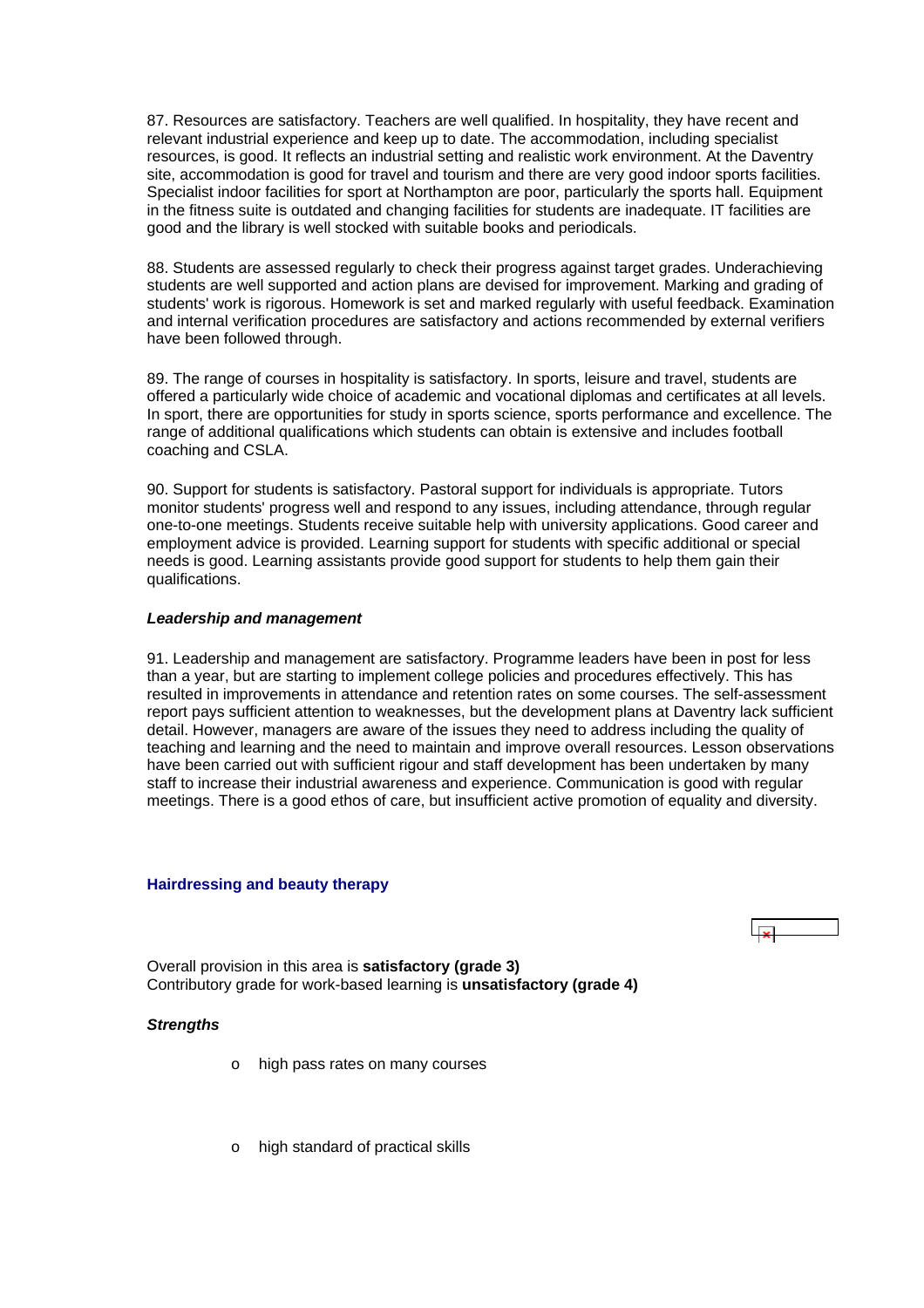- o effective teaching in practical lessons
- o good specialist accommodation at Daventry
- o good academic and pastoral support for students.

#### *Weaknesses*

- o low achievement in work-based learning
- o unsuitable specialist accommodation at Northampton
- unsatisfactory assessment practice in hairdressing
- o inappropriate level of course for many level 1 hairdressing students
- poor management of work-based learning.

#### *Scope of provision*

92. The college offers a wide range of full-time and part-time courses across its two main sites and at a young offenders' institution. Courses are offered from level 1 to 3 and include full-time hairdressing, beauty and holistic therapies and part-time courses in sports massage, body massage, nail technology, manicure and makeup. There are 441 full-time and 561 part-time students. Of these, 258 are aged 16 to 18 and 652 are aged 19 or over. Some 1% of students are male and 6% are from minority ethnic groups. There are 155 work-based learners in hairdressing. The college has a programme for school pupils aged 14 to 16 as part of the Increased Flexibility (IF) programme.

#### *Achievement and standards*

93. Pass rates are above national averages on many courses. They are above average on beauty therapy level 2 (1 year), national diploma in beauty therapy and the diploma in holistic therapies. However, pass rates on level 3 beauty therapy and the two-year hairdressing level 2 courses are significantly below the national average. Retention rates across a range of subjects are variable. They do not consistently improve but have generally improved in 2004 and many are around, or above, the national average. The retention rate on the two-year level 2 hairdressing course in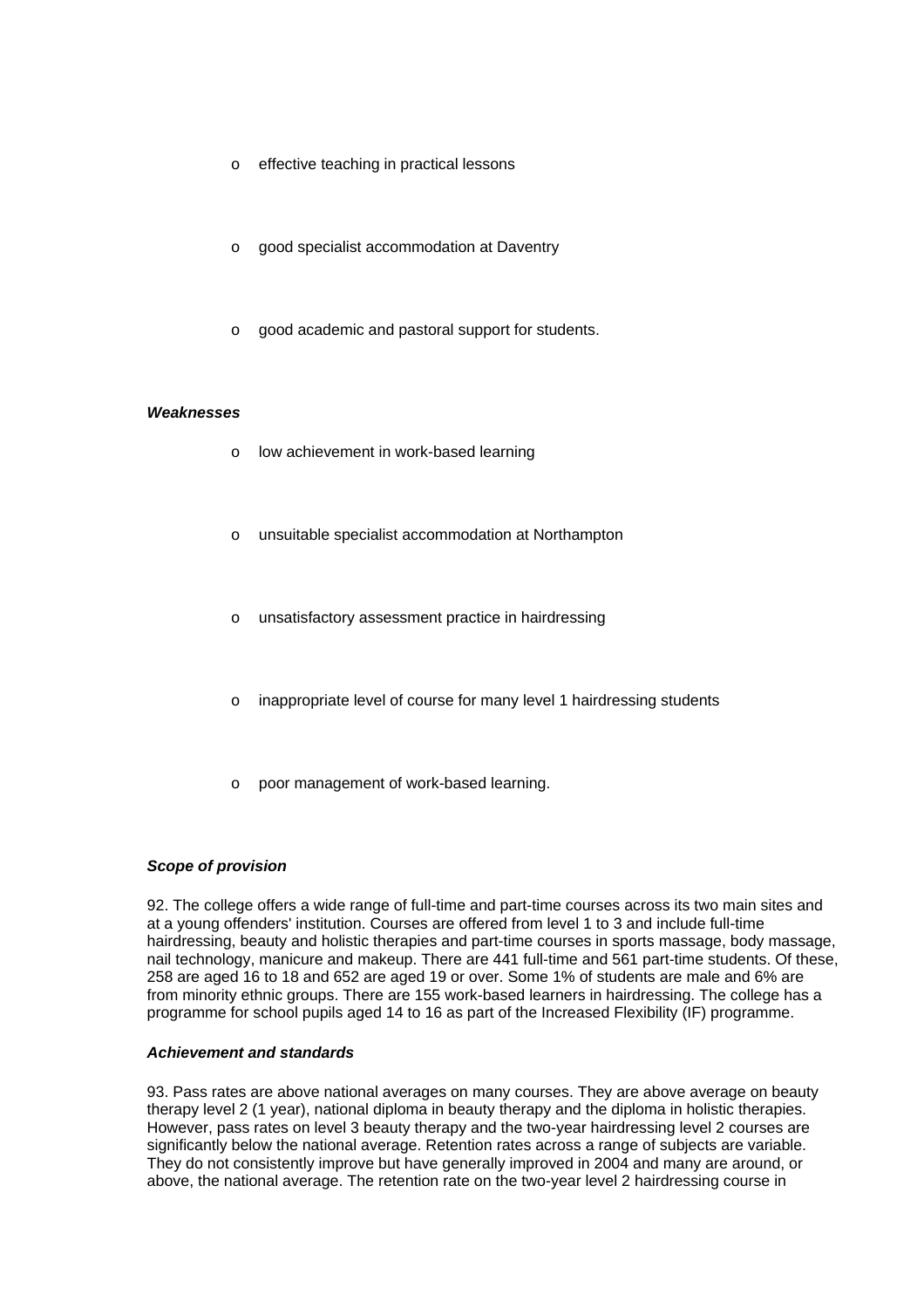2003/04 was 100%, 72% higher than the previous year, but enrolment has reduced significantly. There was no achievement of full framework qualifications in work-based learning in 2002/03 and 2003/04. In the current year, 22 students have completed their full framework qualifications early and many of the other 68 due to finish this year are making appropriate progress.

94. Students' practical skills are generally developed to a high standard. Students display confidence when performing services. Many are well motivated and work diligently at practical tasks. Beauty therapy students perform waxing and facial treatments effectively and within commercially acceptable timings. Hairdressing students demonstrate good practical skills when colouring and permanently waving hair. The standard of students' written assignments for beauty therapy level 3 is high. Assignments are well illustrated and creative. The best assignments demonstrate evidence of effective research and well-focused findings. Key skills achievements are generally good and assignments are vocationally relevant.

| Qualification           | Level          | <b>Completion year:</b> | 2002    | 2003 | 2004 |
|-------------------------|----------------|-------------------------|---------|------|------|
| Hairdressing (one year) | 1              | No. of starts           | $\star$ | 26   | 59   |
|                         |                | % retention             | $\star$ | 62   | 71   |
|                         |                | % pass rate             | $\star$ | 100  | 98   |
| Hairdressing (one year) | 2              | No. of starts           | 114     | 69   | 58   |
|                         |                | % retention             | 68      | 62   | 74   |
|                         |                | % pass rate             | 88      | 84   | 72   |
| Hairdressing (two year) | $\overline{2}$ | No. of starts           | 113     | 105  | 21   |
|                         |                | % retention             | 30      | 28   | 100  |
|                         |                | % pass rate             | 82      | 62   | 62   |
| Beauty therapy (one     | $\overline{2}$ | No. of starts           | 69      | 48   | 72   |
| year)                   |                | % retention             | 88      | 90   | 75   |
|                         |                | % pass rate             | 82      | 93   | 87   |
| Beauty therapy (one     | 3              | No. of starts           | $***$   | 22   | 27   |
| year)                   |                | % retention             | $***$   | 95   | 96   |
|                         |                | % pass rate             | $***$   | 52   | 73   |
| Certificate in body     | 3              | No. of starts           | 54      | 69   | 61   |
| massage                 |                | % retention             | 80      | 80   | 84   |
|                         |                | % pass rate             | 91      | 93   | 96   |

## *A sample of retention and pass rates in hairdressing and beauty therapy, 2002 to 2004*

*Source: ISR (2002 and 2003), college (2004) \* course did not run* 

*\*\* fewer than 15 students enrolled*

## *Quality of education and training*

95. The teaching of practical skills is effective. Most teachers manage practical lessons well and endeavour to develop their students' understanding of professional standards. In the best lessons, students work competently and independently. In a reflexology lesson, students were clear about their objectives and how to achieve them. The teacher monitored them carefully and supported them individually when necessary so that they were able to provide a high standard of reflexology treatment. In a hairdressing lesson, the teacher demonstrated graduation cutting techniques and gave good individual support to students as they practised on blocks. The teacher's practical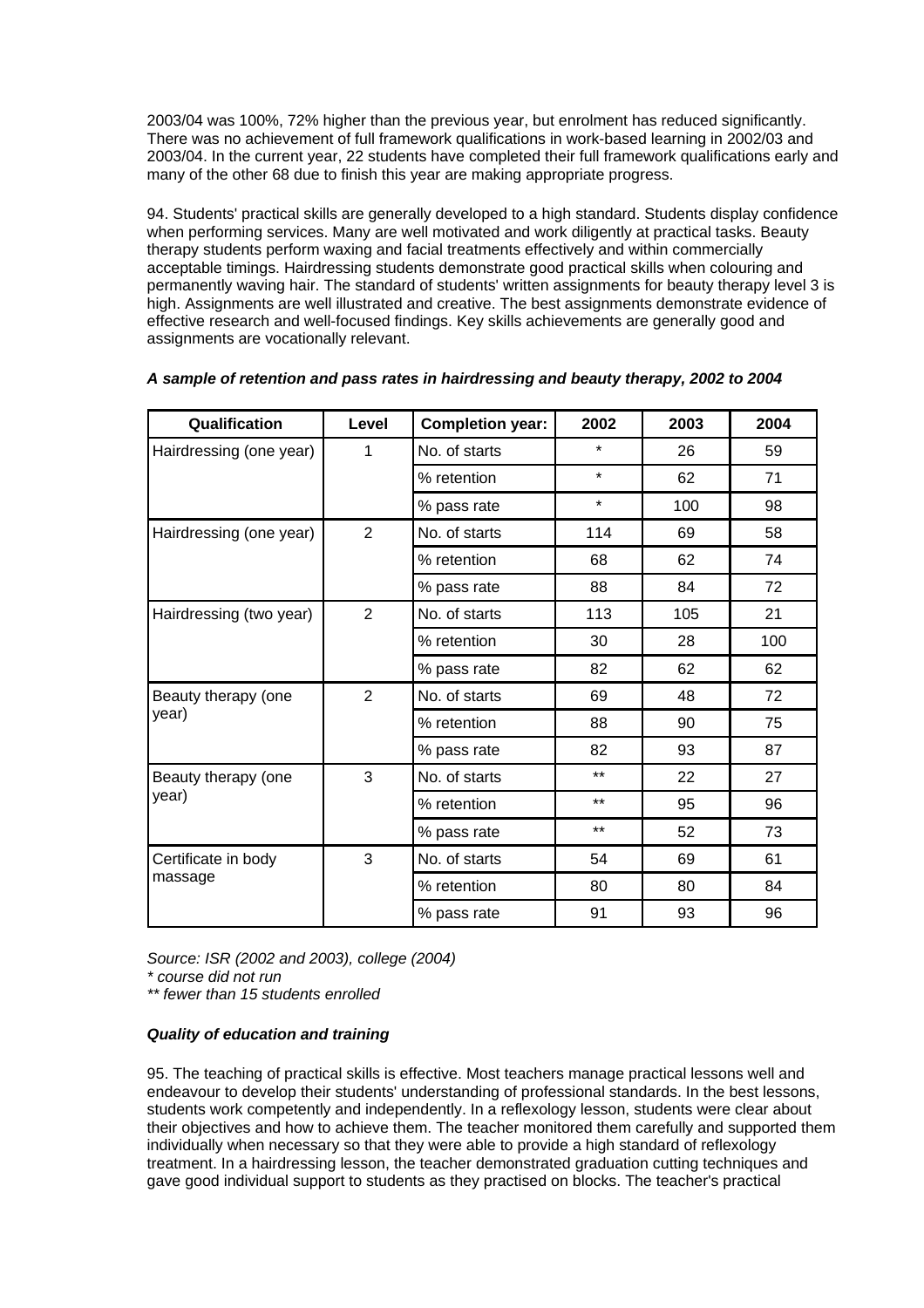expertise and encouragement motivated the students. Level 1 beauty therapy students have their needs clearly identified and carefully met through the setting of individual learning objectives in practical lessons. In less effective lessons, teachers do not set learning objectives effectively. They fail to ensure that all students participate and do not adequately check students' learning. The teaching of key skills is vocationally relevant and builds appropriately on vocational topics.

96. Specialist accommodation at Northampton is unsuitable. Students often work in conditions which are too cramped and work stations in beauty are sometimes in short supply during client sessions. There is not enough storage space for clients and students belongings and salons are often cluttered. Accommodation is very dated and does not provide a realistic working environment. The extraction of fumes during nail extension lessons is unsatisfactory. Strong odours also spread into nearby treatment rooms.

97. Facilities at Daventry are new, spacious and well designed. The attractive accommodation for both hairdressing and beauty therapy provides high-quality learning environments and industrialstandard, realistic working salons for assessments. Hairdressing and beauty therapy students at both sites use equipment and products of good professional quality.

98. Most staff are appropriately qualified and experienced. Unqualified teachers are undertaking training.

99. Assessment practice in hairdressing is unsatisfactory, both at college and for work-based learning. Units are completed very late, theory and practice are sometimes not assessed in good time and assessment is often delayed until the end of the course. Work-based learning students who have been on programme for eight months have still to complete the shampooing unit. Assessments for work-based students do not always follow all mandatory requirements. Many work-based students have too narrow a range of clients to work on during training sessions in their salons to ensure good skills development.

100. Initial assessment of students' literacy and numeracy needs is carried out, but the results for work-based students are issued late and do not inform their training plan in good time. Collegebased individual learning plans are used effectively when target setting and monitoring students' progress. Work-based learning targets are weak, imprecise and do not help students to improve their performance. Internal verification lacks rigour and does not identify late unit achievement and inconsistent practice.

101. Many hairdressing students are placed on the wrong level course. Some 98 students were placed on a level 1 hairdressing course in September 2004 regardless of their ability or the results of initial assessment. Students are developing skills at level 2, but are only assessed at level 1. Progression rates from level 2 to level 3 hairdressing are very low. Just three students enrolled on level 3 in 2003/04 and the college did not run a level 3 hairdressing course in 2004/05. The range of courses offered in beauty therapy is satisfactory.

102. Students at Northampton undertake periods of work experience, but students at Daventry do not have work experience built into their courses. Students have access to a good range of enrichment activities including visits abroad. Students take additional training in subjects such as auricular ear therapy, St Tropez Tanning and product training from hairdressing and beauty manufacturers.

103. Good academic and pastoral support is available for all students. College students have welldocumented individual learning plans and weekly tutorials review their progress and attendance. Support is provided quickly for many students with additional support needs.

#### *Leadership and management*

104. The leadership and management of college provision are satisfactory, but they are unsatisfactory for work-based learning. Co-ordination between on-the-job and off-the-job training is inadequate. Target-setting during progress reviews is imprecise and weak. Employers lack sufficient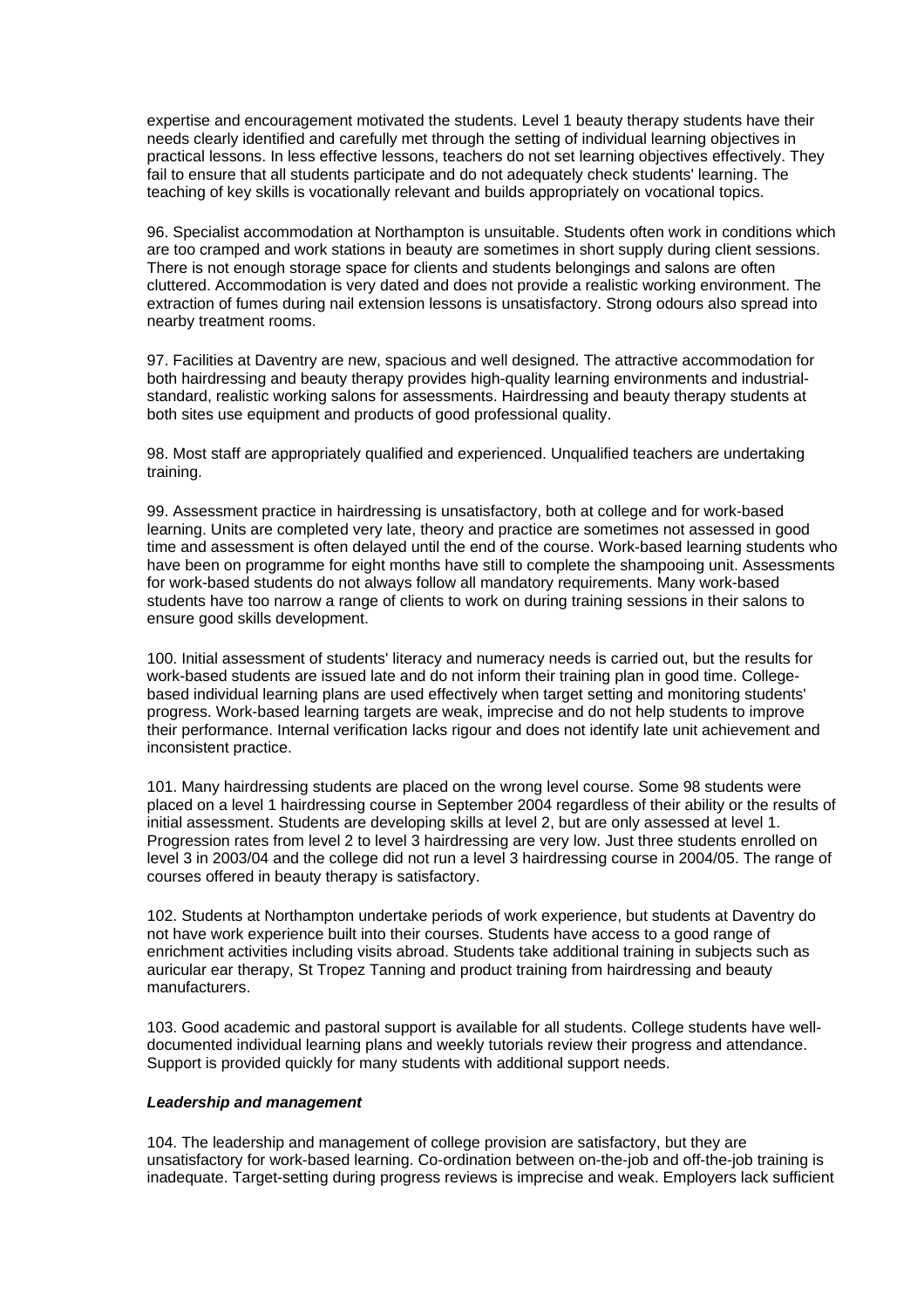<span id="page-30-0"></span>understanding of how they can contribute to training. The college has recently increased the number of work-based assessors and students are starting to achieve more quickly.

105. The grades awarded to lessons observed by the college in 2003/04 were much higher than the grades awarded by inspectors. Regular course team meetings provide a forum for discussion of both course issues and individual students. However, good practice is not shared effectively and course reviews are variable. Course reviews are not well established. They lack rigour and are insufficiently specific in identifying actions required to address issues. There are few male students on courses in the curriculum area.

#### **Health and social care and early years**

 $\overline{\mathbf{r}}$ 

Overall provision in this area is **good (grade 2)** Contributory grade for health and social care is **satisfactory (grade 3)** Contributory grade for work-based learning is **satisfactory (grade 3)**

#### *Strengths*

- o very high pass rates on early years courses
- o much good teaching and learning in early years
- o good development of skills by work-based learners
- o good collaboration between the college, employers and partners.

#### *Weaknesses*

- o insufficient range of teaching methods in a minority of lessons
- o insufficiently rigorous targets for college-based students
- o poor co-ordination of work-based learning.

#### *Scope of provision*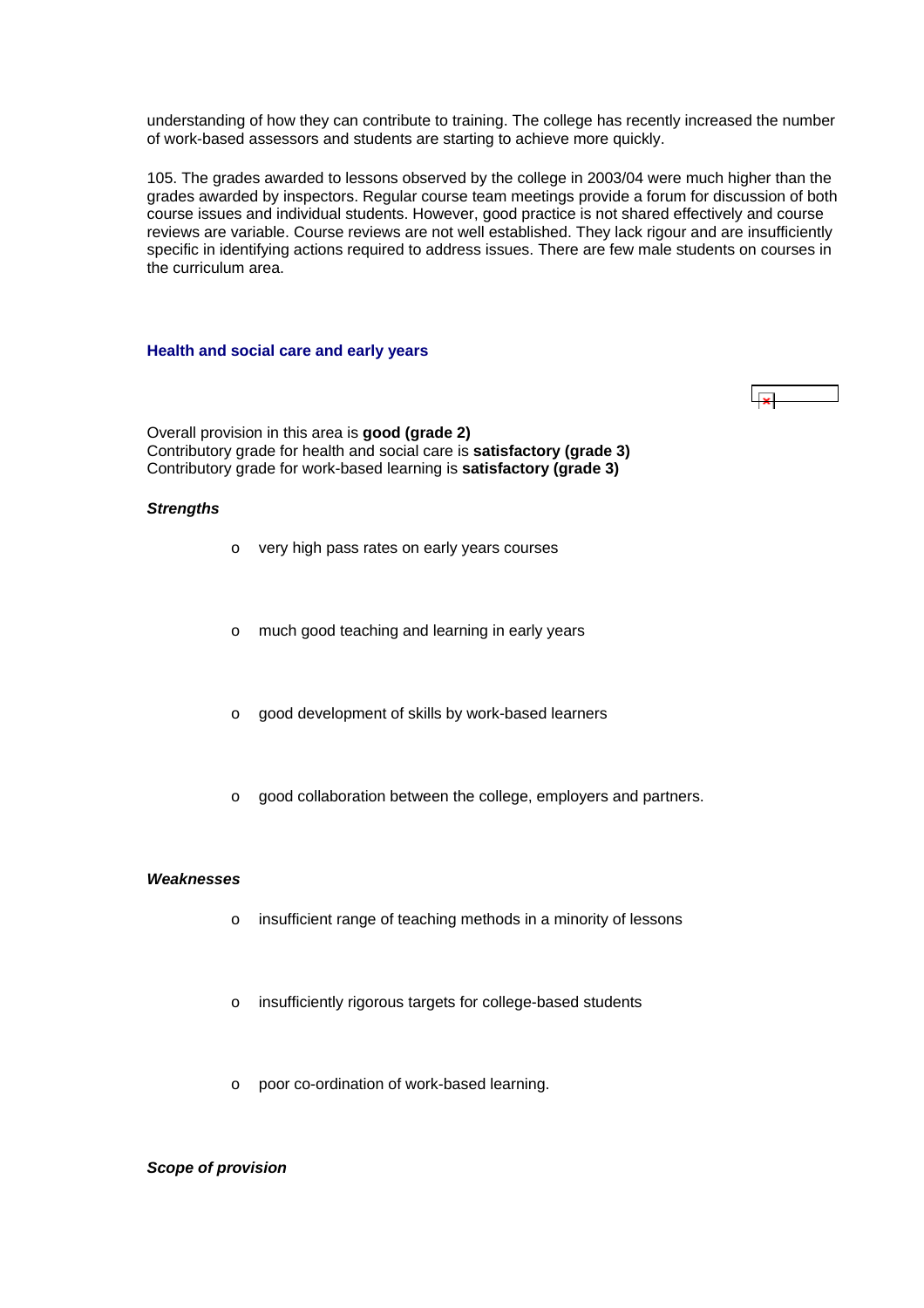106. The college provides courses ranging from levels 1 to 4 including certificates, diplomas, NVQs and short courses. Full-time courses include early years, care and health studies. Part-time courses include counselling, NVQs in care and early years plus a vocational GCSE in health and social care for students aged 14 to 16. There are 250 students aged 16 to 18 and 140 students aged 19 and over on full-time courses. There are 300 students aged 19 and over following NVQs in the workplace, 50 work-based learners and 186 pupils aged 14 to 16. The college has CoVE status in early years.

## *Achievement and standards*

107. Pass rates are very high in early years and have been consistently above the national average for three years on the Council for Awards in Children's Care and Education (CACHE) certificate and the national diploma. Retention rates are satisfactory or better. Pass rates in NVQ levels 2 and 3 in early years, care and counselling are above the national average and retention rates are improving. Elsewhere, pass rates are generally close to the national average with the exception of work-based learning where achievement of apprenticeship frameworks is low, and on the level 3 in health and social care, which is being replaced by the national diploma in health studies. Many of the courses have low numbers. Attendance and punctuality are satisfactory.

108. Most students' coursework at all levels is well structured and presented, showing good development of practical skills. All students develop good professional skills to identify problems quickly and negotiate appropriate solutions. Development of skills and knowledge by work-based learners is particularly good. Learners attend a range of training courses in their workplaces including palliative care and managing children's behaviour and use the information well. Early years students have a good range of skills to meet the needs of children of different ages.

| Qualification           | Level          | <b>Completion year:</b> | 2002  | 2003    | 2004 |
|-------------------------|----------------|-------------------------|-------|---------|------|
| Certificate in          | 2              | No. of starts           | $***$ | 23      | 81   |
| counselling skills      |                | % retention             | $***$ | 61      | 84   |
|                         |                | % pass rate             | $***$ | 100     | 90   |
| CACHE certificate in    | $\overline{2}$ | No. of starts           | 37    | 40      | 42   |
| childcare and education |                | % retention             | 84    | 75      | 83   |
|                         |                | % pass rate             | 100   | 97      | 97   |
| First diploma in caring | $\overline{2}$ | No. of starts           | 26    | $\star$ | 22   |
|                         |                | % retention             | 85    | $\star$ | 50   |
|                         |                | % pass rate             | 92    | $\star$ | 45   |
| National diploma in     | 3              | No. of starts           | 48    | 29      | 45   |
| early years             |                | % retention             | 77    | 93      | 78   |
|                         |                | % pass rate             | 92    | 96      | 100  |
| National diploma in     | 3              | No. of starts           | 17    | 34      | 23   |
| health studies          |                | % retention             | 76    | 82      | 57   |
|                         |                | % pass rate             | 92    | 100     | 77   |
| NVQ level 3 care (two   | 3              | No. of starts           | 66    | 52      | 35   |
| year)                   |                | % retention             | 55    | 46      | 77   |
|                         |                | % pass rate             | 78    | 96      | 100  |

## *A sample of retention and pass rates in health and social care and early years, 2002 to 2004*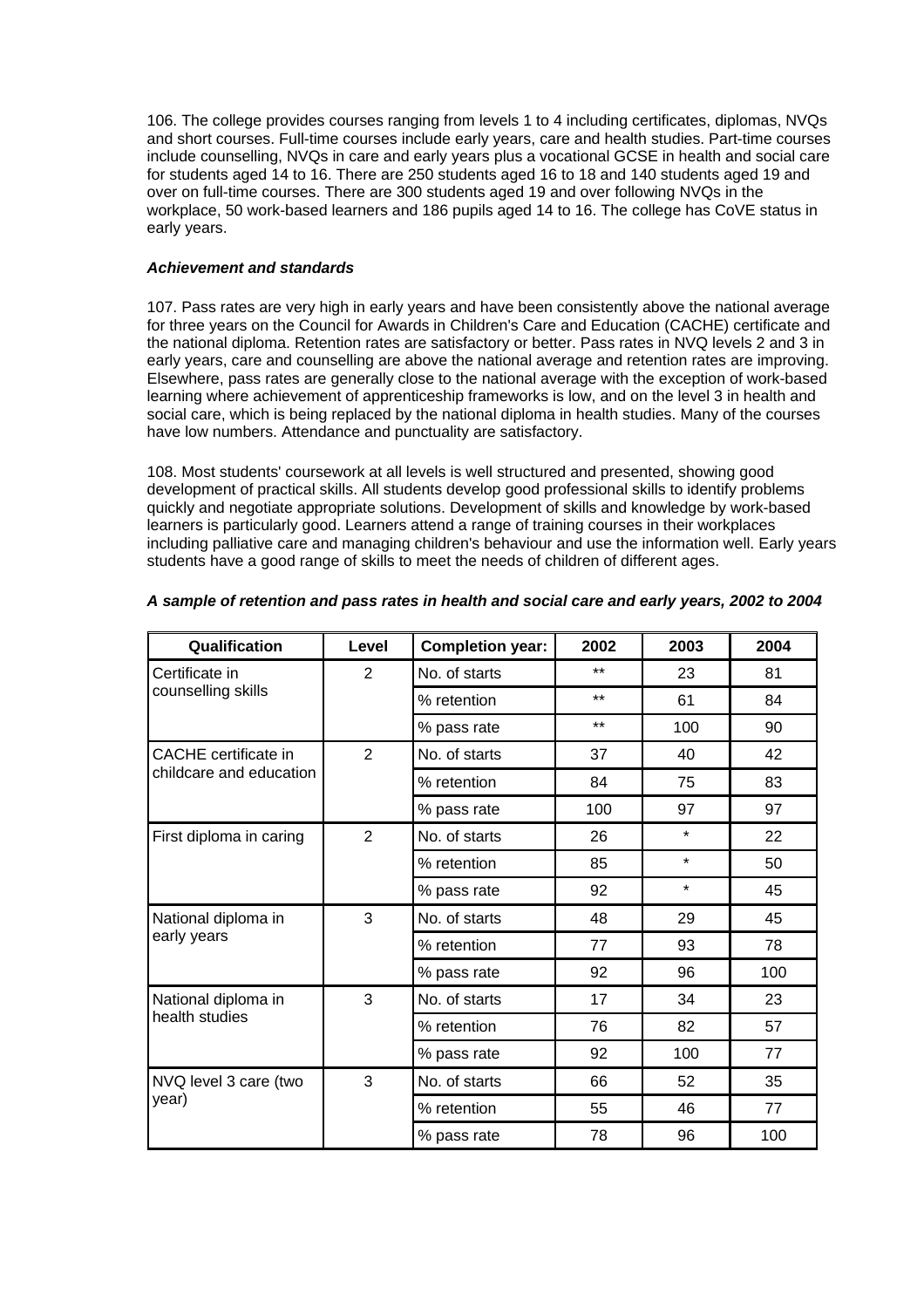*\* fewer than 15 starters* 

*\*\* course did not run*

#### *Quality of education and training*

109. Much teaching and learning, particularly in early years, is good. Lessons are well planned with a good variety of teaching methods clearly identified to address students' individual learning needs. Learning objectives are clear and teachers effectively check learning. Students work confidently and independently, reading, summarising text and producing informative presentations. Teachers make good use of students' cultural, workplace and life experiences in many lessons and demonstrate the use of lip reading and singing for communication well. Students relate classroom-based activities to practice in the workplace effectively. ICT is well used in the better lessons, particularly in early years.

110. In a minority of lessons, teachers use only a small range of teaching methods. Lesson outcomes are not clearly expressed or sufficiently demanding. Students do not make adequate progress with learning and there is poor production of evidence for key skills, especially in IT. Group tasks are poorly organised and classroom management is sometimes ineffective. Insufficient attention is paid to the needs of the more able students.

111. Resources are satisfactory with extensive use of vocationally relevant equipment. The CoVE has contributed to good resources in early years, particularly interactive whiteboards. Rooms are fit for purpose, although some accommodation lacks natural light and adequate ventilation. There is a good range of texts, journals, videos and additional computers in the learning resource centre. Teachers and assessors have appropriate vocational qualifications and experience, although many are newly appointed and are working towards teaching qualifications.

112. Assessment and monitoring of students' progress are satisfactory. Assignments effectively link theory to practice, but do not always show how key skills will be covered. In work-based learning, arrangements for teaching and assessing key skills have improved. Feedback on students' marked work is usually appropriate, but some is too descriptive and superficial. Assessment in the workplace is satisfactory, but some students' reflective accounts duplicate material in assessors' observation reports. Targets for college-based students are insufficiently rigorous. Actions in individual learning plans are too generalised and do not set clear objectives for students to achieve in a specific timescale. Little use is made of value added data. Internal verification procedures are effective.

113. The range of courses provides suitable routes for progression through to level 4. Provision in the workplace meets the needs of learners in employment. NVQ students enrol on programmes throughout the year and short courses take place in a suitable range of community locations. The range of additional learning experiences and short qualifications is insufficient. Links with schools are good through the IF programme for young people aged 14 to 16.

114. Guidance and support for students are satisfactory. Tutors plan a variety of individual and group sessions and these contribute effectively to student development particularly when conducted by vocational specialists. In one tutorial, students were organised into groups for a revision quiz and were provided with bells and whistles to indicate correct answers. Although initial assessments identify students with additional learning needs, participation is not rigorously monitored.

#### *Leadership and management*

115. Leadership and management are satisfactory. Collaboration is good between the college, employers and other agencies, including the early years partnerships. The CoVE is well managed with a newly appointed co-ordinator who works effectively with local community and partner agencies. Course teams work well together and there is good informal communication. The considerable number of new staff stretches experienced staff as they try to provide the new staff with adequate support. Co-ordination of work-based learning is poor. Data are inaccurate and do not accurately reflect students' progress and achievement. Opportunities for linking evidence from NVQs, key skills and technical certificates are not adequately co-ordinated. Self-assessment reports are too descriptive and lack analysis. Promotion of equality of opportunity is good.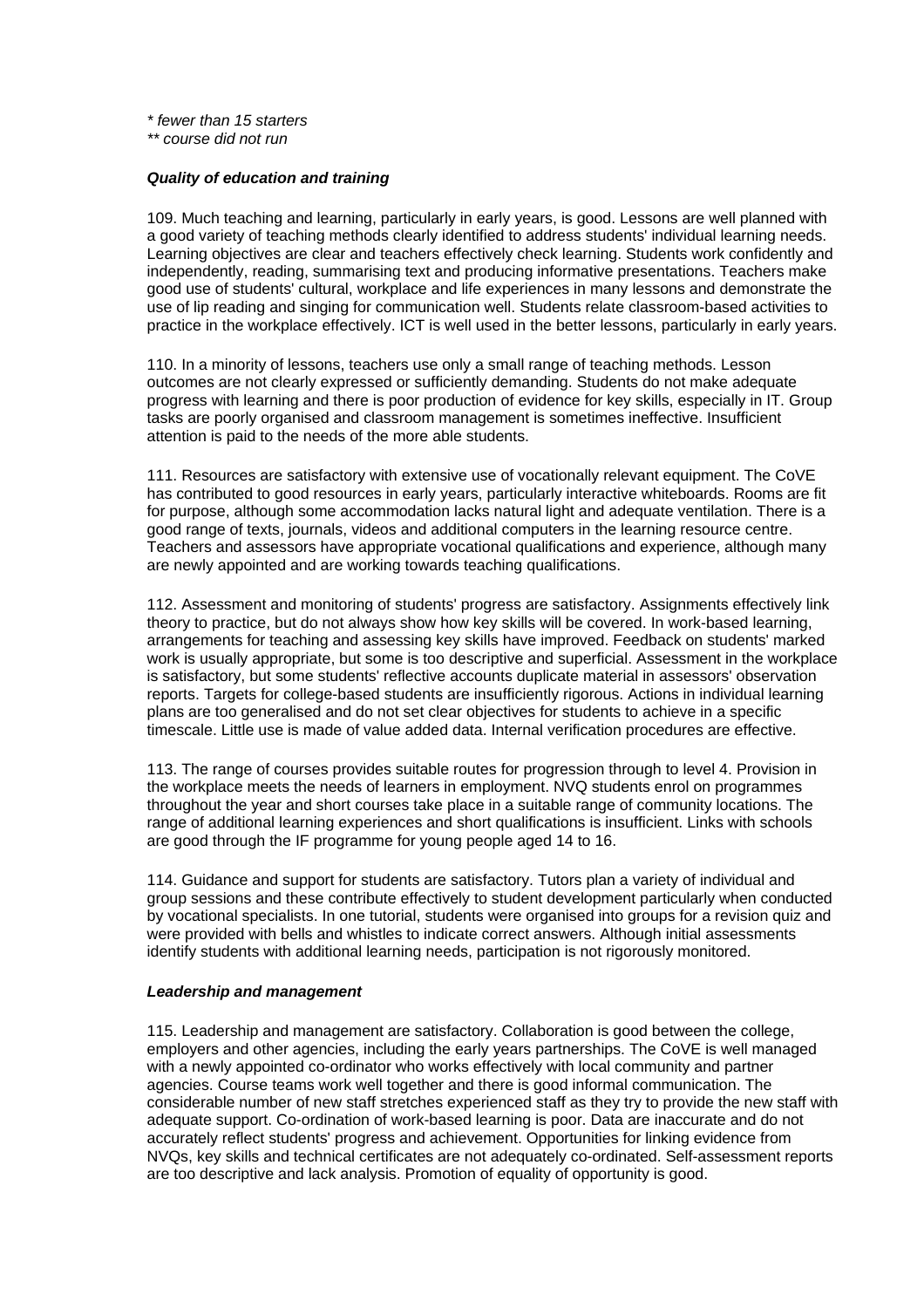#### <span id="page-33-0"></span>**Visual and performing arts and media**

Overall provision in this area is **satisfactory (grade 3)**

#### *Strengths*

- o high pass rates on many courses
- o high standard of students' practical work
- o high-quality teaching in fashion, textiles and dance
- o well-equipped studios and workshops at Northampton campus.

 $\mathbf{r}$ 

#### *Weaknesses*

- o low retention rates on a small number of courses
- o inadequate meeting of students' needs in a minority of lessons
- o insufficient written feedback on students' work
- o insufficient support for students with additional learning needs.

#### *Scope of provision*

116. Courses provided at the Northampton site include performing arts, music and the arts at level 1, first diplomas in performing arts, music and media and a GNVQ intermediate in design at level 2 and AS-level and GCE A2 courses and BTEC national diplomas in performing arts, music, musical theatre, dance, media, film studies, art, art and design, textiles, three-dimensional design, graphic design, photography and fashion and clothing at level 3. At the Daventry site, there are single vocational awards in acting and music and double awards in performing arts and art and design and also AS-level and GCE A2 courses in art, drama and theatre studies.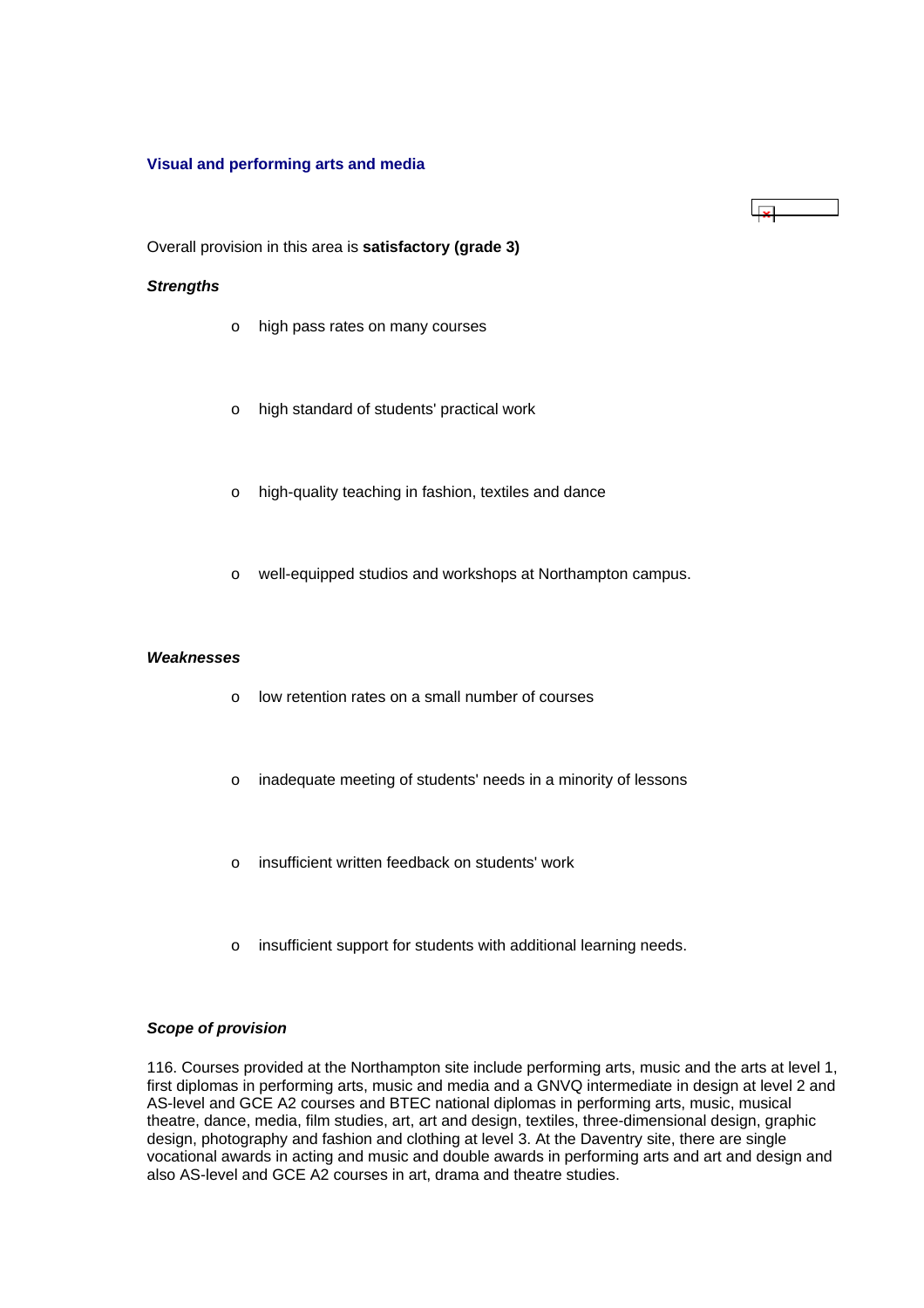117. There are 1,281 students, mostly full time and aged 16 to 18, studying visual and performing arts and media. Of these the largest number, 418 students, study visual arts. Some 355 students study media, 260 study performing arts and 248 study music. There are few part-time or adult students. School pupils aged 14 to 16 from local schools attend courses in the arts at college.

#### *Achievement and standards*

118. Pass rates are above national averages on many courses. For example, pass rates on AS-level art studies, GCE A2 media, national diplomas in design, media and performing arts are high and between one and 10% above the national average in 2004. Retention rates on a small number of courses, such as the GNVQ intermediate art and design and AS-level art studies/fine arts, have been significantly below the national average for a number of years. Pass rates for key skills are low. However, online testing has recently been introduced and key skills have been integrated with a number of areas to good effect. During the current year, there are 100% pass rates in key skills tests in the national diploma in performing arts and musical theatre.

119. Students work with confidence and many have developed skills of a high standard. Students have produced some vibrant and colourful work in fashion and textiles and also some sound photography and media.

120. First diploma performing arts students were focused and disciplined in their rehearsal of a controversial piece of documentary theatre, skilfully creating clear cut, authentic characters. Students in fashion and textiles worked independently and with very high levels of skill to produce high-quality garments for their impending fashion show.

| Qualification             | Level          | <b>Completion year:</b> | 2002 | 2003 | 2004 |
|---------------------------|----------------|-------------------------|------|------|------|
| GNVQ intermediate art     | $\overline{2}$ | No. of starts           | 44   | 39   | 24   |
| and design                |                | % retention             | 64   | 74   | 54   |
|                           |                | % pass rate             | 100  | 76   | 100  |
| First diploma in          | $\overline{2}$ | No. of starts           | 40   | 52   | 50   |
| performing arts           |                | % retention             | 80   | 88   | 74   |
|                           |                | % pass rate             | 97   | 78   | 73   |
| AS-level art studies/fine | 3              | No. of starts           | 140  | 130  | 200  |
| arts                      |                | % retention             | 84   | 69   | 60   |
|                           |                | % pass rate             | 74   | 69   | 89   |
| AS-level media studies    | 3              | No. of starts           | 57   | 64   | 110  |
|                           |                | % retention             | 79   | 66   | 75   |
|                           |                | % pass rate             | 91   | 90   | 87   |
| GCE A2 media studies      | 3              | No. of starts           | 31   | 24   | 27   |
|                           |                | % retention             | 90   | 100  | 93   |
|                           |                | % pass rate             | 100  | 96   | 96   |
| National diploma in       | 3              | No. of starts           | 47   | 59   | 40   |
| design                    |                | % retention             | 83   | 75   | 83   |
|                           |                | % pass rate             | 97   | 100  | 97   |
| National diploma in       | 3              | No. of starts           | 81   | 92   | 83   |
| performing arts           |                | % retention             | 49   | 59   | 78   |

## *A sample of retention and pass rates in visual and performing arts and media, 2002 to 2004*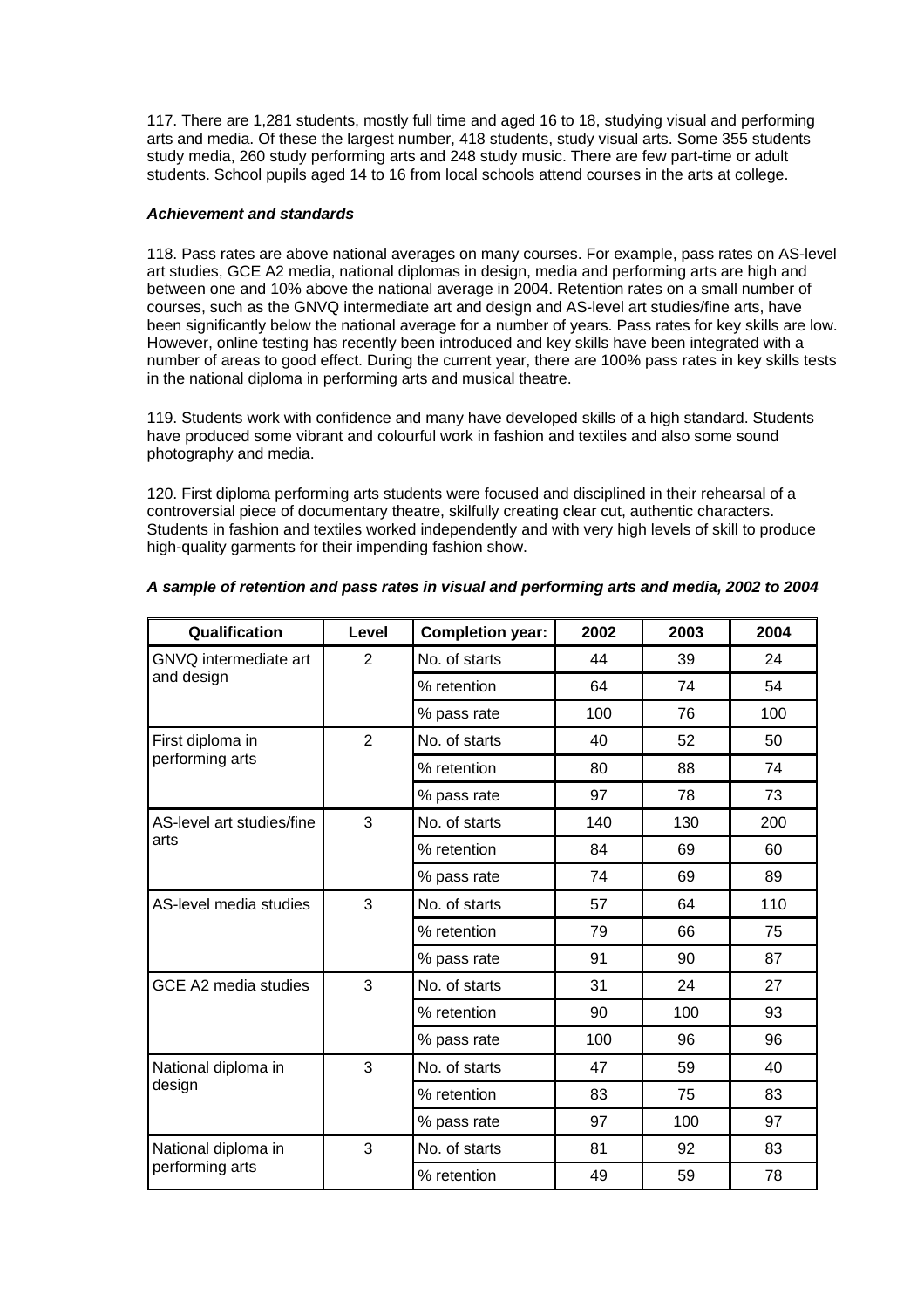| $\frac{1}{2}$<br>90<br>$\sim$<br>-<br>alt<br>ບເ<br>∼<br>- -<br>- - |
|--------------------------------------------------------------------|
|--------------------------------------------------------------------|

*Source: ISR (2002 and 2003), college (2004)*

## *Quality of education and training*

121. Much teaching of practical subjects is good. In these lessons, students are highly motivated. They work independently, developing good skills and produce work of a high standard. In one radio lesson, the teacher set up a game based on increasing audience listening figures. Students were allocated to teams and the game was used effectively as a vehicle for revision for their forthcoming examination. Students joined in enthusiastically and extended their knowledge through a fun-filled and enjoyable lesson. There is high-quality teaching in fashion, textiles and dance. In a GCE A2 dance lesson, a visual timeline of Alston's productions helped students recognise the influences upon his work and his developing characteristic style. In a musical theatre lesson teachers worked together effectively to help students produce a sequence based on *Fame* for their final project. Their rehearsal was accomplished and mirrored professional standards.

122. The theoretical content of a number of lessons is inadequately planned and they fail to meet individual students' needs. In these lessons, students lose interest and do not make sufficient progress. In one lesson, the teacher talked at length, answering his own questions, while students remained unresponsive. Students complete a preferred learning styles questionnaire, but the outcomes are not used effectively when planning lessons.

123. Many staff are practitioners and bring current experience into their teaching. Staff and students have a mutually respectful and friendly relationship and students feel able to seek advice as needed.

124. Assessment is fair and accurate. Assignments are well presented with clear criteria and detailed information to help students to self-assess their own work. A minority of written feedback from teachers fails to provide sufficient information to help students to improve their performance. The return of work is sometimes slow.

125. Students participate in a wide programme of extra curricular performances, dance and fashion shows, tours and exhibitions which positively extend their experiences. For example, drama students organised and performed a tour about drug awareness to 45 local schools. A highly successful gig for the Tsunami disaster raised over £700 on the night and from the sale of a CD recorded for the occasion. Fashion students mount an annual show in a town centre venue. The show, the culmination of their course, is always sold out and garment production is of a professional standard.

126. Accommodation is good at the Northampton campus and studios and workshops are clean, bright and well resourced. Art and design studios are vibrant with well executed and colourful examples of students' work on display. Music technology is equipped to a high standard. Photography studios are inadequate for the number of students using them. The whole area of learning is supported effectively by technicians.

127. Academic and pastoral support are generally satisfactory. Students are assessed for their literacy and numeracy skills and their needs are identified. Few students, however, avail themselves of the support available. Many students with additional needs do not receive appropriate support. Tutorials have a narrow focus on reviewing student progress and do not cover wider issues effectively.

#### *Leadership and management*

128. Leadership and management are satisfactory. Staff roles and responsibilities are clear and priorities for improvement are detailed with specific actions identified for improvement. Specific attention has been given to improving retention rates and in-year retention rates have improved significantly to 89% overall. Regular team meetings take place to inform staff and involve them in implementing changes for improvement. Pupils from local schools attend college courses, but they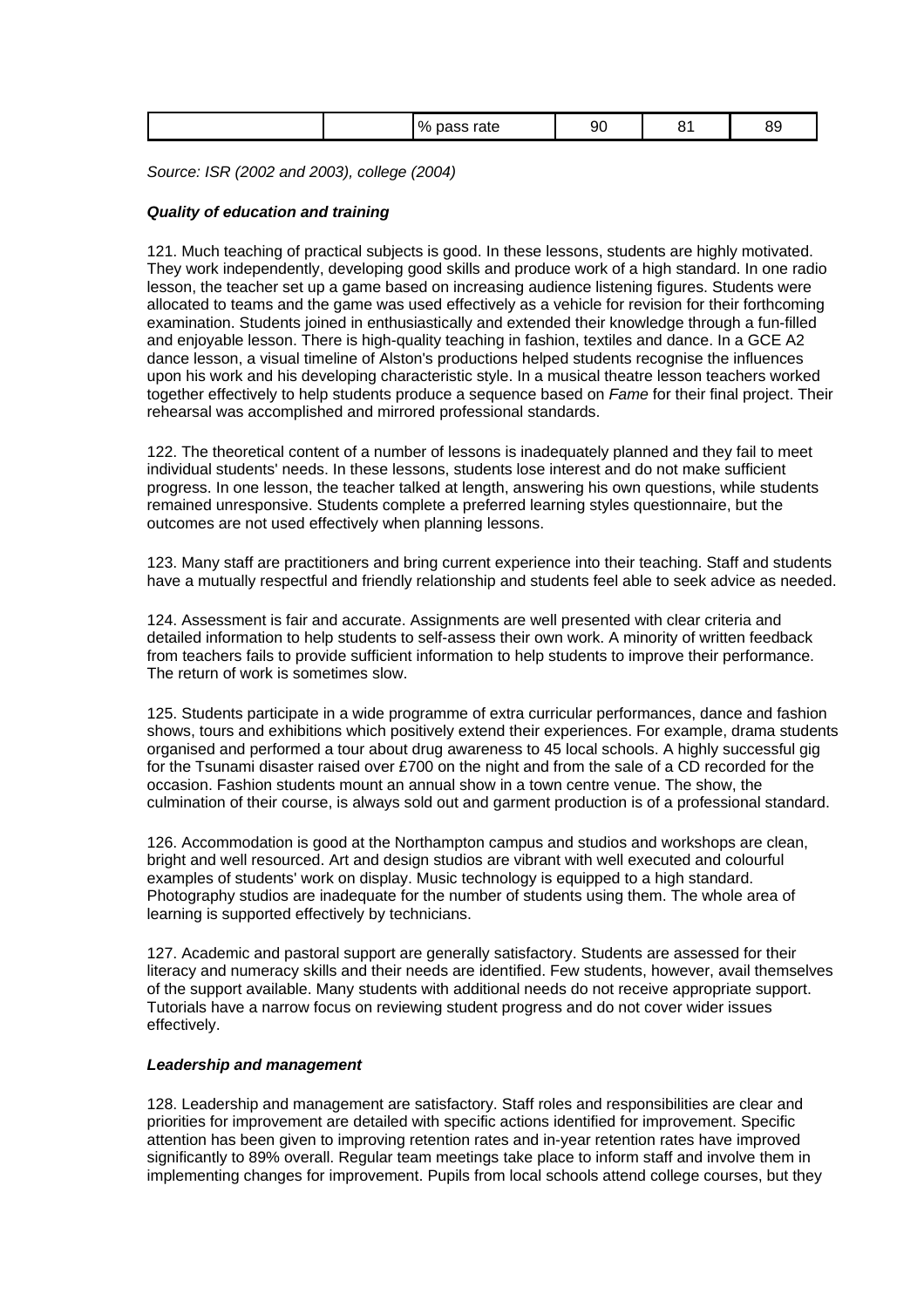<span id="page-36-0"></span>often arrive after the start of the lesson, disrupting learning. Course reviews and self-assessment produced by course teams are weak. They do not always include actions or targets for improvement. The self-assessment report does not reflect the area. It is confined to data with little or no qualitative evaluation.

#### **Humanities**

Overall provision in this area is **satisfactory (grade 3)**

#### *Strengths*

- o high pass rates on AS-level and GCE A2 sociology in 2004
- o good use of study materials to reinforce learning
- o good academic support for many students.

#### *Weaknesses*

- o low pass rates on GCSE law and GCE A2 history
- o narrow range of teaching methods
- o low attendance.

#### *Scope of provision*

129. The college offers AS-level and GCE A2 courses in psychology, sociology, history, and geography. It also offers the humanities and social sciences access to HE (access to HE) course. The business studies faculty offers AS-level and GCE A2 law and the Institute of Legal Executives (ILEX) law courses at levels 2 and 3. There are 538 full-time students. Of these, 297 are studying on AS-level courses, 133 on GCE A2 courses, 42 on access to HE and 66 on law courses. There are also 170 students, mostly aged 19 and over, on part-time courses.

#### *Achievement and standards*

130. Retention rates have improved and are broadly similar to the national average. Pass rates were high in AS-level and GCE A2 sociology in 2004. Pass rates for AS-level sociology are significantly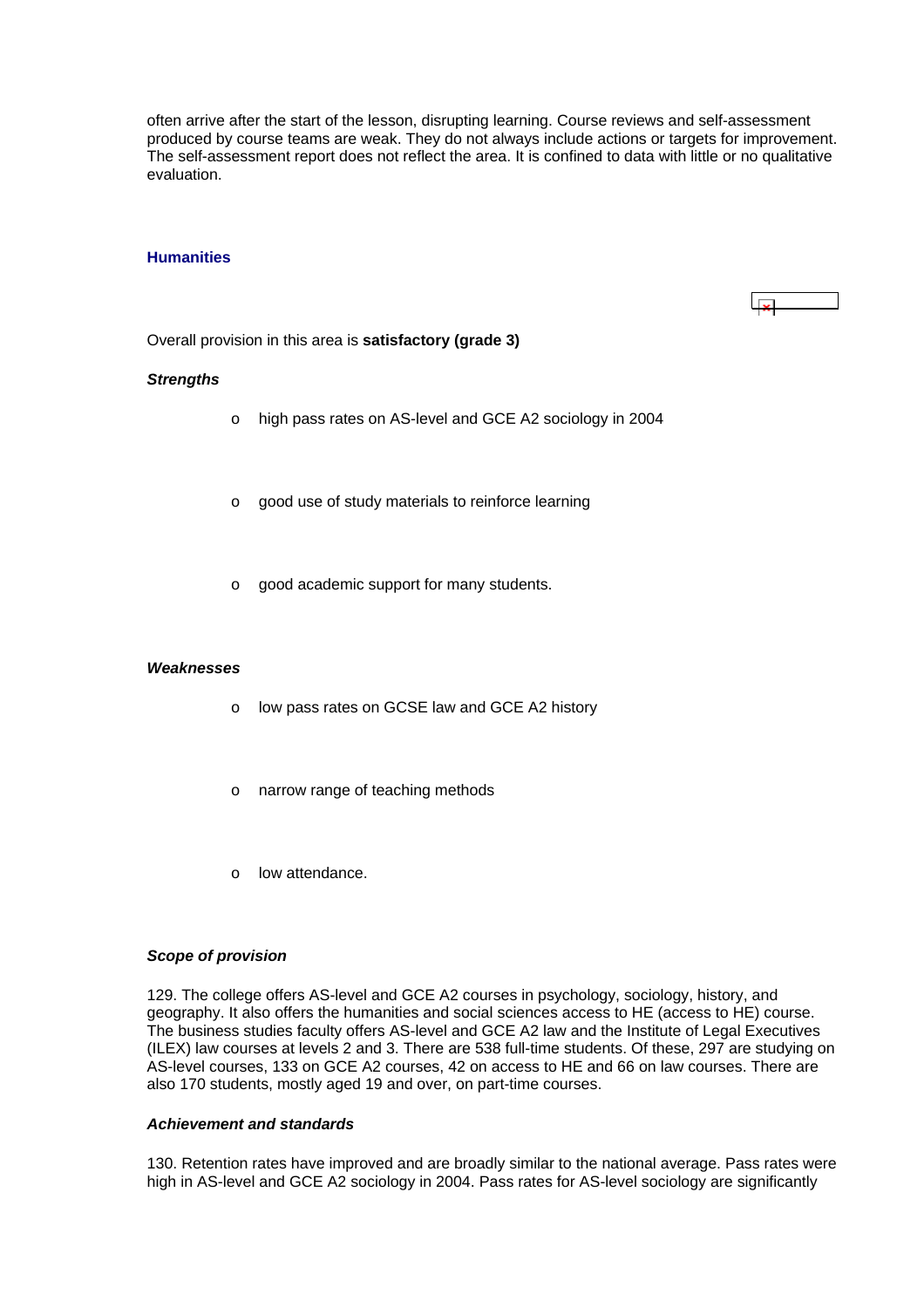above the national average and for GCE A2 they are slightly above and have high retention rates. Pass rates on GCSE law and GCE A2 history have been below the national average for three years. Overall attainment is broadly satisfactory.

131. Many lessons cover revision topics in which students demonstrate appropriate recall and understanding. In an AS-level sociology revision lesson, most students produced concise summaries of data tables on gender differences in schooling. In a research skills lesson, access to HE students' research projects were well presented with clear referencing and bibliographies. Attendance, at 70%, is significantly below the national average for humanities. Actions are being taken to address this issue, but the new arrangements are not yet having a positive effect on attendance.

| Qualification      | Level | <b>Completion year:</b> | 2002 | 2003 | 2004 |
|--------------------|-------|-------------------------|------|------|------|
| GCE A2 psychology  | 3     | No. of starts           | 66   | 61   | 68   |
|                    |       | % retention             | 77   | 97   | 90   |
|                    |       | % pass rate             | 71   | 92   | 90   |
| GCE A2 history     | 3     | No. of starts           | 22   | 17   | 27   |
|                    |       | % retention             | 77   | 88   | 95   |
|                    |       | % pass rate             | 88   | 80   | 80   |
| AS-level sociology | 3     | No. of starts           | 69   | 94   | 60   |
|                    |       | % retention             | 62   | 72   | 75   |
|                    |       | % pass rate             | 51   | 69   | 93   |
| AS-level law       | 3     | No. of starts           | 28   | 37   | 39   |
|                    |       | % retention             | 68   | 57   | 69   |
|                    |       | % pass rate             | 79   | 76   | 74   |
| Access to HE       | 3     | No. of starts           | 23   | 36   | 33   |
|                    |       | % retention             | 100  | 61   | 70   |
|                    |       | % pass rate             | 70   | 81   | 70   |

## *A sample of retention and pass rates in humanities, 2002 to 2004*

*Source: ISR (2002 and 2003), college (2004) \* fewer than 15 starters*

## *Quality of education and training*

132. All teaching is satisfactory, but little teaching is very good and none is outstanding. In the best lessons, students are engaged and involved in different activities which encourage them to learn from each other. The pace of these lessons is good. In an ILEX revision lesson, students explored different techniques for revising and recalling legal terms and concepts. They used them well at the end of the lesson to revise legal cases. In a large class for an AS-level psychology lesson, students in pairs answered questions effectively on research techniques within tight time constraints set by the teacher. The atmosphere was very productive with students producing very good answers.

133. The range of teaching methods used by teachers is narrow. In most lessons, the teacher does too much and too few activities fully involve and engage students. Insufficient account is taken of the wide range of students' abilities and needs. There is little use of ILT.

134. Study materials are used well to reinforce learning. Revision packs are thoughtfully devised and are used effectively in revision lessons. Homework tasks are also well designed. Humanities and social science teachers and students make particularly good use of the library facilities and its E-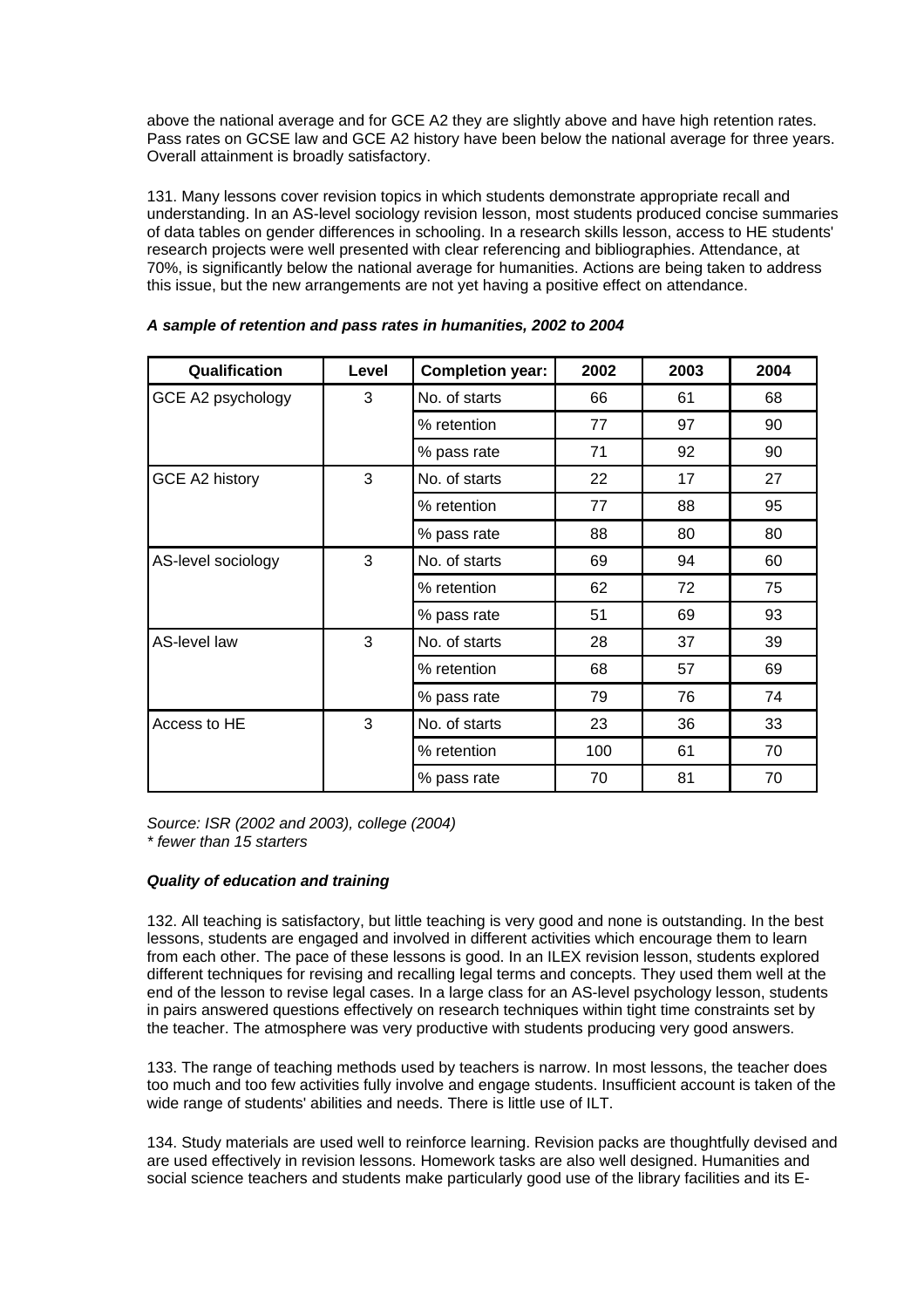<span id="page-38-0"></span>resources to support learning and research. There is an appropriate number of humanities text books and, additionally, the Northampton site has a good range of social science and humanities journals and magazines. Classrooms on both sites are spacious and equipped with whiteboards and overhead projectors. Most rooms at Northampton have projectors, televisions and video recorders. Staff are appropriately qualified and experienced. All staff have relevant first degrees and either have, or are working towards, teaching qualifications.

135. Assessment is satisfactory. Students' work on AS-level and GCE A2 courses is marked adequately with an indication to students of how to improve their grades. On access to HE, teachers give useful prompts for improvement on the first drafts of assignments, but give insufficient detail on the final draft on how the work could be improved for next time. Assessment on some of the diploma in law and legal studies courses is weak with only brief comments on how students could improve their work. Opportunities to cover key skills are recorded on lesson plans and referred to on assignments briefs, but students are not sufficiently reminded and directed about how to incorporate the evidence into their work. Students' progress is well monitored through meetings each term. Students are clear about their target grades and their progress in achieving them.

136. The college offers a small range of subjects at AS level and GCE A2 level. Over 80% of the students on AS-level and GCE A2 courses are studying a few subjects including psychology, history, and sociology. There is little provision at level 2 apart from law. There is only one higher level course in law. Enrichment opportunities are satisfactory. A few courses include specific curriculum-related activities, such as visits to the law courts for law students and trips to universities for the access to HE students. The college-wide enrichment programme is not well used by humanities students.

137. Academic support is good for many students. Students receive good individual subject specific support and extra lessons are provided for those who need it. Before examinations, additional support lessons are available. Guidance and pastoral support for students are satisfactory. All courses have an appropriate induction which is provided through the tutorial system. Insufficient advice is provided for some GCE A-level students on alternative progression routes to university.

#### *Leadership and management*

138. Leadership and management are satisfactory. Communication is good between the teams on both sites. Staff appraisal and staff development are satisfactory. Staff attend regular whole college and team development events as well as examination board training. The self-assessment process is insufficiently judgemental and the report is too descriptive. Overall equality of opportunity is satisfactory. However, in 2004, the achievement of minority ethnic students on the access to HE course was significantly less than white students. The achievement of male students is also lower than female students. The college is working on improving this through better monitoring of performance in tutorials.

## **Literacy and numeracy**



Overall provision in this area is **satisfactory (grade 3)**

## *Strengths*

- o good use of ICT to promote learning
- o effective target setting and monitoring of students' progress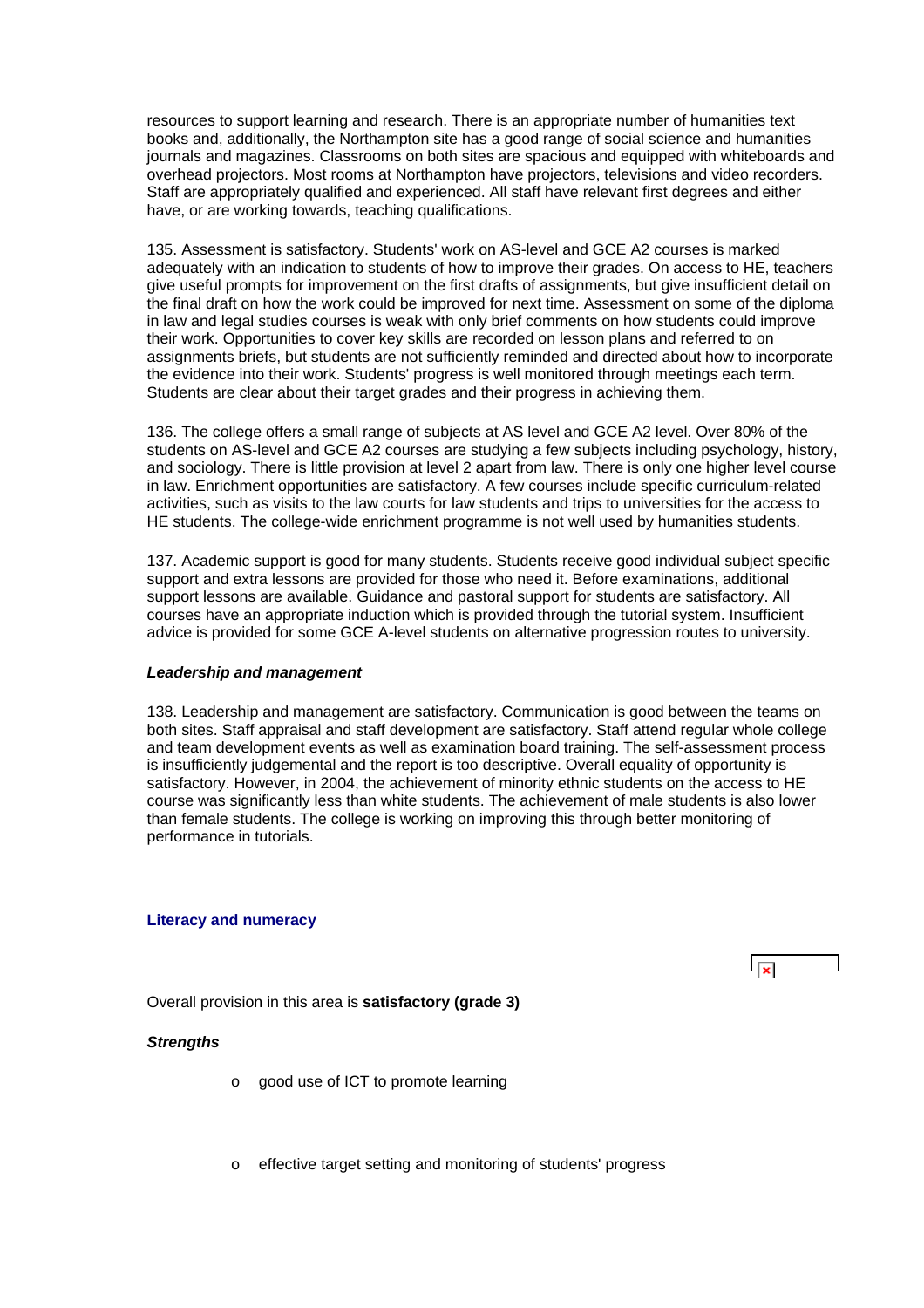- o good support in learning development centre
- o well-planned staff development.

#### *Weaknesses*

- o low pass rates on many key skills courses
- o low attendance in literacy and numeracy lessons in the community
- o inadequate meeting of students' needs in a minority of lessons
- insufficiently flexible provision.

#### *Scope of provision*

139. There are currently 2,165 students enrolled on literacy and numeracy, GCSE English and mathematics, courses for students with learning difficulties and disabilities, and key skills courses. The college offers courses at pre-entry and entry level, level 1 and level 2. There are 1,377 full-time students. Some 1,194 students are aged 19 and over. Students aged 16 to 18 mainly attend the Northampton College site. Courses are held at Northampton, Daventry, St George's, two learning centres and in the community.

#### *Achievement and standards*

140. Retention rates are close to, or above, national averages in all subjects. Retention rates on literacy and numeracy courses at entry level are consistently well above national averages and were 14% and 15%, respectively, above average in 2004. The percentage of A\* to C passes in GCSE English and mathematics has improved to slightly above the national average in 2004. In the key skill application of number level 1, the pass rate, at 54% in 2004, was 33% above the national average. The pass rate for communication level 1, at 15%, was very low. Pass rates for level 2 application of number and communication were low at 21% and 33%, respectively, in 2004. Pass rates for literacy and numeracy courses at entry level were significantly above national averages in 2004.

141. Attendance rates for literacy and numeracy in the community was low at around 50%.

#### *A sample of retention and pass rates in literacy and numeracy, 2002 to 2004*

| Qualification | _evel | <b>Completion year:</b> | 2002 | 2003 | 2004 |
|---------------|-------|-------------------------|------|------|------|
|---------------|-------|-------------------------|------|------|------|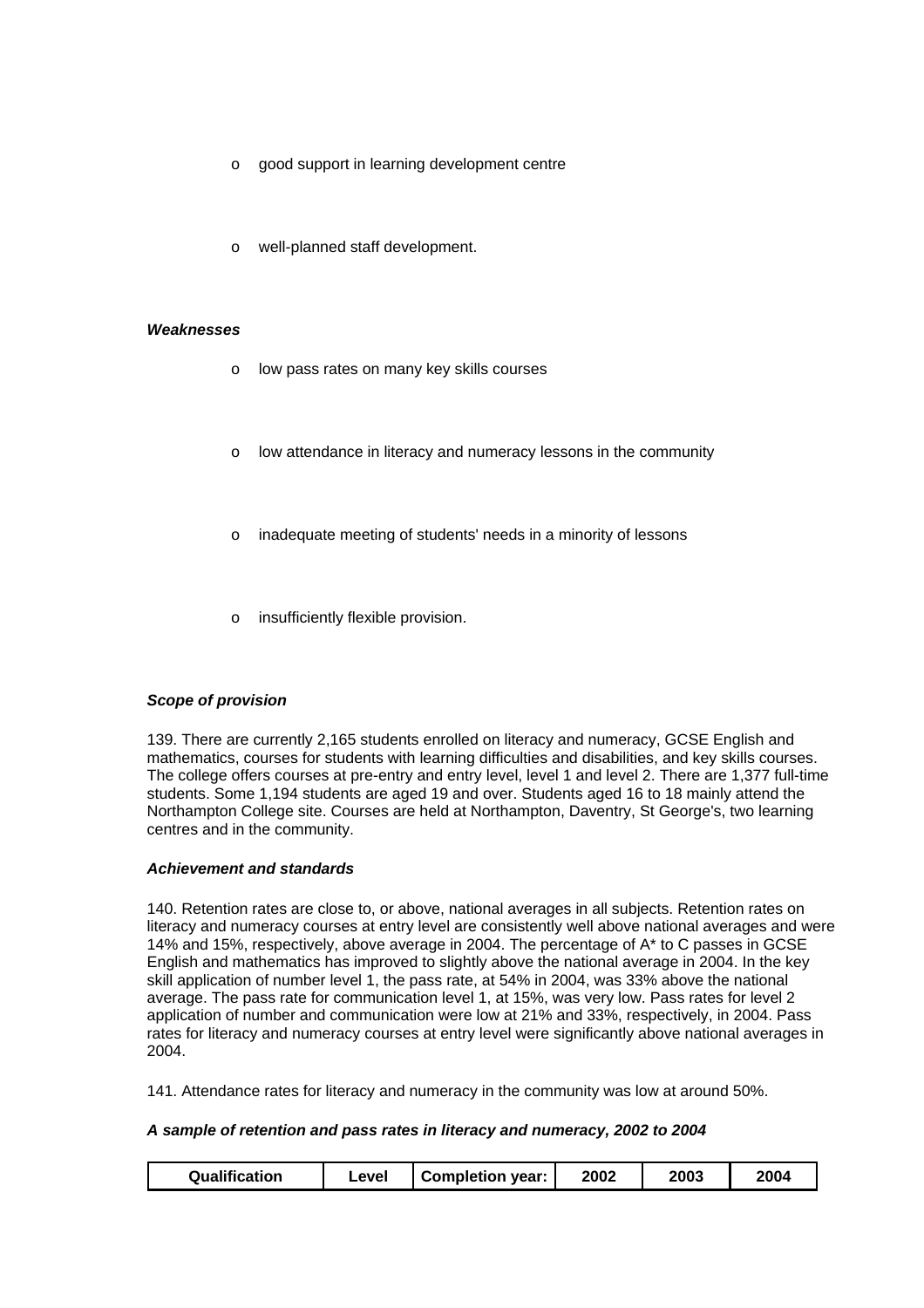| Literacy (OCR test)     | entry          | No. of starts | $\star$ | 235 | 179 |
|-------------------------|----------------|---------------|---------|-----|-----|
|                         |                | % retention   | $\star$ | 74  | 69  |
|                         |                | % pass rate   | $\star$ | 97  | 88  |
| Numeracy (OCR test)     | entry          | No. of starts | $\star$ | 93  | 63  |
|                         |                | % retention   | $\star$ | 77  | 65  |
|                         |                | % pass rate   | $\star$ | 79  | 95  |
| Application of number   | 1              | No. of starts | $\star$ | 125 | 129 |
| (key skills)            |                | % retention   | $\star$ | 92  | 95  |
|                         |                | % pass rate   | $\star$ | 49  | 54  |
| Communication (key      | 1              | No. of starts | $\star$ | 192 | 142 |
| skills)                 |                | % retention   | $\star$ | 96  | 95  |
|                         |                | % pass rate   | $\star$ | 39  | 15  |
| <b>GCSE English</b>     | $\overline{2}$ | No. of starts | 228     | 282 | 202 |
| grades A* to C          |                | % retention   | 71      | 67  | 72  |
|                         |                | % pass rate   | 45      | 44  | 54  |
| <b>GCSE</b> mathematics | 2              | No. of starts | 370     | 382 | 300 |
| grades A* to C          |                | % retention   | 70      | 65  | 68  |
|                         |                | % pass rate   | 23      | 32  | 43  |

*Source: ISR (2002 and 2003), college (2004) \* course did not run*

## *Quality of education and training*

142. Many lessons are well planned with clear objectives that are understood by students. Structured tasks engage students and reinforce their skills. In literacy and numeracy lessons for adults and for students with learning difficulties and disabilities, imaginative and relevant topic work includes activities which develop and motivate students well. Students participate well in lessons and make good progress. Individual learning plans are generally well written with agreed learning targets for every student. In the best lessons, individual learning aims are highly specific and are taken account when they are planned and taught. In many lessons, students work co-operatively and teachers have good classroom management skills using a variety of methods such as work in pairs and groups and individual exercises to ensure students are learning effectively. Teaching staff and support workers use appropriate questioning techniques and explanations are clear and concise. In good lessons, positive relationships between students and teachers increase the confidence of students in their abilities and promote further learning. In a lesson for entry to employment (E2E) students, the teacher ensured that students identified and expressed what they achieved during the day.

143. In weaker lessons, lesson planning does not take sufficient account of specific objectives for individual students. In these lessons, teaching fails to meet the individual needs of students, and activities are too proscriptive and dependent on the tutor to direct them.

144. Resources for learning are good overall and the use of computers effectively assists learning in many lessons. Computers are used well by students in many lessons for both numeracy and literacy. In one lesson, students researched information on homonyms. They printed off fact sheets and completed puzzles and quizzes.

145. There is a professional focus for adult students at the St George's Centre, with extensive, high-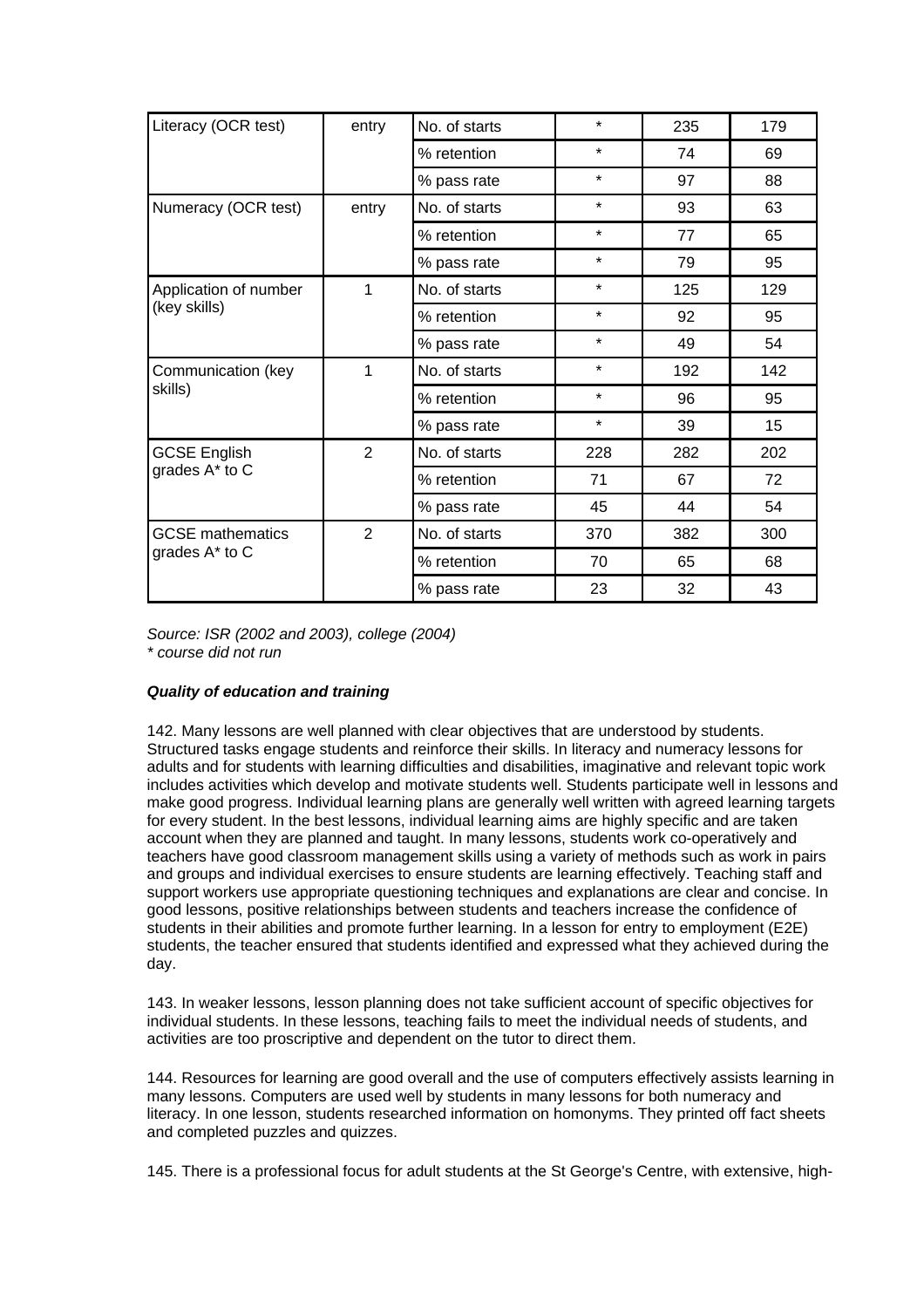<span id="page-41-0"></span>quality displays of students' achievements and reference materials. Accommodation on the Northampton site is adequate, but not all classrooms have the same quality displays. A cramped classroom and constant interruptions at a centre in the community created a barrier to learning.

146. Assessment and monitoring of students' progress are good. Initial assessment and diagnostic assessment is thorough and effective. Students help in the construction of their individual learning plan that becomes a focus for their studies. Targets on adult students' individual learning plans are sufficiently demanding, written with a vocabulary that students understand and carefully crossreferenced to the adult core curriculum in literacy and numeracy.

147. Provision is not sufficiently flexible. There are too few programmes of differing lengths to meet the needs and interests of all students, although provision in the community is developing. The centre at St Georges is good for students who prefer community learning to college-based courses. It provides suitable routes for progression. There are a small number of other community venues, with plans to develop community provision further. For example, there is a work-based Skills for Life course with the local bus company.

148. Guidance and support for students on personal and academic issues are good. Support and intervention by staff in lessons is appropriate and timely. Effective support encourages students who receive additional learning support to complete their course. The use of the learning development centre for additional support is particularly effective. Referral of students to the centre is systematic, with students quickly receiving appropriate support. Monitoring of students' progress is good. One student with high levels of anxiety about an imminent mathematics examination had her anxiety skilfully reduced by the support tutor.

#### *Leadership and management*

149. Leadership and management are effective. The management and planning for curriculum changes has been effective. Staff are aware of the changes to the structure and development of the national Skills for Life strategy. Extensive training for staff on Skills for Life issues is in progress. Both regional and national sources are being used, including core curriculum, planning individual learning, and key skills. The self-assessment and review of the provision for literacy and numeracy is critical, and clear about how further improvement can be made. The process of self-assessment involves staff fully. Staff meetings focus on making improvements and the sharing of good practice. Equality of opportunity is promoted through materials used in sessions that give a positive message about students achieving their potential in an increasingly diverse and multi-cultural society.

#### **Part D: College data**



## **Table 1: Enrolments by level of study and age 2003/04**

| Level        | 16-18% | $19 + %$ |
|--------------|--------|----------|
|              | 11     | 44       |
| $\mathbf{2}$ | 31     | 25       |
| 3            | 57     | 25       |
| 4/5          |        | 2        |
| Other        |        |          |

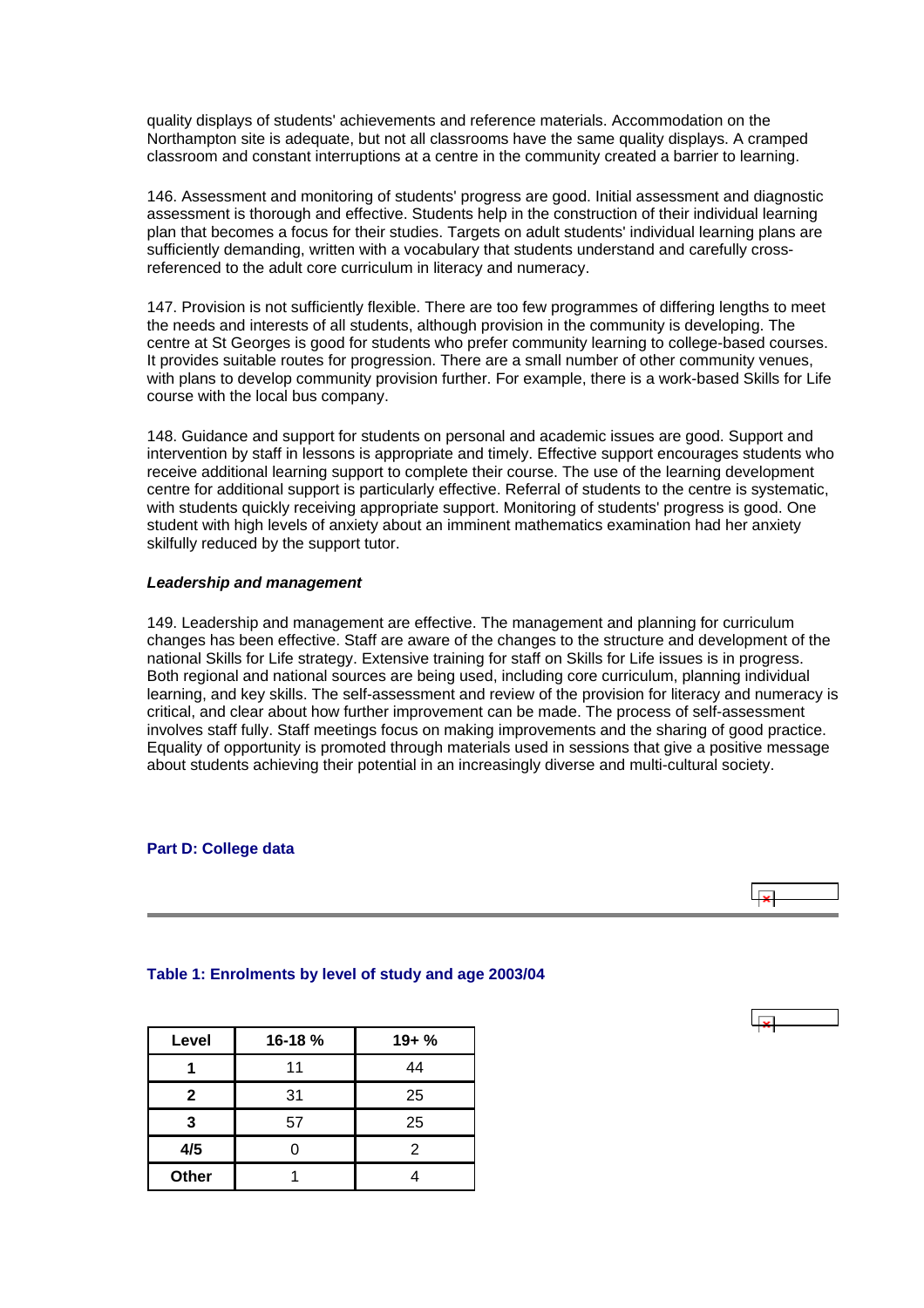<span id="page-42-0"></span>

| 100<br>100 |
|------------|
|------------|

*Source: provided by the college in 2005*

## **Table 2: Enrolments by curriculum area and age 2003/04**

| <b>Curriculum area</b>                                  | $16 - 18$   | $19+$    | <b>Total</b>   |  |
|---------------------------------------------------------|-------------|----------|----------------|--|
|                                                         | No.         | No.      | Enrolments (%) |  |
| Science and mathematics                                 | 962         | 524      | 6              |  |
| Land-based provision                                    | $\mathbf 0$ | $\Omega$ | $\overline{0}$ |  |
| Construction                                            | 26          | 79       | $\mathbf 0$    |  |
| Engineering, technology and<br>manufacture              | 266         | 642      | 4              |  |
| Business administration,<br>management and professional | 509         | 1,878    | 9              |  |
| Information and communication<br>technology             | 992         | 3,960    | 19             |  |
| Retailing, customer service and<br>transportation       | 13          | 221      | 1              |  |
| Hospitality, sports, leisure and travel                 | 917         | 1,873    | 11             |  |
| Hairdressing and beauty therapy                         | 342         | 611      | 4              |  |
| Health, social care and public<br>services              | 595         | 4,044    | 18             |  |
| Visual and performing arts and<br>media                 | 1,106       | 331      | 6              |  |
| Humanities                                              | 573         | 244      | 3              |  |
| English, languages and<br>communication                 | 747         | 639      | 5              |  |
| Foundation programmes                                   | 523         | 2,150    | 10             |  |
| Other                                                   | 14          | 1,137    | 4              |  |
| <b>Total</b>                                            | 7,585       | 18,333   | 100            |  |

*Source: provided by the college in 2005*

## **Table 3: Retention and achievement**

| <b>Level (Long</b><br><b>Retention and</b><br>Courses)<br>pass rate | <b>Completion year</b> |       |  |  |       |  |  |
|---------------------------------------------------------------------|------------------------|-------|--|--|-------|--|--|
|                                                                     |                        | 16-18 |  |  | $19+$ |  |  |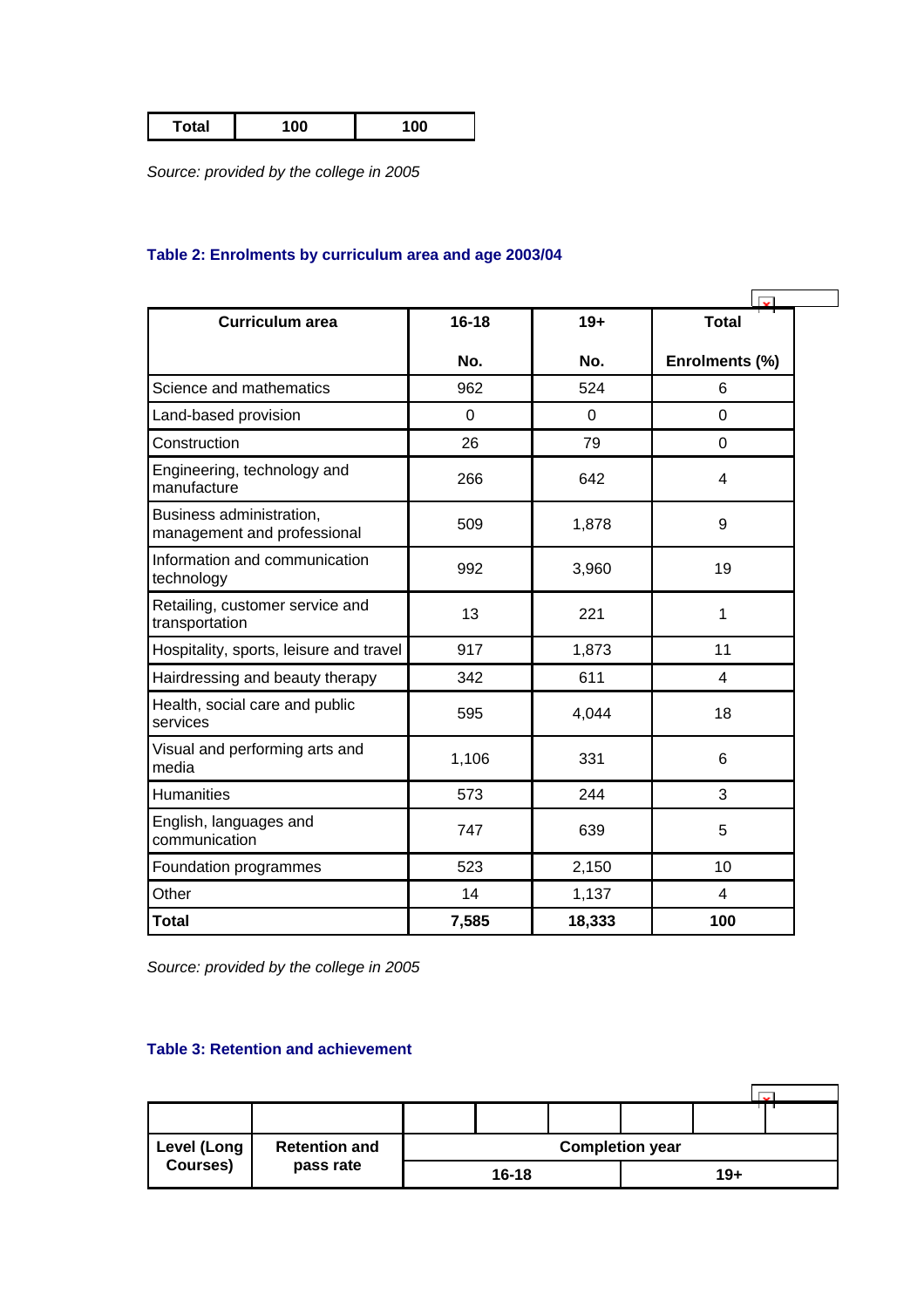<span id="page-43-0"></span>

|                         |                                 | 2002    | 2003    | 2004  | 2002  | 2003  | 2004  |
|-------------------------|---------------------------------|---------|---------|-------|-------|-------|-------|
| $\mathbf{1}$            | Starters excluding<br>transfers | 533     | 643     | 501   | 2,547 | 3,225 | 2,835 |
|                         | Retention rate %                | 77      | 74      | 71    | 80    | 82    | 66    |
|                         | National average %              | 76      | 76      | 76    | 71    | 71    | 71    |
|                         | Pass rate %                     | 65      | 72      | 72    | 51    | 68    | 63    |
|                         | National average %              | 69      | 73      | 73    | 70    | 77    | 77    |
| $\overline{\mathbf{2}}$ | Starters excluding<br>transfers | 1,387   | 1,387   | 1,438 | 2,475 | 1,830 | 1,630 |
|                         | Retention rate %                | 69      | 66      | 66    | 71    | 65    | 73    |
|                         | National average %              | 71      | 71      | 71    | 68    | 67    | 67    |
|                         | Pass rate %                     | 71      | 75      | 79    | 68    | 69    | 73    |
|                         | National average %              | 70      | 73      | 73    | 71    | 73    | 73    |
| $\overline{\mathbf{3}}$ | Starters excluding<br>transfers | 2,799   | 2,687   | 2,626 | 2,104 | 1,888 | 1,580 |
|                         | Retention rate %                | 70      | 73      | 74    | 68    | 70    | 70    |
|                         | National average %              | 77      | 77      | 77    | 70    | 69    | 69    |
|                         | Pass rate %                     | 75      | 76      | 80    | 76    | 75    | 78    |
|                         | National average %              | 77      | 80      | 80    | 71    | 74    | 74    |
| 4/5                     | Starters excluding<br>transfers | $\star$ | $\star$ | 15    | 124   | 140   | 129   |
|                         | Retention rate %                | $\star$ | $\star$ | 47    | 79    | 81    | 69    |
|                         | National average %              | $\star$ | $\star$ | 74    | 68    | 69    | 69    |
|                         | Pass rate %                     | $\star$ | $\star$ | 57    | 53    | 54    | 60    |
|                         | National average %              | $\star$ | $\star$ | 68    | 54    | 58    | 58    |

*Note: summary of retention and achievement for the last three years by age and level of course, compared against national averages for colleges of the same type (that is general FE/tertiary colleges or sixth form colleges).*

*Sources of information:* 

*1. National averages: Benchmarking Data 2001 to 2003: Retention and Achievement Rates in Further Education Colleges in England, Learning and Skills Council, September 2003.*

*2. College rates for 2002 to 2004: College ISR.*

*\* numbers too low to provide a valid calculation.*

## **Table 4: Quality of teaching observed during the inspection by level**

| <b>Courses</b> | Teaching judged to be: |  |  | No of |
|----------------|------------------------|--|--|-------|